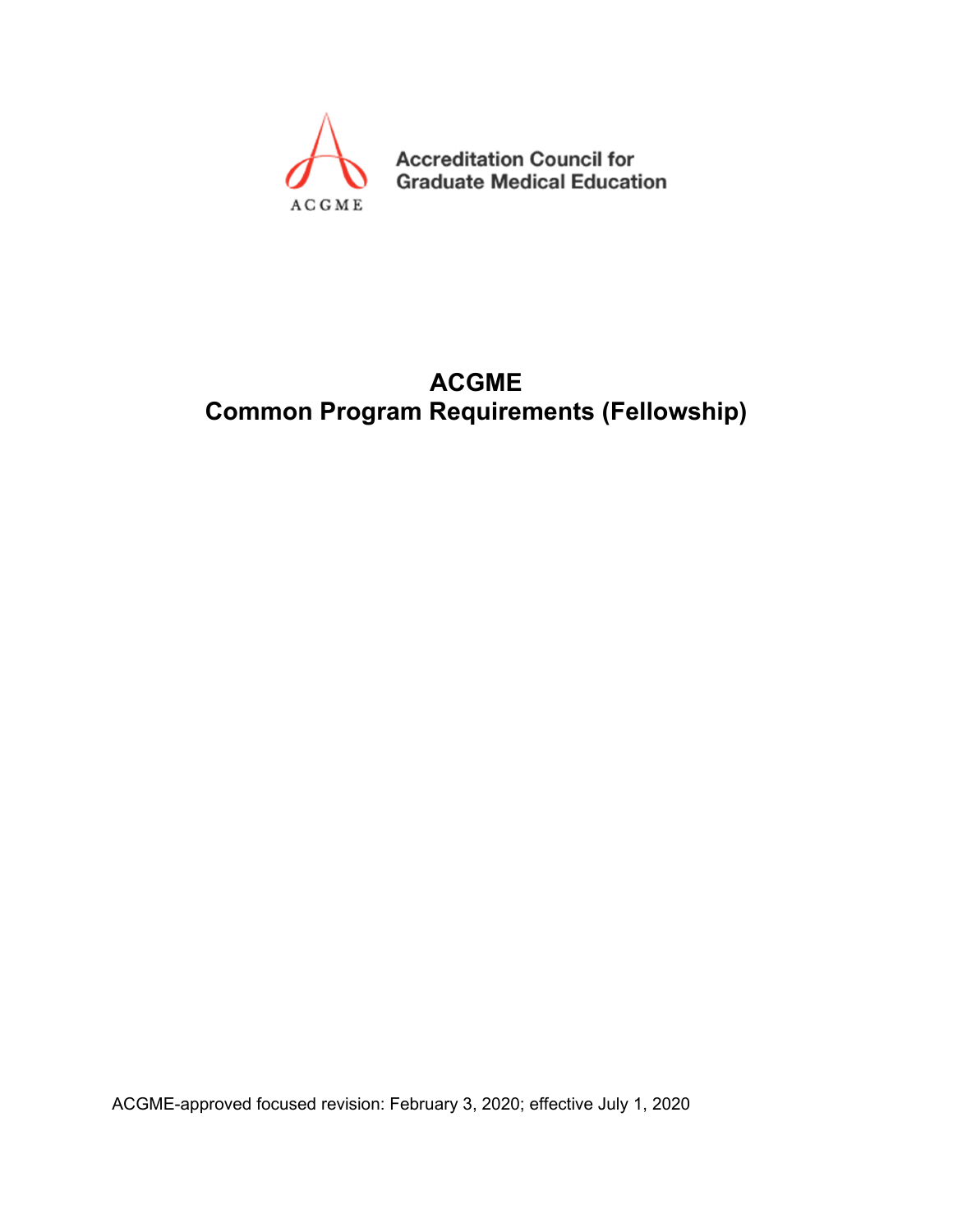| <b>Common Program Requirements (Fellowship) Contents</b> |        |                                                                         |  |  |
|----------------------------------------------------------|--------|-------------------------------------------------------------------------|--|--|
|                                                          |        |                                                                         |  |  |
|                                                          |        |                                                                         |  |  |
|                                                          |        |                                                                         |  |  |
|                                                          |        |                                                                         |  |  |
| L.                                                       |        |                                                                         |  |  |
|                                                          | I.A.   |                                                                         |  |  |
|                                                          | I.B.   |                                                                         |  |  |
|                                                          | $L$    |                                                                         |  |  |
|                                                          | I.D.   |                                                                         |  |  |
|                                                          | I.E.   |                                                                         |  |  |
|                                                          |        |                                                                         |  |  |
|                                                          | II.A.  |                                                                         |  |  |
|                                                          | II.B.  |                                                                         |  |  |
|                                                          | ILC.   |                                                                         |  |  |
|                                                          | II.D.  |                                                                         |  |  |
|                                                          |        |                                                                         |  |  |
|                                                          | III.A. |                                                                         |  |  |
|                                                          | III.B. |                                                                         |  |  |
|                                                          | III.C. |                                                                         |  |  |
|                                                          |        |                                                                         |  |  |
|                                                          | IV.A.  |                                                                         |  |  |
|                                                          | IV.B.  |                                                                         |  |  |
|                                                          | IV.C.  |                                                                         |  |  |
|                                                          | IV.D.  |                                                                         |  |  |
|                                                          | IV.E.  |                                                                         |  |  |
|                                                          |        |                                                                         |  |  |
|                                                          | V.A.   |                                                                         |  |  |
|                                                          | V.B.   |                                                                         |  |  |
|                                                          | V.C.   |                                                                         |  |  |
|                                                          |        |                                                                         |  |  |
|                                                          | VI.A.  | Patient Safety, Quality Improvement, Supervision, and Accountability 31 |  |  |
|                                                          | VI.B.  |                                                                         |  |  |
|                                                          | VI.C.  |                                                                         |  |  |
|                                                          | VI.D.  |                                                                         |  |  |
|                                                          | VI.E.  | Clinical Responsibilities, Teamwork, and Transitions of Care43          |  |  |
|                                                          | VI.F.  |                                                                         |  |  |
|                                                          |        |                                                                         |  |  |

#### Decuiremente (Felle  $m_{\rm e}$  $_{\mathsf{Comm}}$ n Drooro  $\sim$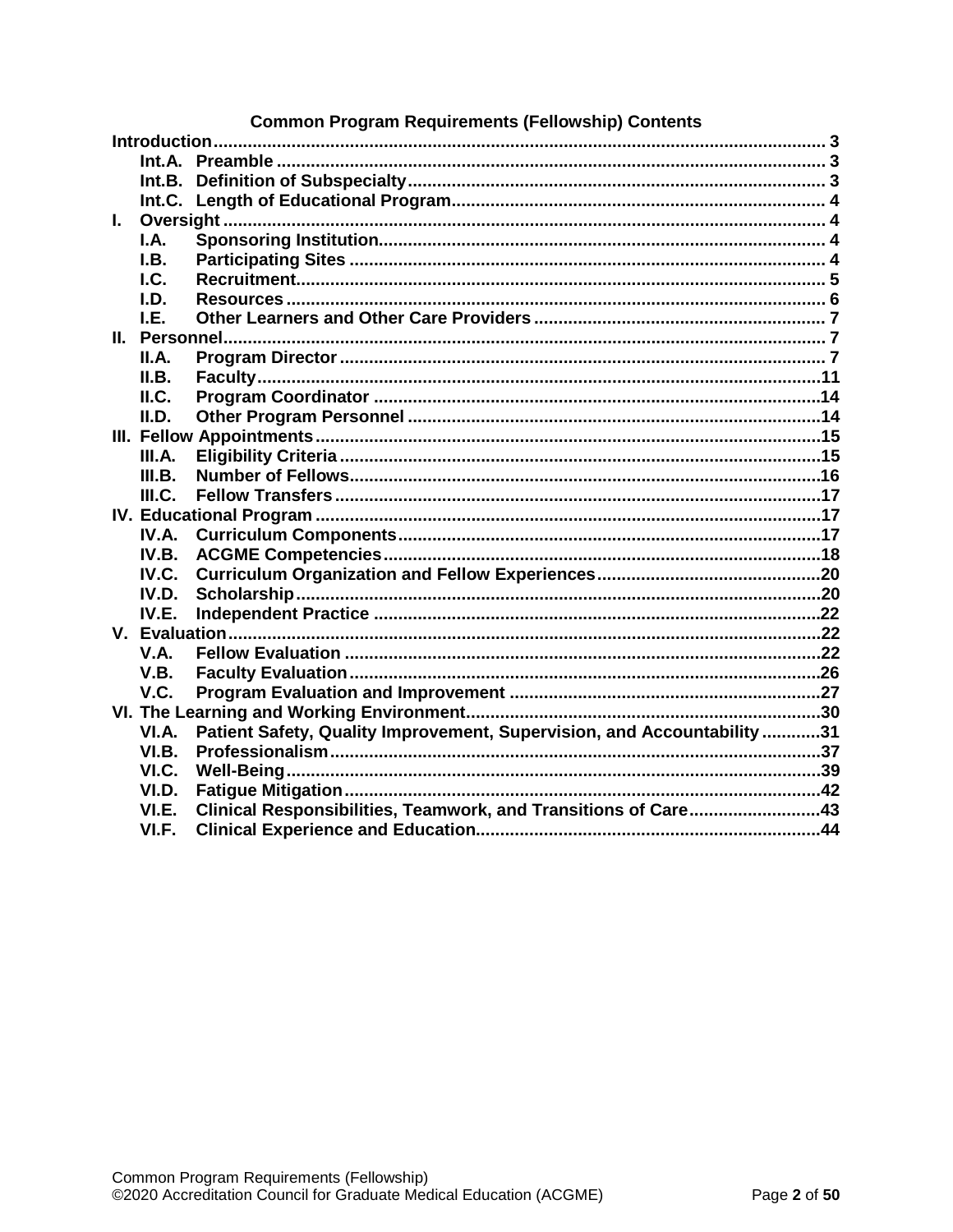#### **Common Program Requirements (Fellowship)**

**Where applicable, text in italics describes the underlying philosophy of the requirements in that section. These philosophic statements are not program requirements and are therefore not citable.**

**Note: Review Committees may further specify only where indicated by "The Review Committee may/must further specify."**

**Background and Intent: These fellowship requirements reflect the fact that these learners have already completed the first phase of graduate medical education. Thus, this document is intended to explain the differences.**

#### <span id="page-2-0"></span>**Introduction**

<span id="page-2-1"></span>**Int.A.** *Fellowship is advanced graduate medical education beyond a core residency program for physicians who desire to enter more specialized practice. Fellowship-trained physicians serve the public by providing subspecialty care, which may also include core medical care, acting as a community resource for expertise in their field, creating and integrating new knowledge into practice, and educating future generations of physicians. Graduate medical education values the strength that a diverse group of physicians brings to medical care.*

> *Fellows who have completed residency are able to practice independently in their core specialty. The prior medical experience and expertise of fellows distinguish them from physicians entering into residency training. The fellow's care of patients within the subspecialty is undertaken with appropriate faculty supervision and conditional independence. Faculty members serve as role models of excellence, compassion, professionalism, and scholarship. The fellow develops deep medical knowledge, patient care skills, and expertise applicable to their focused area of practice. Fellowship is an intensive program of subspecialty clinical and didactic education that focuses on the multidisciplinary care of patients. Fellowship education is often physically, emotionally, and intellectually demanding, and occurs in a variety of clinical learning environments committed to graduate medical education and the well-being of patients, residents, fellows, faculty members, students, and all members of the health care team.*

*In addition to clinical education, many fellowship programs advance fellows' skills as physician-scientists. While the ability to create new knowledge within medicine is not exclusive to fellowship-educated physicians, the fellowship experience expands a physician's abilities to pursue hypothesis-driven scientific inquiry that results in contributions to the medical literature and patient care. Beyond the clinical subspecialty expertise achieved, fellows develop mentored relationships built on an infrastructure that promotes collaborative research.*

<span id="page-2-2"></span>**Int.B. Definition of Subspecialty**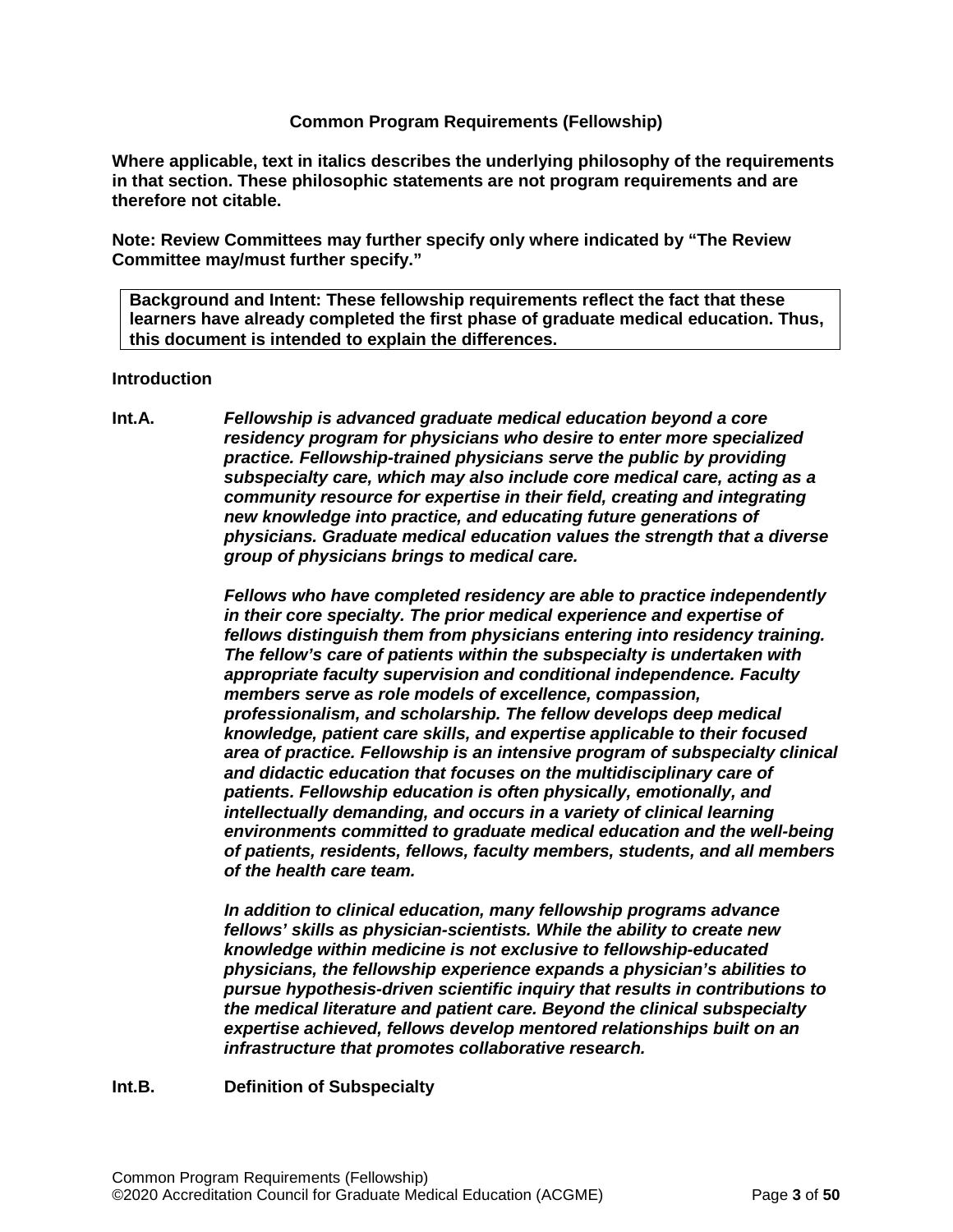**[The Review Committee must further specify]**

<span id="page-3-0"></span>**Int.C. Length of Educational Program**

**[The Review Committee must further specify]**

- <span id="page-3-1"></span>**I. Oversight**
- <span id="page-3-2"></span>**I.A. Sponsoring Institution**

*The Sponsoring Institution is the organization or entity that assumes the ultimate financial and academic responsibility for a program of graduate medical education consistent with the ACGME Institutional Requirements.*

*When the Sponsoring Institution is not a rotation site for the program, the most commonly utilized site of clinical activity for the program is the primary clinical site.*

**Background and Intent: Participating sites will reflect the health care needs of the community and the educational needs of the fellows. A wide variety of organizations may provide a robust educational experience and, thus, Sponsoring Institutions and participating sites may encompass inpatient and outpatient settings including, but not limited to a university, a medical school, a teaching hospital, a nursing home, a school of public health, a health department, a public health agency, an organized health care delivery system, a medical examiner's office, an educational consortium, a teaching health center, a physician group practice, federally qualified health center, or an educational foundation.**

- **I.A.1. The program must be sponsored by one ACGME-accredited**  Sponsoring Institution. (Core)\*
- <span id="page-3-3"></span>**I.B. Participating Sites**

*A participating site is an organization providing educational experiences or educational assignments/rotations for fellows.*

**I.B.1. The program, with approval of its Sponsoring Institution, must designate a primary clinical site. (Core)**

> **[The Review Committee may specify which other specialties/programs must be present at the primary clinical site and/or the expected relationship with a core program in the discipline]**

- **I.B.2. There must be a program letter of agreement (PLA) between the program and each participating site that governs the relationship between the program and the participating site providing a required assignment. (Core)**
- **I.B.2.a) The PLA must:**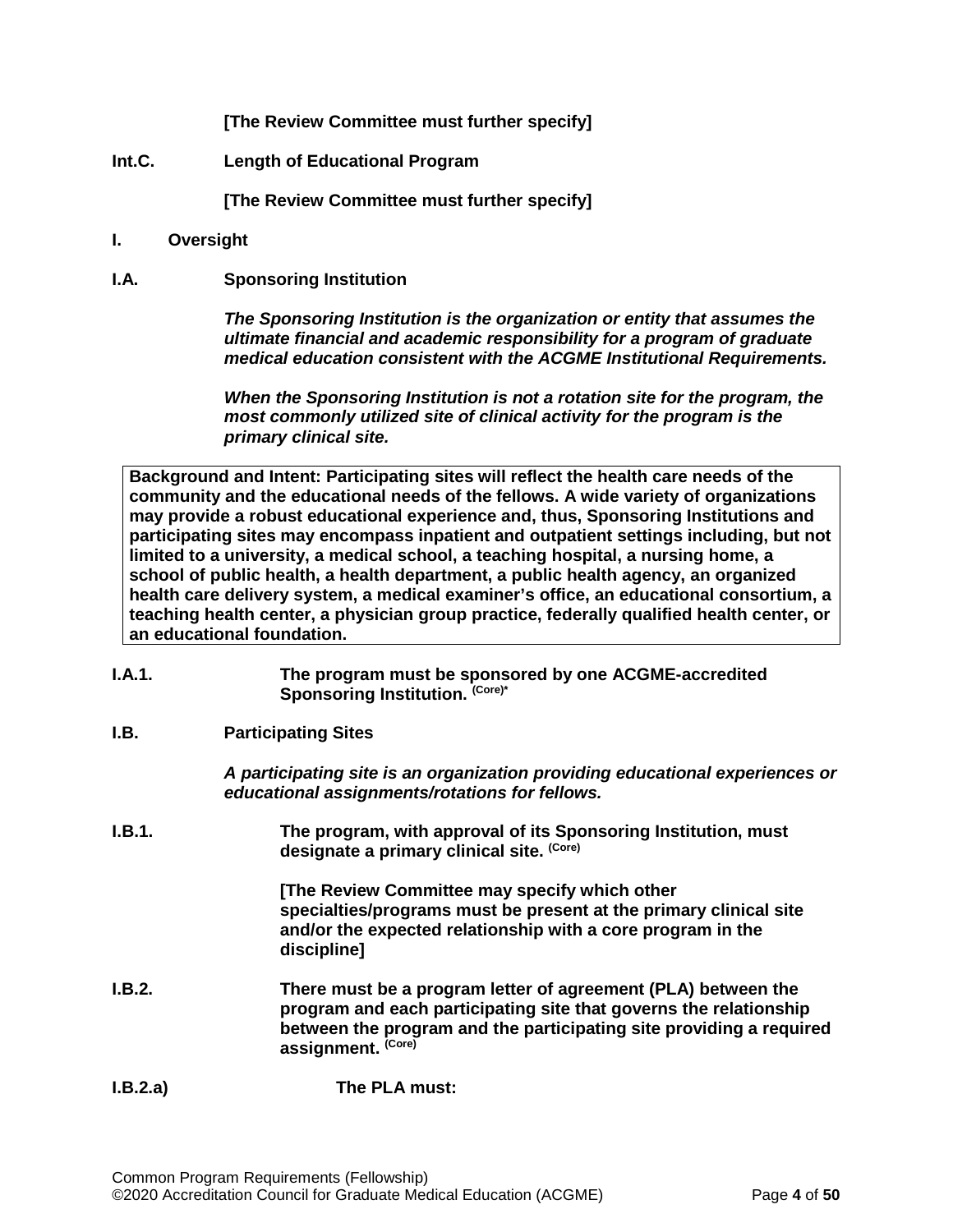| I.B.2.a)(1) | be renewed at least every 10 years; and, (Core)                                                                                                                                                                     |
|-------------|---------------------------------------------------------------------------------------------------------------------------------------------------------------------------------------------------------------------|
| I.B.2.a)(2) | be approved by the designated institutional official<br>$(DIO)$ . $(Core)$                                                                                                                                          |
| I.B.3.      | The program must monitor the clinical learning and working<br>environment at all participating sites. (Core)                                                                                                        |
| I.B.3.a)    | At each participating site there must be one faculty member,<br>designated by the program director, who is accountable for<br>fellow education for that site, in collaboration with the<br>program director. (Core) |

**Background and Intent: While all fellowship programs must be sponsored by a single ACGME-accredited Sponsoring Institution, many programs will utilize other clinical settings to provide required or elective training experiences. At times it is appropriate to utilize community sites that are not owned by or affiliated with the Sponsoring Institution. Some of these sites may be remote for geographic, transportation, or communication issues. When utilizing such sites, the program must designate a faculty member responsible for ensuring the quality of the educational experience. In some circumstances, the person charged with this responsibility may not be physically present at the site, but remains responsible for fellow education occurring at the site. The requirements under I.B.3. are intended to ensure that this will be the case.**

**Suggested elements to be considered in PLAs will be found in the ACGME Program Director's Guide to the Common Program Requirements. These include:**

- **Identifying the faculty members who will assume educational and supervisory responsibility for fellows**
- **Specifying the responsibilities for teaching, supervision, and formal evaluation of fellows**
- **Specifying the duration and content of the educational experience**
- **Stating the policies and procedures that will govern fellow education during the assignment**
- **I.B.4. The program director must submit any additions or deletions of participating sites routinely providing an educational experience, required for all fellows, of one month full time equivalent (FTE) or more through the ACGME's Accreditation Data System (ADS). (Core)**

**[The Review Committee may further specify]**

<span id="page-4-0"></span>**I.C. The program, in partnership with its Sponsoring Institution, must engage in practices that focus on mission-driven, ongoing, systematic recruitment and retention of a diverse and inclusive workforce of residents (if present), fellows, faculty members, senior administrative staff members, and other relevant members of its academic community. (Core)**

**Background and Intent: It is expected that the Sponsoring Institution has, and programs implement, policies and procedures related to recruitment and retention of minorities underrepresented in medicine and medical leadership in accordance with the**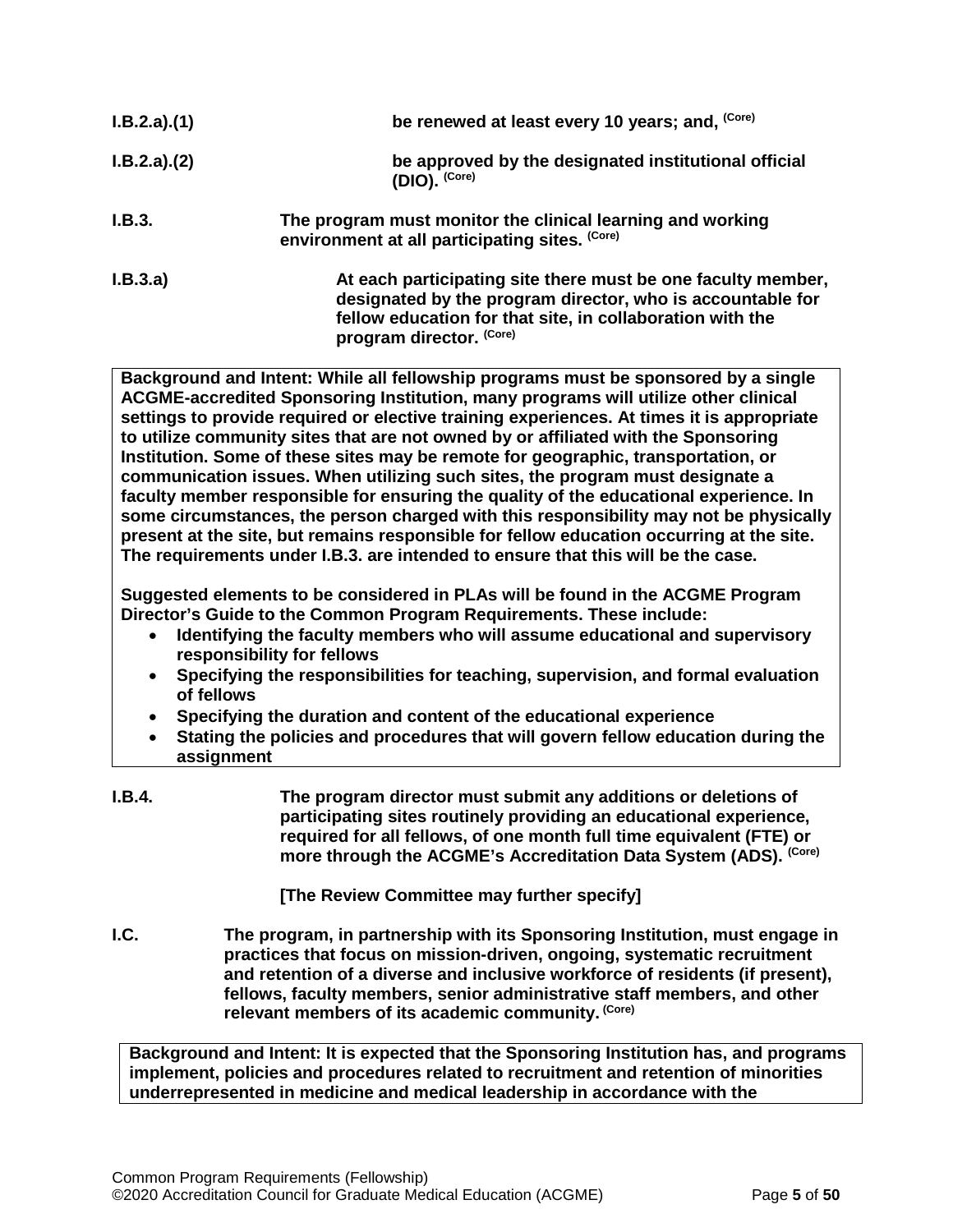**Sponsoring Institution's mission and aims. The program's annual evaluation must include an assessment of the program's efforts to recruit and retain a diverse workforce, as noted in V.C.1.c).(5).(c).**

# <span id="page-5-0"></span>**I.D. Resources**

| I.D.1. | The program, in partnership with its Sponsoring Institution, must<br>ensure the availability of adequate resources for fellow education.<br>(Core)                                       |
|--------|------------------------------------------------------------------------------------------------------------------------------------------------------------------------------------------|
|        | [The Review Committee must further specify]                                                                                                                                              |
| I.D.2. | The program, in partnership with its Sponsoring Institution, must<br>ensure healthy and safe learning and working environments that<br>promote fellow well-being and provide for: (Core) |

- **I.D.2.a) access to food while on duty;** (Core)
- **I.D.2.b) safe, quiet, clean, and private sleep/rest facilities available and accessible for fellows with proximity appropriate for safe patient care; (Core)**

**Background and Intent: Care of patients within a hospital or health system occurs continually through the day and night. Such care requires that fellows function at their peak abilities, which requires the work environment to provide them with the ability to meet their basic needs within proximity of their clinical responsibilities. Access to food and rest are examples of these basic needs, which must be met while fellows are working. Fellows should have access to refrigeration where food may be stored. Food should be available when fellows are required to be in the hospital overnight. Rest facilities are necessary, even when overnight call is not required, to accommodate the fatigued fellow.**

**I.D.2.c) clean and private facilities for lactation that have refrigeration capabilities, with proximity appropriate for safe patient care; (Core)**

**Background and Intent: Sites must provide private and clean locations where fellows may lactate and store the milk within a refrigerator. These locations should be in close proximity to clinical responsibilities. It would be helpful to have additional support within these locations that may assist the fellow with the continued care of patients, such as a computer and a phone. While space is important, the time required for lactation is also critical for the well-being of the fellow and the fellow's family, as outlined in VI.C.1.d).(1).**

| I.D.2.d | security and safety measures appropriate to the participating<br>site; and, <sup>(Core)</sup>               |
|---------|-------------------------------------------------------------------------------------------------------------|
| I.D.2.e | accommodations for fellows with disabilities consistent with<br>the Sponsoring Institution's policy. (Core) |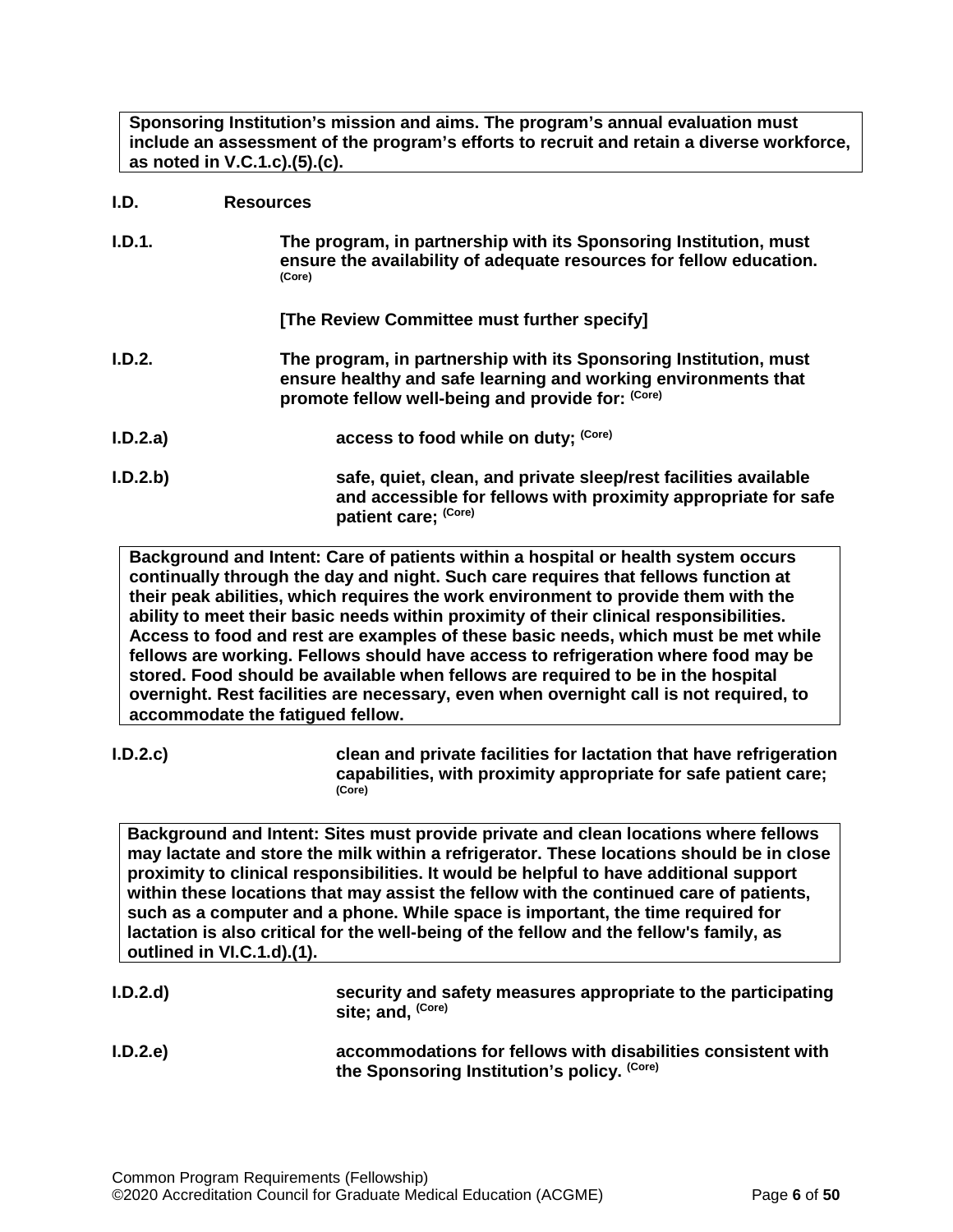- **I.D.3. Fellows must have ready access to subspecialty-specific and other appropriate reference material in print or electronic format. This must include access to electronic medical literature databases with full text capabilities. (Core)**
- **I.D.4. The program's educational and clinical resources must be adequate to support the number of fellows appointed to the program. (Core)**

**[The Review Committee may further specify]**

- <span id="page-6-0"></span>**I.E.** *A fellowship program usually occurs in the context of many learners and other care providers and limited clinical resources. It should be structured to optimize education for all learners present.*
- **I.E.1. Fellows should contribute to the education of residents in core programs, if present. (Core)**

**[The Review Committee may further specify]**

**Background and Intent: The clinical learning environment has become increasingly complex and often includes care providers, students, and post-graduate residents and fellows from multiple disciplines. The presence of these practitioners and their learners enriches the learning environment. Programs have a responsibility to monitor the learning environment to ensure that fellows' education is not compromised by the presence of other providers and learners, and that fellows' education does not compromise core residents' education.**

#### <span id="page-6-1"></span>**II. Personnel**

<span id="page-6-2"></span>

| II.A. | <b>Program Director</b> |
|-------|-------------------------|
|-------|-------------------------|

| II.A.1.   | There must be one faculty member appointed as program director<br>with authority and accountability for the overall program, including<br>compliance with all applicable program requirements. (Core) |
|-----------|-------------------------------------------------------------------------------------------------------------------------------------------------------------------------------------------------------|
| II.A.1.a) | The Sponsoring Institution's Graduate Medical Education<br>Committee (GMEC) must approve a change in program<br>director. (Core)                                                                      |
| ILA.1.b)  | Final approval of the program director resides with the<br>Review Committee. (Core)                                                                                                                   |

**Background and Intent: While the ACGME recognizes the value of input from numerous individuals in the management of a fellowship, a single individual must be designated as program director and made responsible for the program. This individual will have dedicated time for the leadership of the fellowship, and it is this individual's responsibility to communicate with the fellows, faculty members, DIO, GMEC, and the ACGME. The program director's nomination is reviewed and approved by the GMEC. Final approval of program directors resides with the Review Committee.**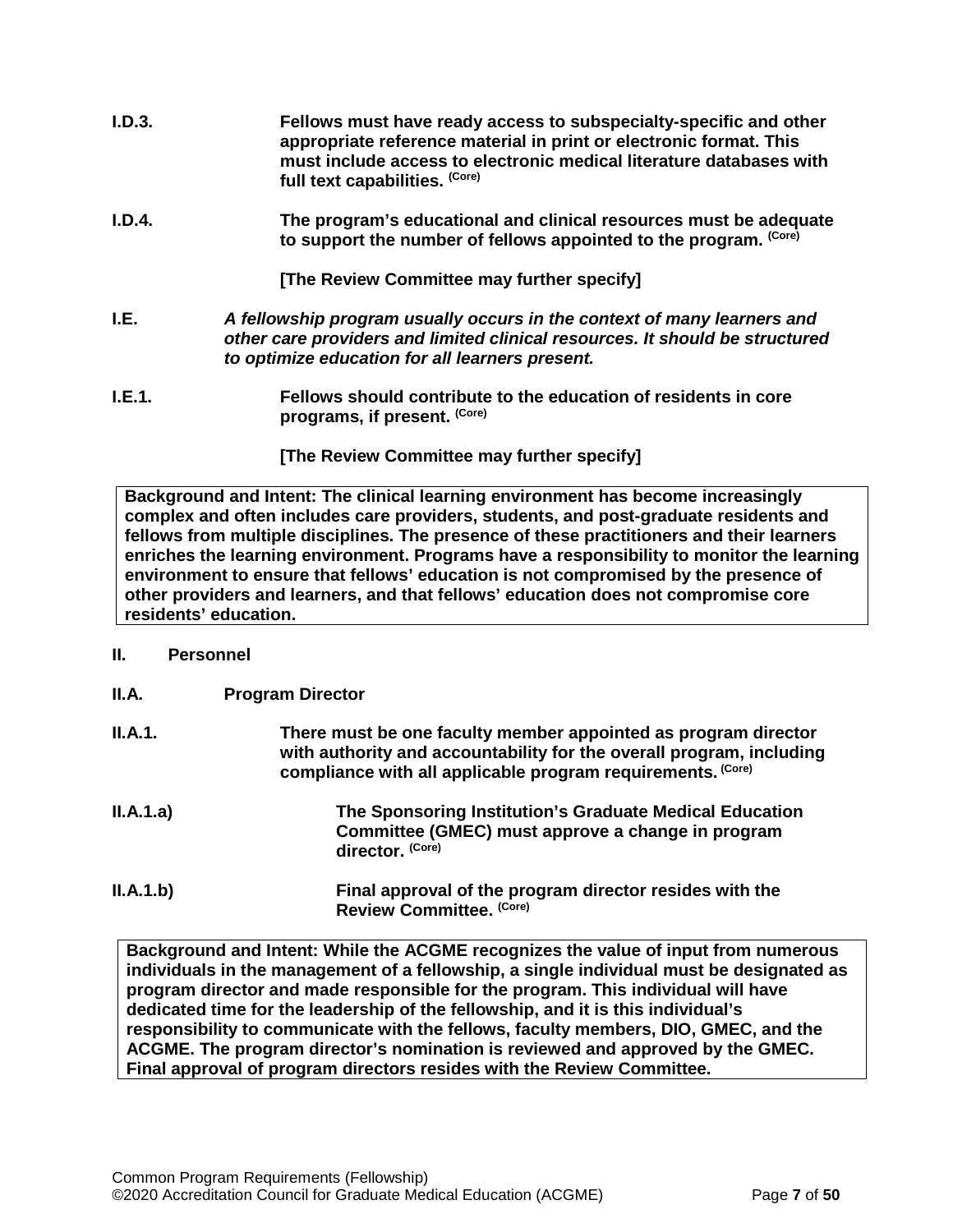**II.A.2. The program director must be provided with support adequate for administration of the program based upon its size and configuration. (Core)**

**[The Review Committee must further specify]**

**[The Review Committee may further specify regarding support for associate program director(s)]**

**Background and Intent: Twenty percent FTE is defined as one day per week. [This number will be modified to fit the level of support specified by the Review Committee]**

**"Administrative time" is defined as non-clinical time spent meeting the responsibilities of the program director as detailed in requirements II.A.4.-II.A.4.a).(16).** 

**The requirement does not address the source of funding required to provide the specified salary support.**

| II.A.3.     | Qualifications of the program director:                                                                                                                                                                                                                                                                                                            |
|-------------|----------------------------------------------------------------------------------------------------------------------------------------------------------------------------------------------------------------------------------------------------------------------------------------------------------------------------------------------------|
| II.A.3.a)   | must include subspecialty expertise and qualifications<br>acceptable to the Review Committee; and, (Core)                                                                                                                                                                                                                                          |
|             | [The Review Committee may further specify]                                                                                                                                                                                                                                                                                                         |
| II.A.3.b)   | must include current certification in the subspecialty for<br>which they are the program director by the American Board<br>of _____ or by the American Osteopathic Board of ____, or<br>subspecialty qualifications that are acceptable to the Review<br>Committee. (Core)                                                                         |
|             | [The Review Committee may further specify acceptable<br>subspecialty qualifications or that only ABMS and AOA<br>certification will be considered acceptable]                                                                                                                                                                                      |
|             | [The Review Committee may further specify additional program<br>director qualifications]                                                                                                                                                                                                                                                           |
| II.A.4.     | <b>Program Director Responsibilities</b>                                                                                                                                                                                                                                                                                                           |
|             | The program director must have responsibility, authority, and<br>accountability for: administration and operations; teaching and<br>scholarly activity; fellow recruitment and selection, evaluation, and<br>promotion of fellows, and disciplinary action; supervision of fellows;<br>and fellow education in the context of patient care. (Core) |
| II.A.4.a)   | The program director must:                                                                                                                                                                                                                                                                                                                         |
| ILA.4.a)(1) | be a role model of professionalism; (Core)                                                                                                                                                                                                                                                                                                         |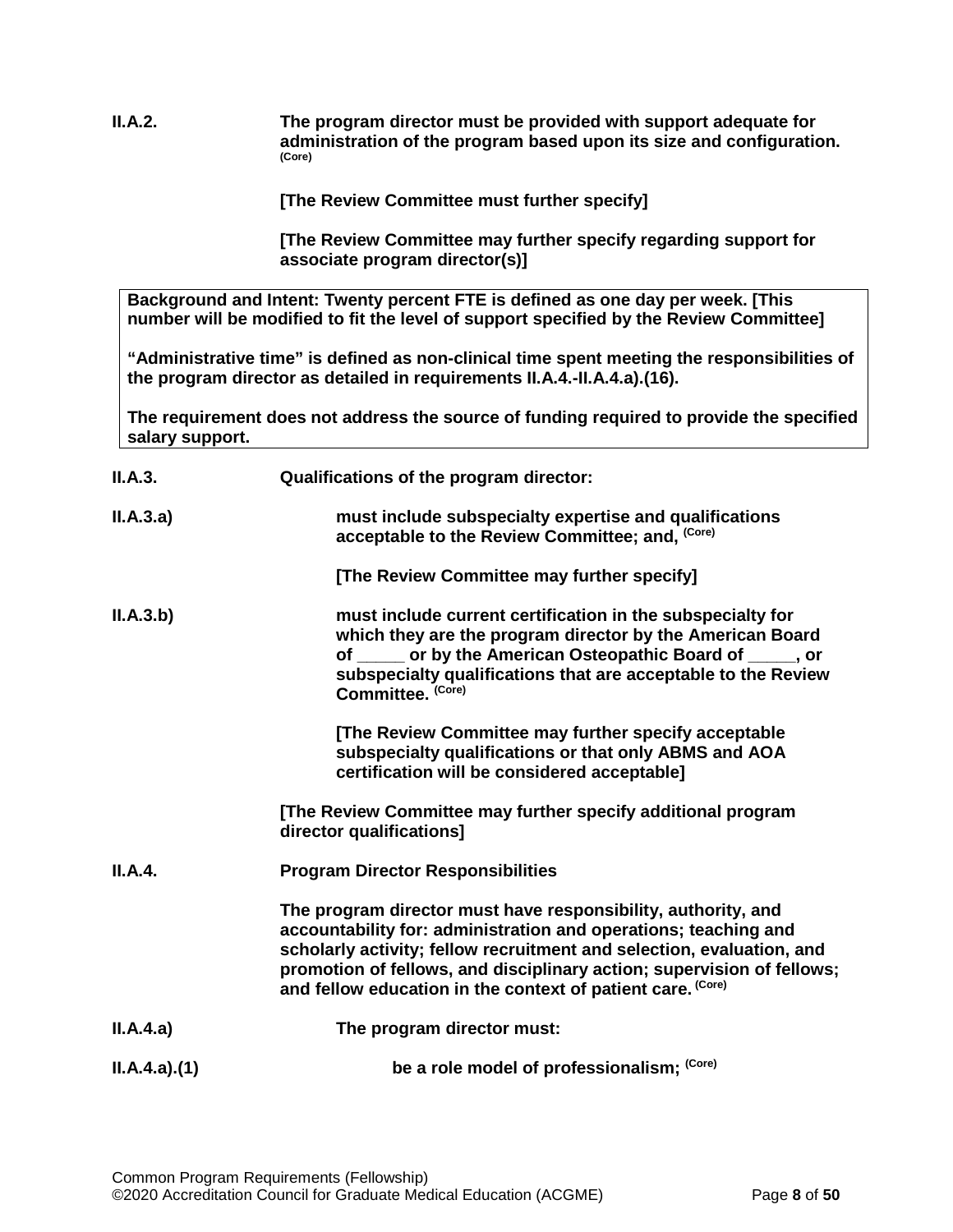**Background and Intent: The program director, as the leader of the program, must serve as a role model to fellows in addition to fulfilling the technical aspects of the role. As fellows are expected to demonstrate compassion, integrity, and respect for others, they must be able to look to the program director as an exemplar. It is of utmost importance, therefore, that the program director model outstanding professionalism, high quality patient care, educational excellence, and a scholarly approach to work. The program director creates an environment where respectful discussion is welcome, with the goal of continued improvement of the educational experience.**

|  |  | ILA.4.a)(2) |
|--|--|-------------|
|--|--|-------------|

**II.A.4.a).(2) design and conduct the program in a fashion consistent with the needs of the community, the mission(s) of the Sponsoring Institution, and the mission(s) of the program; (Core)**

**Background and Intent: The mission of institutions participating in graduate medical education is to improve the health of the public. Each community has health needs that vary based upon location and demographics. Programs must understand the social determinants of health of the populations they serve and incorporate them in the design and implementation of the program curriculum, with the ultimate goal of addressing these needs and health disparities.**

| ILA.4.a)(3) | administer and maintain a learning environment    |
|-------------|---------------------------------------------------|
|             | conducive to educating the fellows in each of the |
|             | <b>ACGME Competency domains; (Core)</b>           |
|             |                                                   |

**Background and Intent: The program director may establish a leadership team to assist in the accomplishment of program goals. Fellowship programs can be highly complex. In a complex organization the leader typically has the ability to delegate authority to others, yet remains accountable. The leadership team may include physician and nonphysician personnel with varying levels of education, training, and experience.**

| ILA.4.a)(4) | develop and oversee a process to evaluate candidates<br>prior to approval as program faculty members for<br>participation in the fellowship program education and<br>at least annually thereafter, as outlined in V.B.; (Core) |
|-------------|--------------------------------------------------------------------------------------------------------------------------------------------------------------------------------------------------------------------------------|
| ILA.4.a)(5) | have the authority to approve program faculty<br>members for participation in the fellowship program<br>education at all sites; (Core)                                                                                         |
| ILA.4.a)(6) | have the authority to remove program faculty<br>members from participation in the fellowship program<br>education at all sites; (Core)                                                                                         |
| ILA.4.a)(7) | have the authority to remove fellows from supervising<br>interactions and/or learning environments that do not<br>meet the standards of the program; (Core)                                                                    |

**Background and Intent: The program director has the responsibility to ensure that all who educate fellows effectively role model the Core Competencies. Working with a**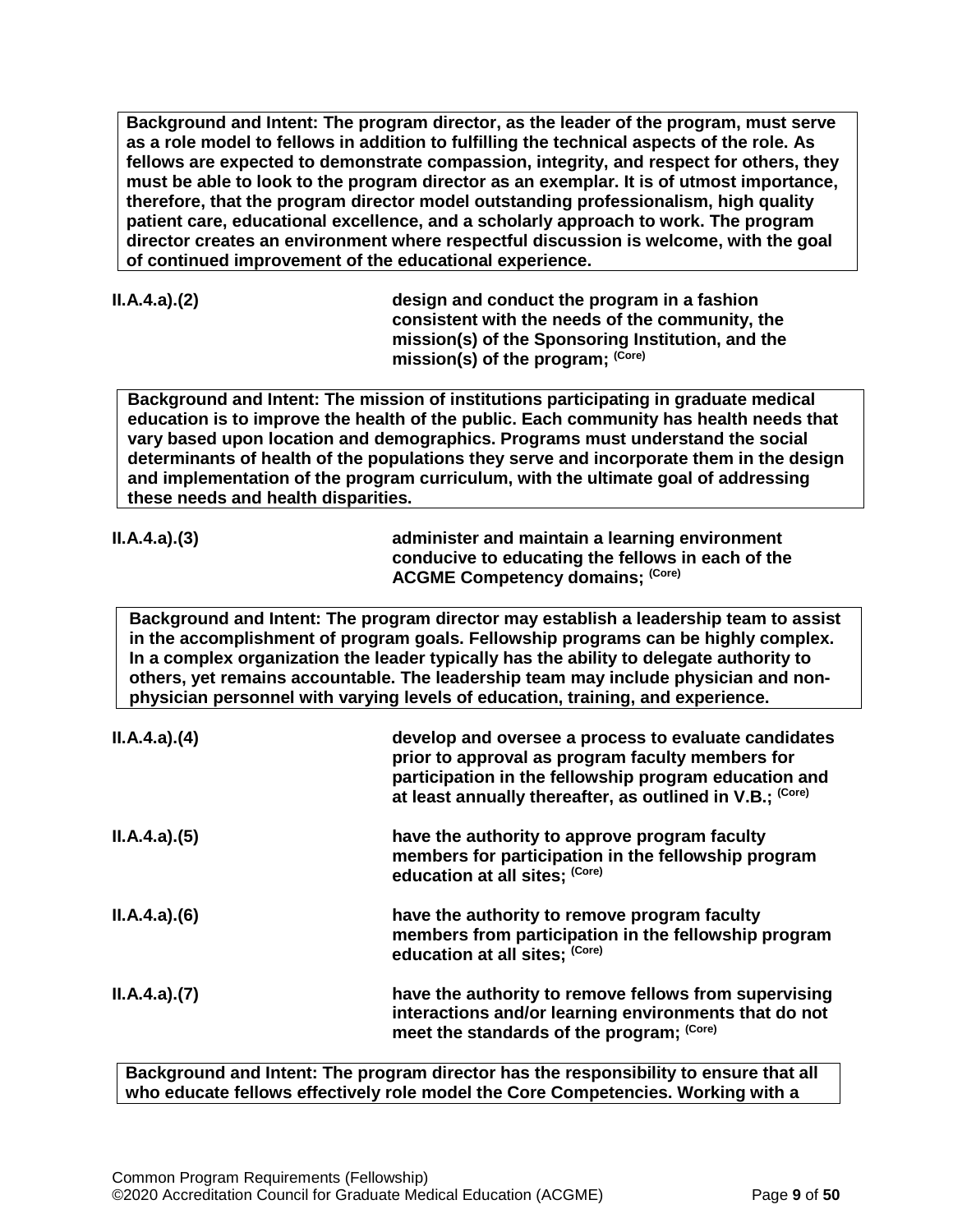**fellow is a privilege that is earned through effective teaching and professional role modeling. This privilege may be removed by the program director when the standards of the clinical learning environment are not met.**

**There may be faculty in a department who are not part of the educational program, and the program director controls who is teaching the residents.**

| ILA.4.a)(8)                                                                       | submit accurate and complete information required<br>and requested by the DIO, GMEC, and ACGME; (Core)                                                                                                                                |
|-----------------------------------------------------------------------------------|---------------------------------------------------------------------------------------------------------------------------------------------------------------------------------------------------------------------------------------|
| ILA.4.a)(9)                                                                       | provide applicants who are offered an interview with<br>information related to the applicant's eligibility for the<br>relevant subspecialty board examination(s); (Core)                                                              |
| ILA.4.a)(10)                                                                      | provide a learning and working environment in which<br>fellows have the opportunity to raise concerns and<br>provide feedback in a confidential manner as<br>appropriate, without fear of intimidation or retaliation;<br>(Core)      |
| ILA.4.a)(11)                                                                      | ensure the program's compliance with the Sponsoring<br>Institution's policies and procedures related to<br>grievances and due process; (Core)                                                                                         |
| ILA.4.a)(12)                                                                      | ensure the program's compliance with the Sponsoring<br>Institution's policies and procedures for due process<br>when action is taken to suspend or dismiss, not to<br>promote, or not to renew the appointment of a fellow;<br>(Core) |
| Background and Intent: A program does not operate independently of its Sponsoring |                                                                                                                                                                                                                                       |

**Institution. It is expected that the program director will be aware of the Sponsoring Institution's policies and procedures, and will ensure they are followed by the program's leadership, faculty members, support personnel, and fellows.**

| ILA.4.a)(13)     | ensure the program's compliance with the Sponsoring<br>Institution's policies and procedures on employment<br>and non-discrimination; (Core) |
|------------------|----------------------------------------------------------------------------------------------------------------------------------------------|
| II.A.4.a)(13)(a) | Fellows must not be required to sign a non-<br>competition guarantee or restrictive covenant.<br>(Core)                                      |
| ILA.4.a)(14)     | document verification of program completion for all<br>graduating fellows within 30 days; (Core)                                             |
| ILA.4.a)(15)     | provide verification of an individual fellow's<br>completion upon the fellow's request, within 30 days;<br>and, (Core)                       |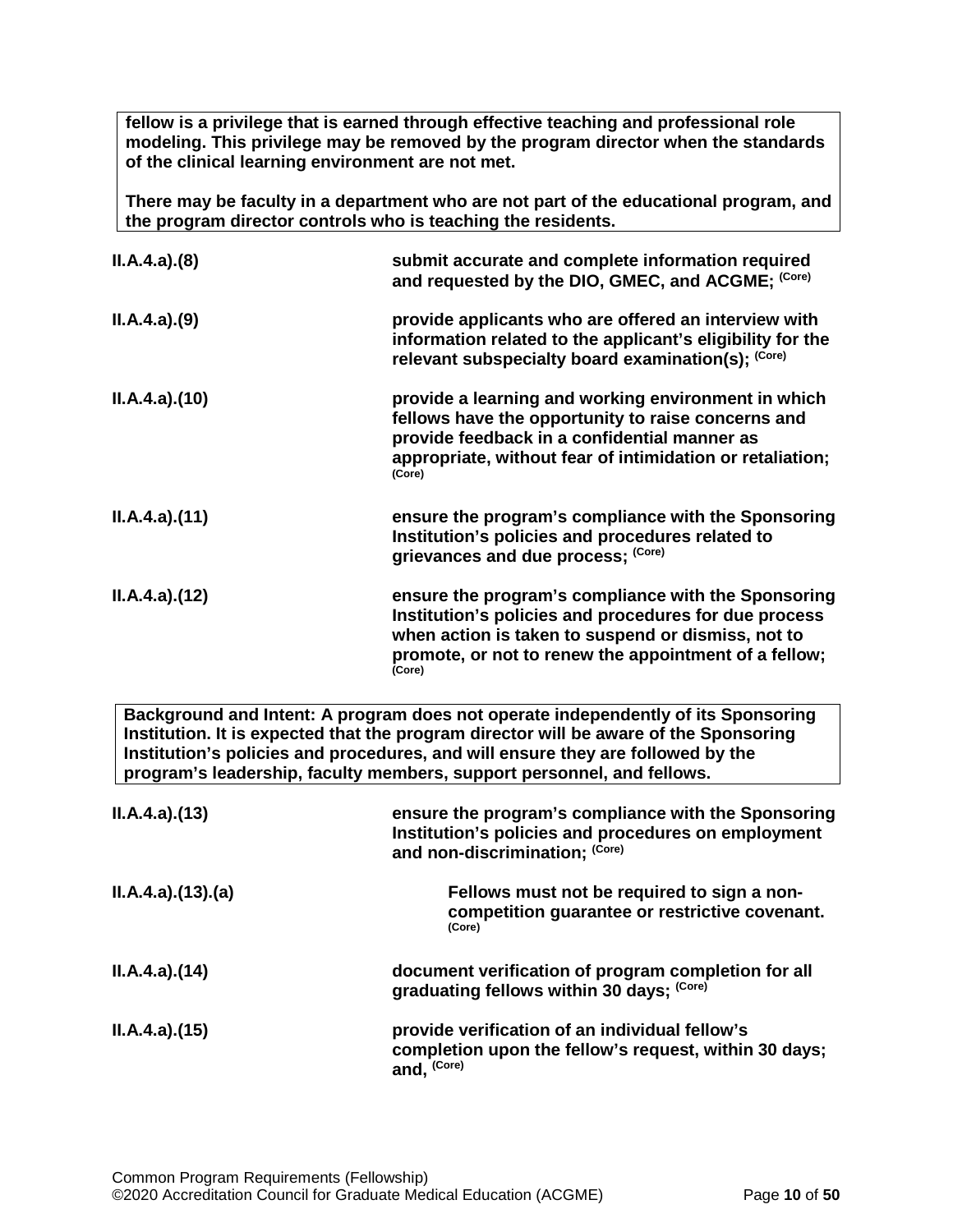**Background and Intent: Primary verification of graduate medical education is important to credentialing of physicians for further training and practice. Such verification must be accurate and timely. Sponsoring Institution and program policies for record retention are important to facilitate timely documentation of fellows who have previously completed the program. Fellows who leave the program prior to completion also require timely documentation of their summative evaluation.**

#### **II.A.4.a).(16) obtain review and approval of the Sponsoring Institution's DIO before submitting information or requests to the ACGME, as required in the Institutional Requirements and outlined in the ACGME Program Director's Guide to the Common Program Requirements. (Core)**

#### <span id="page-10-0"></span>**II.B. Faculty**

*Faculty members are a foundational element of graduate medical education – faculty members teach fellows how to care for patients. Faculty members provide an important bridge allowing fellows to grow and become practice ready, ensuring that patients receive the highest quality of care. They are role models for future generations of physicians by demonstrating compassion, commitment to excellence in teaching and patient care, professionalism, and a dedication to lifelong learning. Faculty members experience the pride and joy of fostering the growth and development of future colleagues. The care they provide is enhanced by the opportunity to teach. By employing a scholarly approach to patient care, faculty members, through the graduate medical education system, improve the health of the individual and the population.*

*Faculty members ensure that patients receive the level of care expected from a specialist in the field. They recognize and respond to the needs of the patients, fellows, community, and institution. Faculty members provide appropriate levels of supervision to promote patient safety. Faculty members create an effective learning environment by acting in a professional manner and attending to the well-being of the fellows and themselves.*

**Background and Intent: "Faculty" refers to the entire teaching force responsible for educating fellows. The term "faculty," including "core faculty," does not imply or require an academic appointment or salary support.**

| II.B.1.   | For each participating site, there must be a sufficient number of<br>faculty members with competence to instruct and supervise all<br>fellows at that location. (Core) |
|-----------|------------------------------------------------------------------------------------------------------------------------------------------------------------------------|
|           | [The Review Committee may further specify]                                                                                                                             |
| II.B.2.   | <b>Faculty members must:</b>                                                                                                                                           |
| II.B.2.a) | be role models of professionalism; (Core)                                                                                                                              |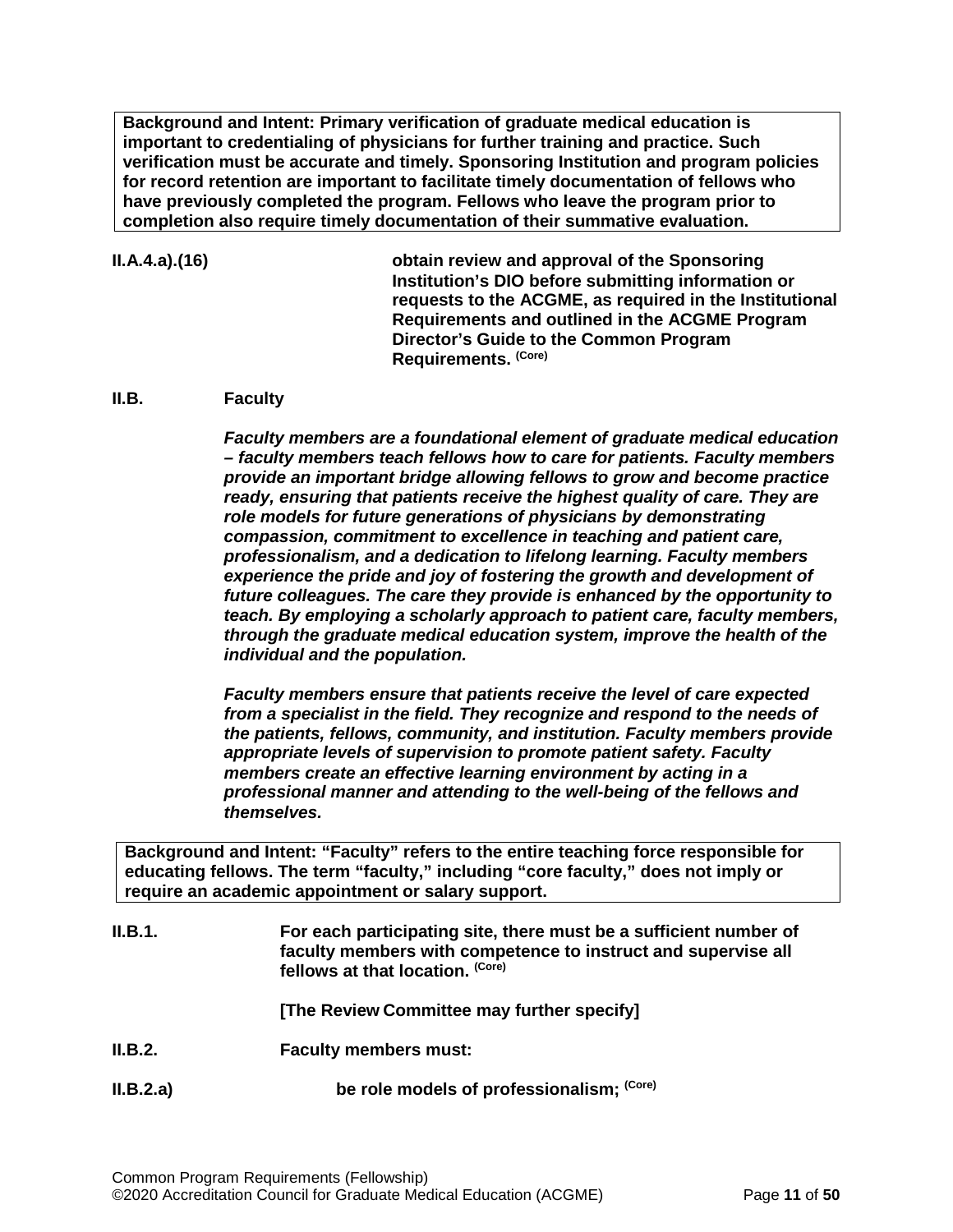#### **II.B.2.b) demonstrate commitment to the delivery of safe, quality, cost-effective, patient-centered care; (Core)**

**Background and Intent: Patients have the right to expect quality, cost-effective care with patient safety at its core. The foundation for meeting this expectation is formed during residency and fellowship. Faculty members model these goals and continually strive for improvement in care and cost, embracing a commitment to the patient and the community they serve.**

| II.B.2.c  | demonstrate a strong interest in the education of fellows; (Core)                                                       |
|-----------|-------------------------------------------------------------------------------------------------------------------------|
| II.B.2.d  | devote sufficient time to the educational program to fulfill<br>their supervisory and teaching responsibilities: (Core) |
| II.B.2.e  | administer and maintain an educational environment<br>conducive to educating fellows; (Core)                            |
| II.B.2.f) | regularly participate in organized clinical discussions,<br>rounds, journal clubs, and conferences; and, (Core)         |
| II.B.2.g. | pursue faculty development designed to enhance their skills<br>at least annually. (Core)                                |

**[The Review Committee may further specify]**

**Background and Intent: Faculty development is intended to describe structured programming developed for the purpose of enhancing transference of knowledge, skill, and behavior from the educator to the learner. Faculty development may occur in a variety of configurations (lecture, workshop, etc.) using internal and/or external resources. Programming is typically needs-based (individual or group) and may be specific to the institution or the program. Faculty development programming is to be reported for the fellowship program faculty in the aggregate.**

| II.B.3.     | <b>Faculty Qualifications</b>                                                                                                                                                                                   |
|-------------|-----------------------------------------------------------------------------------------------------------------------------------------------------------------------------------------------------------------|
| II.B.3.a)   | Faculty members must have appropriate qualifications in<br>their field and hold appropriate institutional appointments.<br>(Core)                                                                               |
|             | [The Review Committee may further specify]                                                                                                                                                                      |
| II.B.3.b)   | Subspecialty physician faculty members must:                                                                                                                                                                    |
| ILB.3.b)(1) | have current certification in the subspecialty by the<br>American Board of ______ or the American Osteopathic<br>Board of _____, or possess qualifications judged<br>acceptable to the Review Committee. (Core) |
|             | [The Review Committee may further specify additional<br>qualifications]                                                                                                                                         |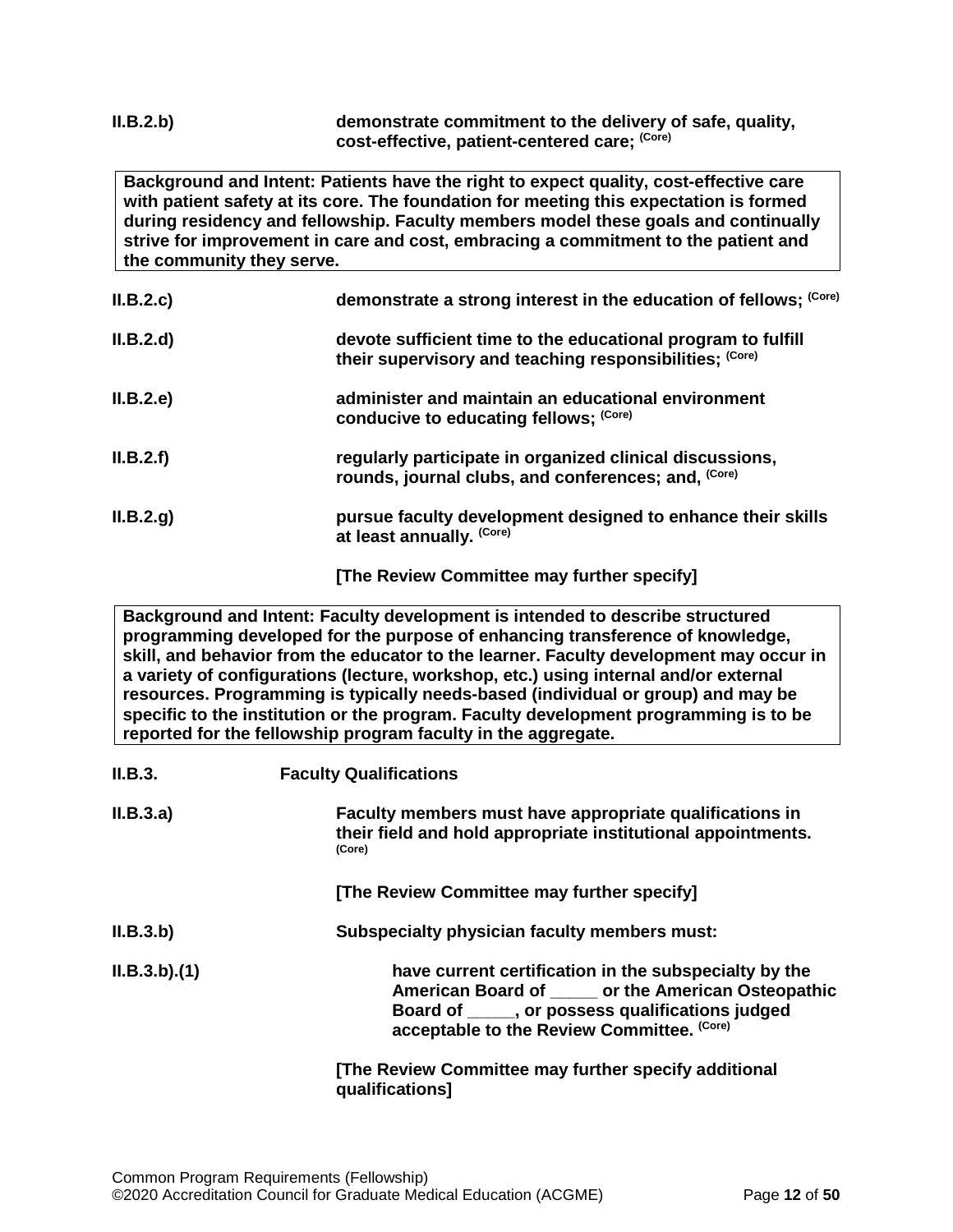**II.B.3.c) Any non-physician faculty members who participate in fellowship program education must be approved by the program director. (Core)**

**[The Review Committee may further specify]**

**Background and Intent: The provision of optimal and safe patient care requires a team approach. The education of fellows by non-physician educators enables the fellows to better manage patient care and provides valuable advancement of the fellows' knowledge. Furthermore, other individuals contribute to the education of the fellow in the basic science of the subspecialty or in research methodology. If the program director determines that the contribution of a non-physician individual is significant to the education of the fellow, the program director may designate the individual as a program faculty member or a program core faculty member.**

**II.B.3.d) Any other specialty physician faculty members must have current certification in their specialty by the appropriate American Board of Medical Specialties (ABMS) member board or American Osteopathic Association (AOA) certifying board, or possess qualifications judged acceptable to the Review Committee. (Core)**

**[The Review Committee may further specify]**

**II.B.4. Core Faculty**

**Core faculty members must have a significant role in the education and supervision of fellows and must devote a significant portion of their entire effort to fellow education and/or administration, and must, as a component of their activities, teach, evaluate, and provide formative feedback to fellows. (Core)**

**Background and Intent: Core faculty members are critical to the success of fellow education. They support the program leadership in developing, implementing, and assessing curriculum and in assessing fellows' progress toward achievement of competence in the subspecialty. Core faculty members should be selected for their broad knowledge of and involvement in the program, permitting them to effectively evaluate the program, including completion of the annual ACGME Faculty Survey.**

| II.B.4.a) | Core faculty members must be designated by the program<br>director. (Core)                                     |
|-----------|----------------------------------------------------------------------------------------------------------------|
| II.B.4.b) | Core faculty members must complete the annual ACGME<br>Faculty Survey. (Core)                                  |
|           | [The Review Committee must specify the minimum number of core<br>faculty and/or the core faculty-fellow ratio] |
|           | FFL a Bardani Aamindia a mari finitana na alfredamento na cita mana                                            |

**[The Review Committee may further specify requirements regarding support for core faculty members]**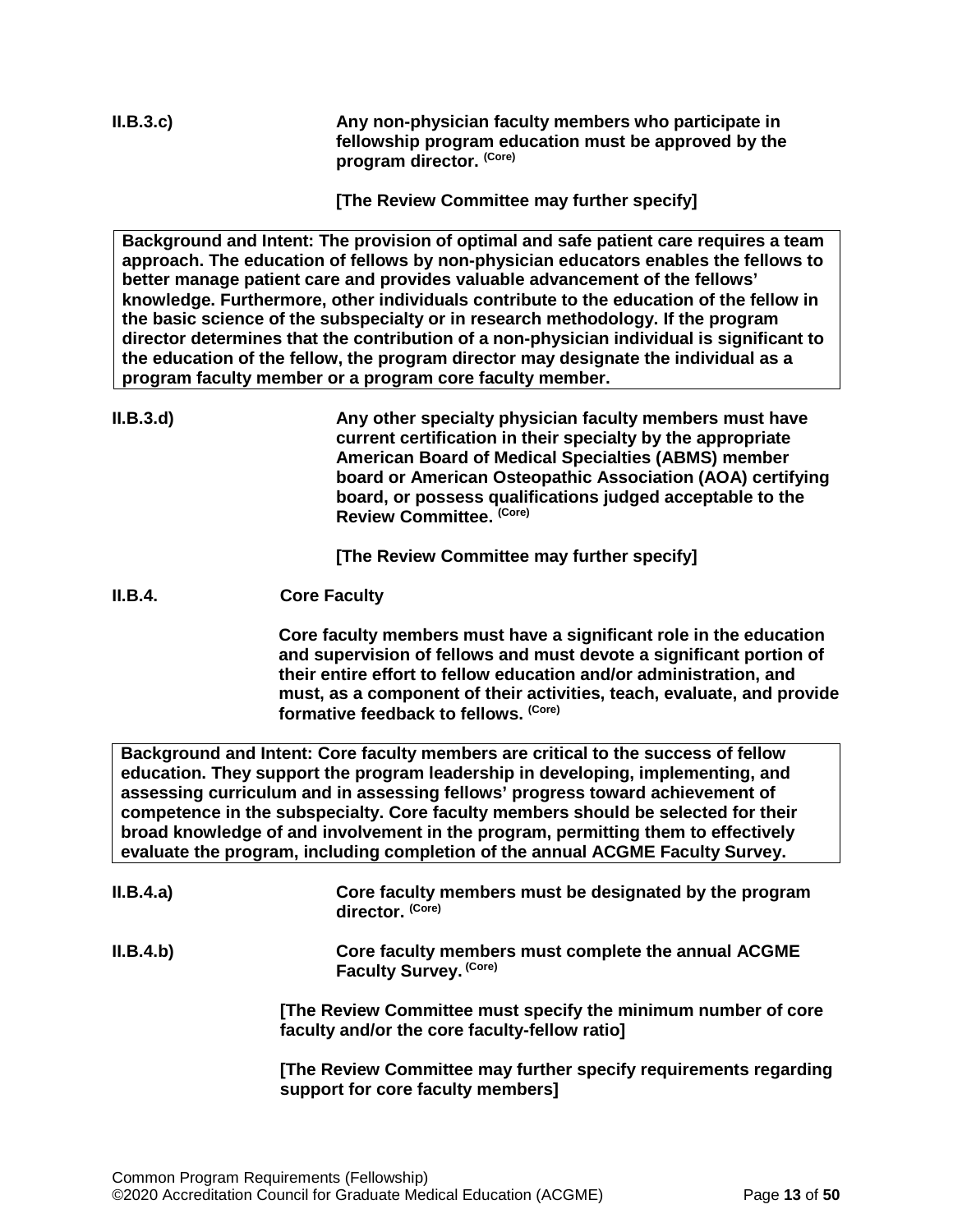**[The Review Committee may specify requirements specific to associate program director(s)]**

- <span id="page-13-0"></span>**II.C. Program Coordinator**
- **II.C.1. There must be a program coordinator.** (Core)
- **II.C.2. The program coordinator must be provided with support adequate for administration of the program based upon its size and configuration. (Core)**

**[The Review Committee may further specify]**

**Background and Intent: Twenty percent FTE is defined as one day per week. [If applicable, this Background and Intent will be included in the subspecialty-specific program requirements and the number will be modified to fit the level of support specified by the Review Committee]**

**The requirement does not address the source of funding required to provide the specified salary support.**

**Each program requires a lead administrative person, frequently referred to as a program coordinator, administrator, or as titled by the institution. This person will frequently manage the day-to-day operations of the program and serve as an important liaison with learners, faculty and other staff members, and the ACGME. Individuals serving in this role are recognized as program coordinators by the ACGME.**

**The program coordinator is a member of the leadership team and is critical to the success of the program. As such, the program coordinator must possess skills in leadership and personnel management. Program coordinators are expected to develop unique knowledge of the ACGME and Program Requirements, policies, and procedures. Program coordinators assist the program director in accreditation efforts, educational programming, and support of fellows.**

**Programs, in partnership with their Sponsoring Institutions, should encourage the professional development of their program coordinators and avail them of opportunities for both professional and personal growth. Programs with fewer fellows may not require a full-time coordinator; one coordinator may support more than one program.** 

<span id="page-13-1"></span>**II.D. Other Program Personnel**

**The program, in partnership with its Sponsoring Institution***,* **must jointly ensure the availability of necessary personnel for the effective administration of the program. (Core)**

**[The Review Committee may further specify]**

**Background and Intent: Multiple personnel may be required to effectively administer a program. These may include staff members with clerical skills, project managers, education experts, and staff members to maintain electronic communication for the**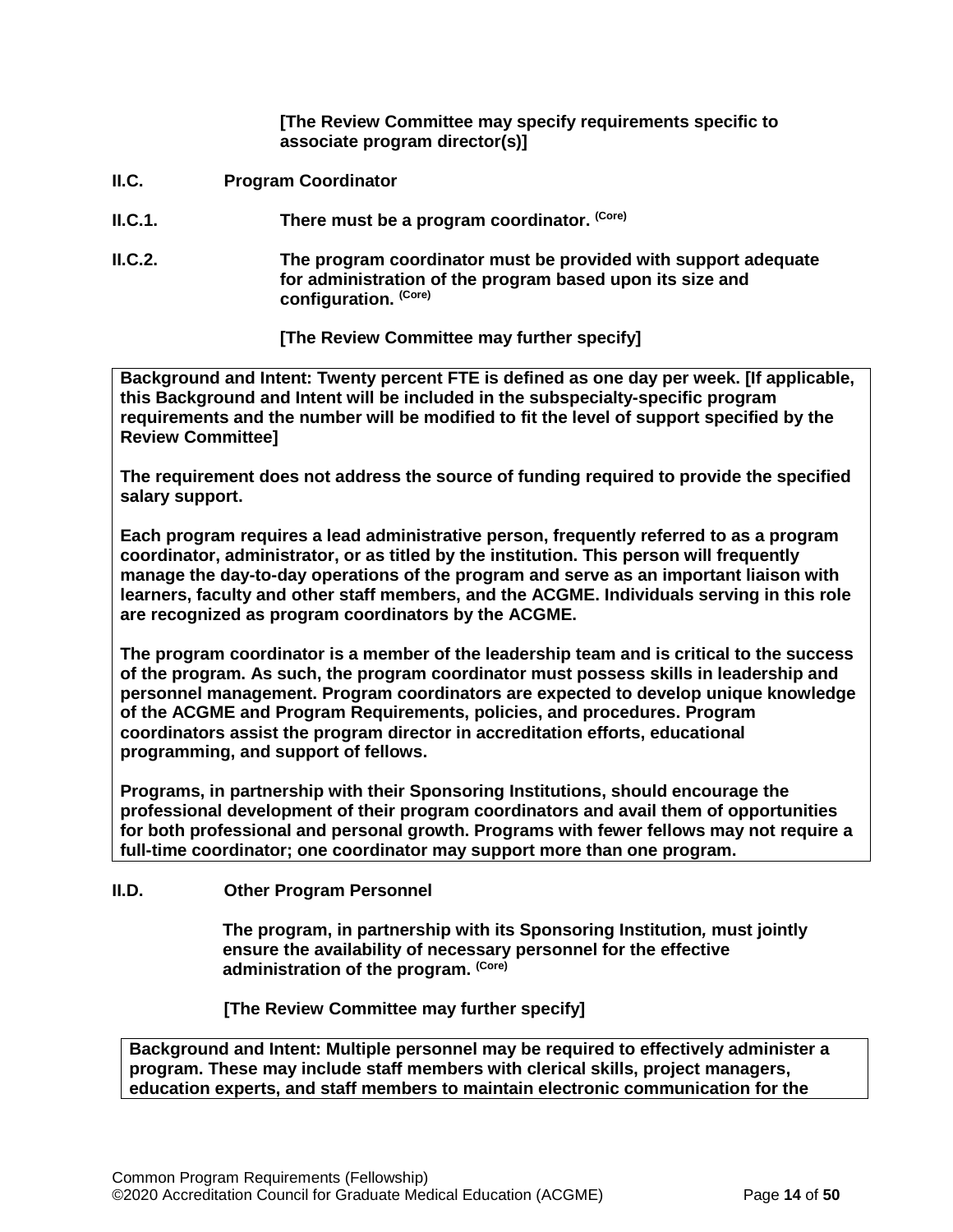**program. These personnel may support more than one program in more than one discipline.**

- <span id="page-14-0"></span>**III. Fellow Appointments**
- <span id="page-14-1"></span>**III.A. Eligibility Criteria**

**III.A.1. Eligibility Requirements – Fellowship Programs**

**[Review Committee to choose one of the following:]**

**Option 1: All required clinical education for entry into ACGMEaccredited fellowship programs must be completed in an ACGMEaccredited residency program, an AOA-approved residency program, a program with ACGME International (ACGME-I) Advanced Specialty Accreditation, or a Royal College of Physicians and Surgeons of Canada (RCPSC)-accredited or College of Family Physicians of Canada (CFPC)-accredited residency program located in Canada. (Core)**

**Option 2: All required clinical education for entry into ACGMEaccredited fellowship programs must be completed in an ACGMEaccredited residency program or an AOA-approved residency program. (Core)**

**Background and Intent: Eligibility for ABMS or AOA Board certification may not be satisfied by fellowship training. Applicants must be notified of this at the time of application, as required in II.A.4.a).(9).**

| III.A.1.a) | [If Review Committee selected Option 1 above:]<br>Fellowship programs must receive verification of each<br>entering fellow's level of competence in the required field,<br>upon matriculation, using ACGME, ACGME-I, or CanMEDS<br>Milestones evaluations from the core residency program. (Core) |
|------------|---------------------------------------------------------------------------------------------------------------------------------------------------------------------------------------------------------------------------------------------------------------------------------------------------|
|            | [If Review Committee selected Option 2 above:]<br>Fellowship programs must receive verification of each<br>entering fellow's level of competence in the required field,<br>upon matriculation, using ACGME Milestones evaluations<br>from the core residency program. (Core)                      |
| III.A.1.b) | [The Review Committee must further specify prerequisite<br>postgraduate clinical education]                                                                                                                                                                                                       |
| III.A.1.c) | <b>Fellow Eligibility Exception</b>                                                                                                                                                                                                                                                               |
|            | The Review Committee for _____ will allow the following<br>exception to the fellowship eligibility requirements:                                                                                                                                                                                  |
|            | [Note: Review Committees that selected Option 1 will decide<br>whether or not to allow this exception. This section will be                                                                                                                                                                       |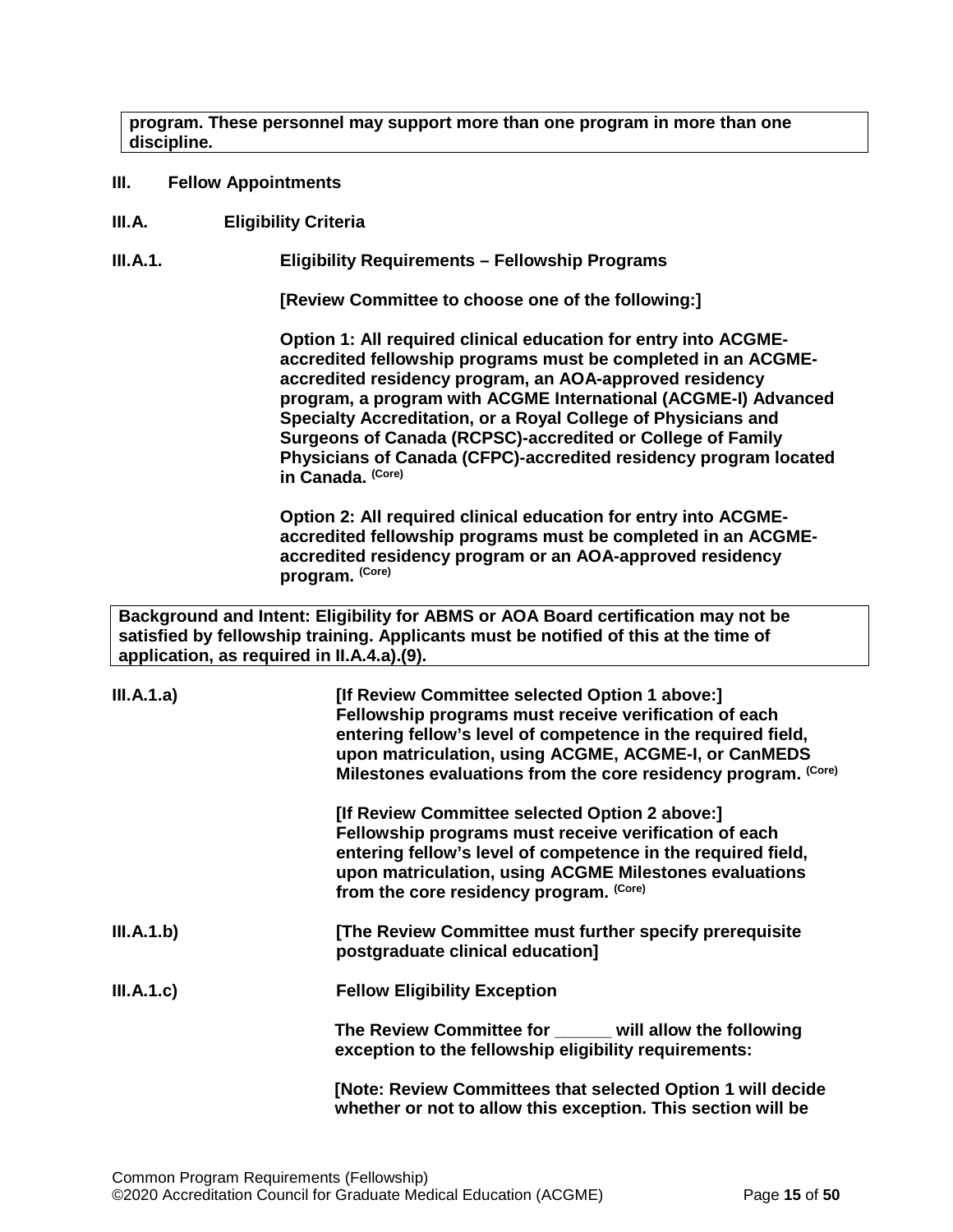|                           | deleted for Review Committees that do not allow the<br>exception and for Review Committees that selected Option 2]                                                                                                                                                                         |
|---------------------------|--------------------------------------------------------------------------------------------------------------------------------------------------------------------------------------------------------------------------------------------------------------------------------------------|
| $III.A.1.c$ ). $(1)$      | An ACGME-accredited fellowship program may accept<br>an exceptionally qualified international graduate<br>applicant who does not satisfy the eligibility<br>requirements listed in III.A.1., but who does meet all of<br>the following additional qualifications and conditions:<br>(Core) |
| $III.A.1.c$ ). $(1).$ (a) | evaluation by the program director and<br>fellowship selection committee of the<br>applicant's suitability to enter the program,<br>based on prior training and review of the<br>summative evaluations of training in the core<br>specialty; and, <sup>(Core)</sup>                        |
| III.A.1.c)(1)(b)          | review and approval of the applicant's<br>exceptional qualifications by the GMEC; and,<br>(Core)                                                                                                                                                                                           |
| $III.A.1.c$ ). $(1).$ (c) | verification of Educational Commission for<br><b>Foreign Medical Graduates (ECFMG)</b><br>certification. (Core)                                                                                                                                                                            |
| $III.A.1.c$ ). $(2)$      | Applicants accepted through this exception must have<br>an evaluation of their performance by the Clinical<br><b>Competency Committee within 12 weeks of</b><br>matriculation. (Core)                                                                                                      |

**[If Review Committee allows the exception specified above:]**

**Background and Intent: An exceptionally qualified international graduate applicant has (1) completed a residency program in the core specialty outside the continental United States that was not accredited by the ACGME, AOA, ACGME-I, RCPSC or CFPC, and (2) demonstrated clinical excellence, in comparison to peers, throughout training. Additional evidence of exceptional qualifications is required, which may include one of the following: (a) participation in additional clinical or research training in the specialty or subspecialty; (b) demonstrated scholarship in the specialty or subspecialty; and/or (c) demonstrated leadership during or after residency. Applicants being considered for these positions must be informed of the fact that their training may not lead to certification by ABMS member boards or AOA certifying boards.**

**In recognition of the diversity of medical education and training around the world, this early evaluation of clinical competence required for these applicants ensures they can provide quality and safe patient care. Any gaps in competence should be addressed as per policies for fellows already established by the program in partnership with the Sponsoring Institution.**

#### <span id="page-15-0"></span>**III.B. The program director must not appoint more fellows than approved by the Review Committee. (Core)**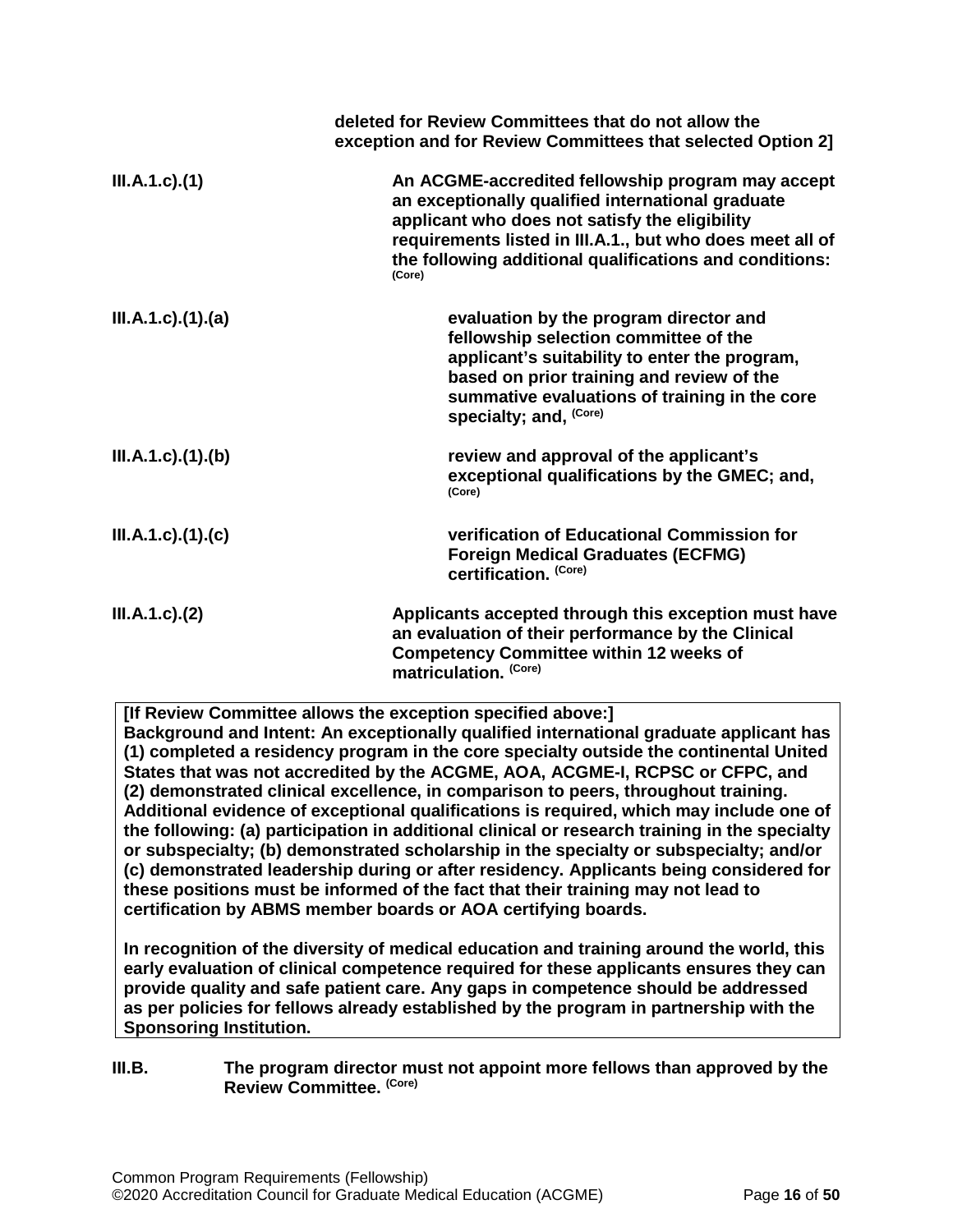**III.B.1. All complement increases must be approved by the Review Committee. (Core)**

> **[The Review Committee may further specify minimum complement numbers]**

<span id="page-16-0"></span>**III.C. Fellow Transfers**

**The program must obtain verification of previous educational experiences and a summative competency-based performance evaluation prior to acceptance of a transferring fellow, and Milestones evaluations upon matriculation. (Core)**

**[The Review Committee may further specify]**

<span id="page-16-1"></span>**IV. Educational Program**

*The ACGME accreditation system is designed to encourage excellence and innovation in graduate medical education regardless of the organizational affiliation, size, or location of the program.*

*The educational program must support the development of knowledgeable, skillful physicians who provide compassionate care.*

*In addition, the program is expected to define its specific program aims consistent with the overall mission of its Sponsoring Institution, the needs of the community it serves and that its graduates will serve, and the distinctive capabilities of physicians it intends to graduate. While programs must demonstrate substantial compliance with the Common and subspecialty-specific Program Requirements, it is recognized that within this framework, programs may place different emphasis on research, leadership, public health, etc. It is expected that the program aims will reflect the nuanced program-specific goals for it and its graduates; for example, it is expected that a program aiming to prepare physician-scientists will have a different curriculum from one focusing on community health.*

- <span id="page-16-2"></span>IV.A. The curriculum must contain the following educational components: (Core)
- **IV.A.1. a set of program aims consistent with the Sponsoring Institution's mission, the needs of the community it serves, and the desired distinctive capabilities of its graduates; (Core)**
- **IV.A.1.a) The program's aims must be made available to program applicants, fellows, and faculty members. (Core)**
- **IV.A.2. competency-based goals and objectives for each educational experience designed to promote progress on a trajectory to autonomous practice in their subspecialty. These must be distributed, reviewed, and available to fellows and faculty members; (Core)**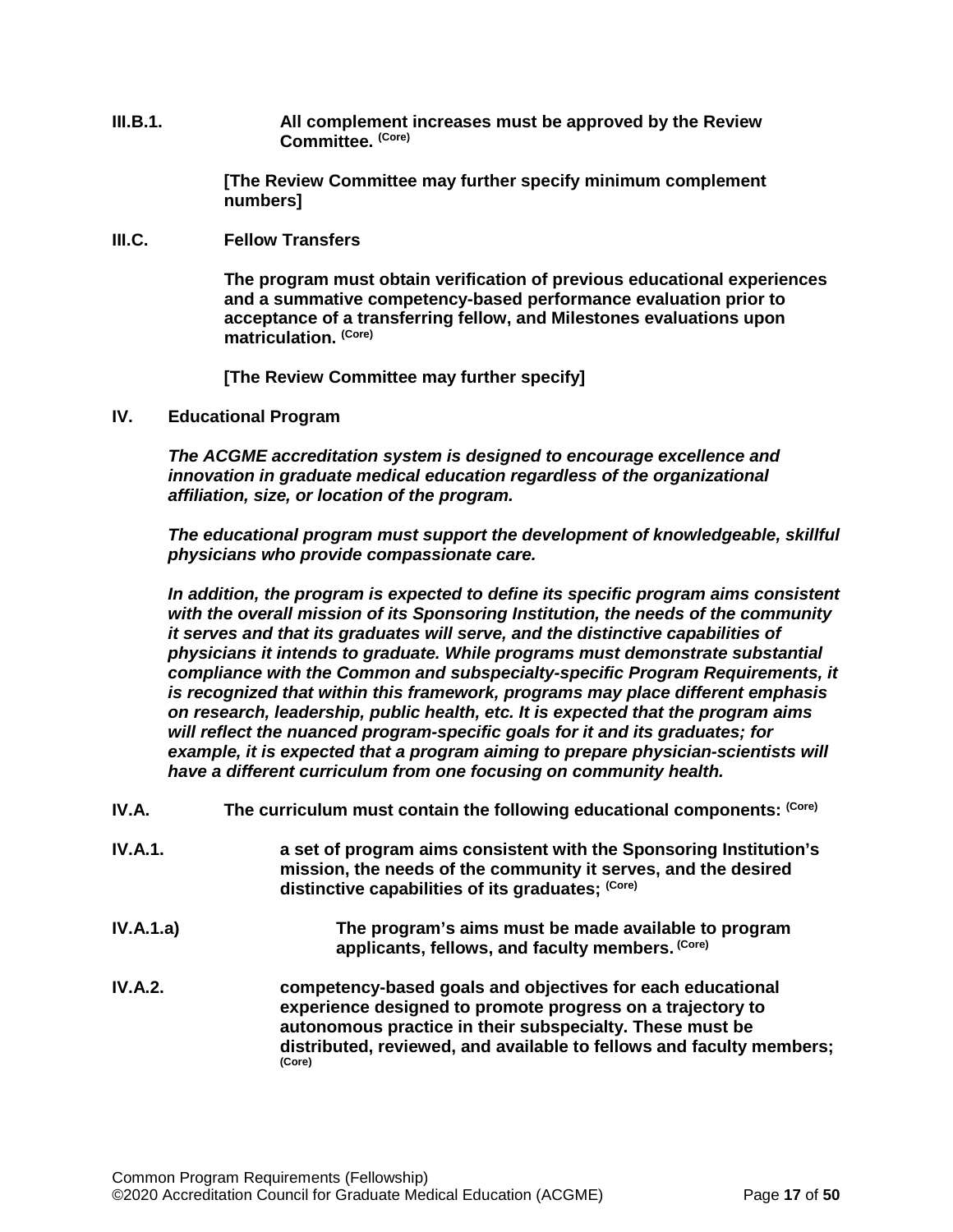# **IV.A.3. delineation of fellow responsibilities for patient care, progressive responsibility for patient management, and graded supervision in their subspecialty; (Core)**

**Background and Intent: These responsibilities may generally be described by PGY level and specifically by Milestones progress as determined by the Clinical Competency Committee. This approach encourages the transition to competencybased education. An advanced learner may be granted more responsibility independent of PGY level and a learner needing more time to accomplish a certain task may do so in a focused rather than global manner.**

**IV.A.4. structured educational activities beyond direct patient care; and,**  $(Core)$ 

**Background and Intent: Patient care-related educational activities, such as morbidity and mortality conferences, tumor boards, surgical planning conferences, case discussions, etc., allow fellows to gain medical knowledge directly applicable to the patients they serve. Programs should define those educational activities in which fellows are expected to participate and for which time is protected. Further specification can be found in IV.C.**

**IV.A.5. advancement of fellows' knowledge of ethical principles foundational to medical professionalism. (Core)**

# <span id="page-17-0"></span>**IV.B. ACGME Competencies**

**Background and Intent: The Competencies provide a conceptual framework describing the required domains for a trusted physician to enter autonomous practice. These Competencies are core to the practice of all physicians, although the specifics are further defined by each subspecialty. The developmental trajectories in each of the Competencies are articulated through the Milestones for each subspecialty. The focus in fellowship is on subspecialty-specific patient care and medical knowledge, as well as refining the other competencies acquired in residency.**

- **IV.B.1. The program must integrate the following ACGME Competencies into the curriculum: (Core)**
- **IV.B.1.a) Professionalism**

**Fellows must demonstrate a commitment to professionalism and an adherence to ethical principles. (Core)**

**IV.B.1.b) Patient Care and Procedural Skills**

**Background and Intent: Quality patient care is safe, effective, timely, efficient, patientcentered, equitable, and designed to improve population health, while reducing per capita costs. (See the Institute of Medicine [IOM]'s** *Crossing the Quality Chasm: A New Health System for the 21st Century***, 2001 and Berwick D, Nolan T, Whittington J.** *The Triple Aim: care, cost, and quality. Health Affairs.* **2008; 27(3):759-769.). In addition, there**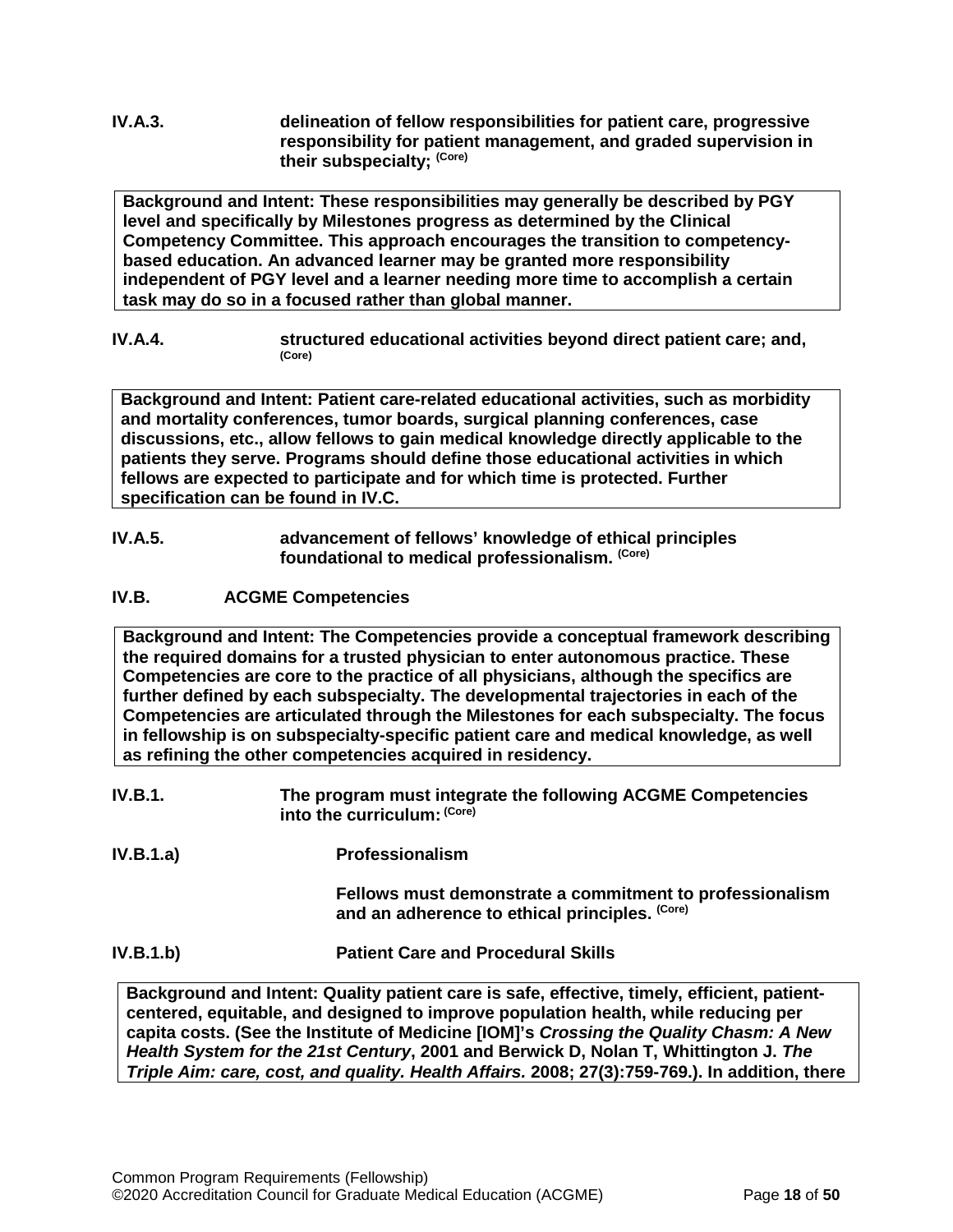**should be a focus on improving the clinician's well-being as a means to improve patient care and reduce burnout among residents, fellows, and practicing physicians.**

**These organizing principles inform the Common Program Requirements across all Competency domains. Specific content is determined by the Review Committees with input from the appropriate professional societies, certifying boards, and the community.**

| IV.B.1.b)(1) | Fellows must be able to provide patient care that is<br>compassionate, appropriate, and effective for the<br>treatment of health problems and the promotion of<br>health. (Core)                                                                           |
|--------------|------------------------------------------------------------------------------------------------------------------------------------------------------------------------------------------------------------------------------------------------------------|
|              | [The Review Committee must further specify]                                                                                                                                                                                                                |
| IV.B.1.b)(2) | Fellows must be able to perform all medical,<br>diagnostic, and surgical procedures considered<br>essential for the area of practice. (Core)                                                                                                               |
|              | [The Review Committee may further specify]                                                                                                                                                                                                                 |
| IV.B.1.c     | <b>Medical Knowledge</b>                                                                                                                                                                                                                                   |
|              | Fellows must demonstrate knowledge of established and<br>evolving biomedical, clinical, epidemiological and social-<br>behavioral sciences, as well as the application of this<br>knowledge to patient care. (Core)                                        |
|              | [The Review Committee must further specify]                                                                                                                                                                                                                |
| IV.B.1.d     | <b>Practice-based Learning and Improvement</b>                                                                                                                                                                                                             |
|              | Fellows must demonstrate the ability to investigate and<br>evaluate their care of patients, to appraise and assimilate<br>scientific evidence, and to continuously improve patient care<br>based on constant self-evaluation and lifelong learning. (Core) |
|              | Background and Intent: Practice-based learning and improvement is one of the<br>defining characteristics of being a physician. It is the ability to investigate and                                                                                        |

**evaluate the care of patients, to appraise and assimilate scientific evidence, and to continuously improve patient care based on constant self-evaluation and lifelong learning.**

**The intention of this Competency is to help a fellow refine the habits of mind required to continuously pursue quality improvement, well past the completion of fellowship.**

| <b>IV.B.1.e)</b> | <b>Interpersonal and Communication Skills</b>                                                                                                                                                                   |
|------------------|-----------------------------------------------------------------------------------------------------------------------------------------------------------------------------------------------------------------|
|                  | Fellows must demonstrate interpersonal and communication<br>skills that result in the effective exchange of information and<br>collaboration with patients, their families, and health<br>professionals. (Core) |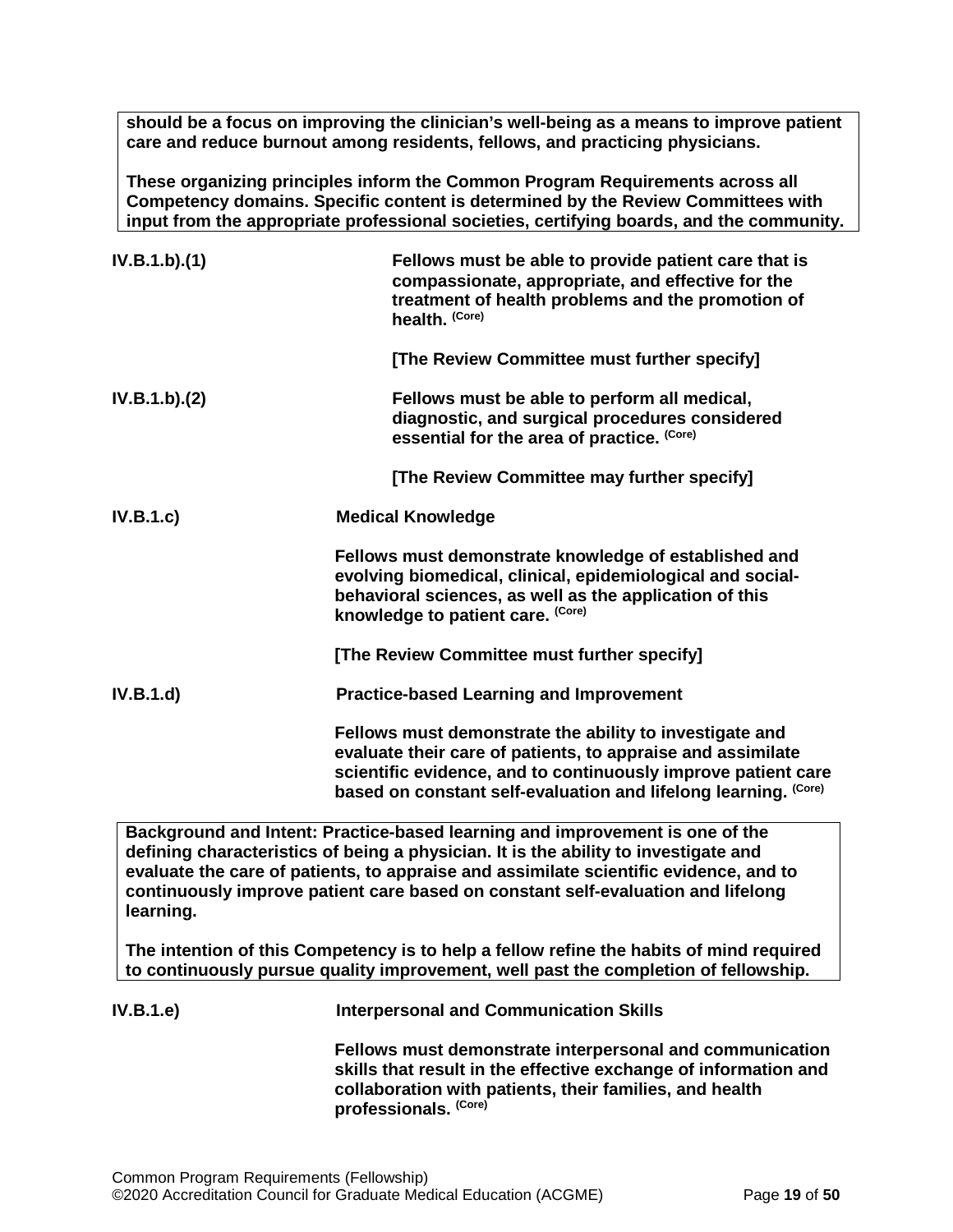<span id="page-19-0"></span>

| IV.B.1.f)      | <b>Systems-based Practice</b>                                                                                                                                                                                                                                              |
|----------------|----------------------------------------------------------------------------------------------------------------------------------------------------------------------------------------------------------------------------------------------------------------------------|
|                | Fellows must demonstrate an awareness of and<br>responsiveness to the larger context and system of health<br>care, including the social determinants of health, as well as<br>the ability to call effectively on other resources to provide<br>optimal health care. (Core) |
| IV.C.          | <b>Curriculum Organization and Fellow Experiences</b>                                                                                                                                                                                                                      |
| <b>IV.C.1.</b> | The curriculum must be structured to optimize fellow educational<br>experiences, the length of these experiences, and supervisory<br>continuity. (Core)                                                                                                                    |
|                | [The Review Committee must further specify]                                                                                                                                                                                                                                |
| <b>IV.C.2.</b> | The program must provide instruction and experience in pain<br>management if applicable for the subspecialty, including recognition<br>of the signs of addiction. (Core)                                                                                                   |
|                | [The Review Committee may further specify]                                                                                                                                                                                                                                 |
|                | [The Review Committee may specify required didactic and clinical<br>experiences]                                                                                                                                                                                           |

#### <span id="page-19-1"></span>**IV.D. Scholarship**

*Medicine is both an art and a science. The physician is a humanistic scientist who cares for patients. This requires the ability to think critically, evaluate the literature, appropriately assimilate new knowledge, and practice lifelong learning. The program and faculty must create an environment that fosters the acquisition of such skills through fellow participation in scholarly activities as defined in the subspecialty-specific Program Requirements. Scholarly activities may include discovery, integration, application, and teaching.*

*The ACGME recognizes the diversity of fellowships and anticipates that programs prepare physicians for a variety of roles, including clinicians, scientists, and educators. It is expected that the program's scholarship will reflect its mission(s) and aims, and the needs of the community it serves. For example, some programs may concentrate their scholarly activity on quality improvement, population health, and/or teaching, while other programs might choose to utilize more classic forms of biomedical research as the focus for scholarship.*

- **IV.D.1. Program Responsibilities**
- **IV.D.1.a) The program must demonstrate evidence of scholarly activities, consistent with its mission(s) and aims. (Core)**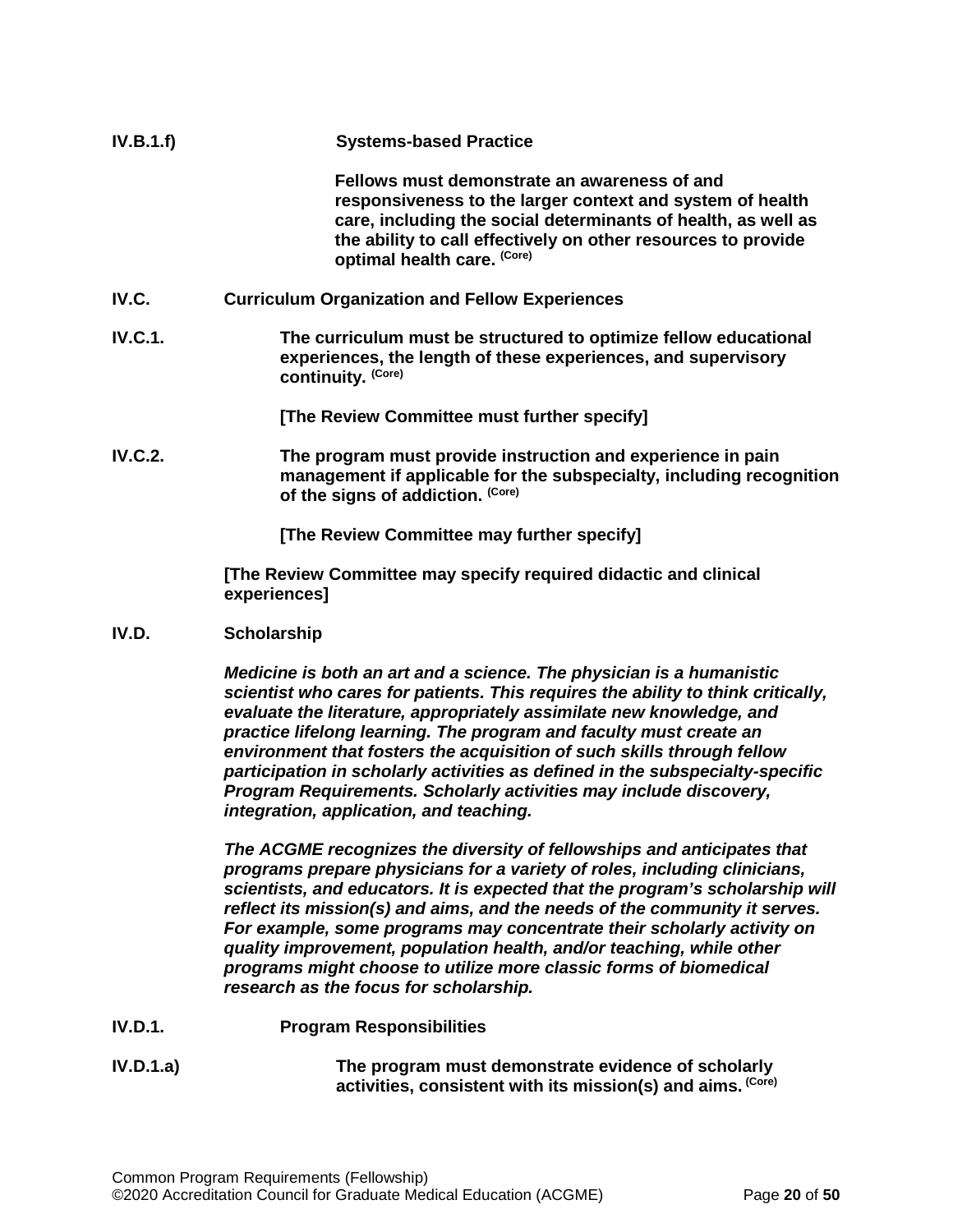|           | [The Review Committee may further specify]                                                                                                                                                                                                                                                                                                                                                                                                                                                                                                                                                                                |
|-----------|---------------------------------------------------------------------------------------------------------------------------------------------------------------------------------------------------------------------------------------------------------------------------------------------------------------------------------------------------------------------------------------------------------------------------------------------------------------------------------------------------------------------------------------------------------------------------------------------------------------------------|
| IV.D.1.b) | The program in partnership with its Sponsoring Institution,<br>must allocate adequate resources to facilitate fellow and<br>faculty involvement in scholarly activities. (Core)                                                                                                                                                                                                                                                                                                                                                                                                                                           |
|           | [The Review Committee may further specify]                                                                                                                                                                                                                                                                                                                                                                                                                                                                                                                                                                                |
| IV.D.2.   | <b>Faculty Scholarly Activity</b>                                                                                                                                                                                                                                                                                                                                                                                                                                                                                                                                                                                         |
| IV.D.2.a) | Among their scholarly activity, programs must demonstrate<br>accomplishments in at least three of the following domains:<br>(Core)                                                                                                                                                                                                                                                                                                                                                                                                                                                                                        |
|           | Research in basic science, education, translational<br>$\bullet$<br>science, patient care, or population health<br><b>Peer-reviewed grants</b><br>$\bullet$<br>• Quality improvement and/or patient safety initiatives<br>Systematic reviews, meta-analyses, review articles,<br>$\bullet$<br>chapters in medical textbooks, or case reports<br>Creation of curricula, evaluation tools, didactic<br>$\bullet$<br>educational activities, or electronic educational<br>materials<br>• Contribution to professional committees, educational<br>organizations, or editorial boards<br>Innovations in education<br>$\bullet$ |
| IV.D.2.b) | The program must demonstrate dissemination of scholarly<br>activity within and external to the program by the following<br>methods:                                                                                                                                                                                                                                                                                                                                                                                                                                                                                       |
|           | [Review Committee will choose to require either IV.D.2.b).(1)<br>or both IV.D.2.b).(1) and IV.D.2.b).(2)]                                                                                                                                                                                                                                                                                                                                                                                                                                                                                                                 |

**Background and Intent: For the purposes of education, metrics of scholarly activity represent one of the surrogates for the program's effectiveness in the creation of an environment of inquiry that advances the fellows' scholarly approach to patient care. The Review Committee will evaluate the dissemination of scholarship for the program as a whole, not for individual faculty members, for a five-year interval, for both core and non-core faculty members, with the goal of assessing the effectiveness of the creation of such an environment. The ACGME recognizes that there may be differences in scholarship requirements between different specialties and between residencies and fellowships in the same specialty.**

**IV.D.2.b).(1) faculty participation in grand rounds, posters, workshops, quality improvement presentations, podium presentations, grant leadership, non-peerreviewed print/electronic resources, articles or publications, book chapters, textbooks, webinars, service on professional committees, or serving as a**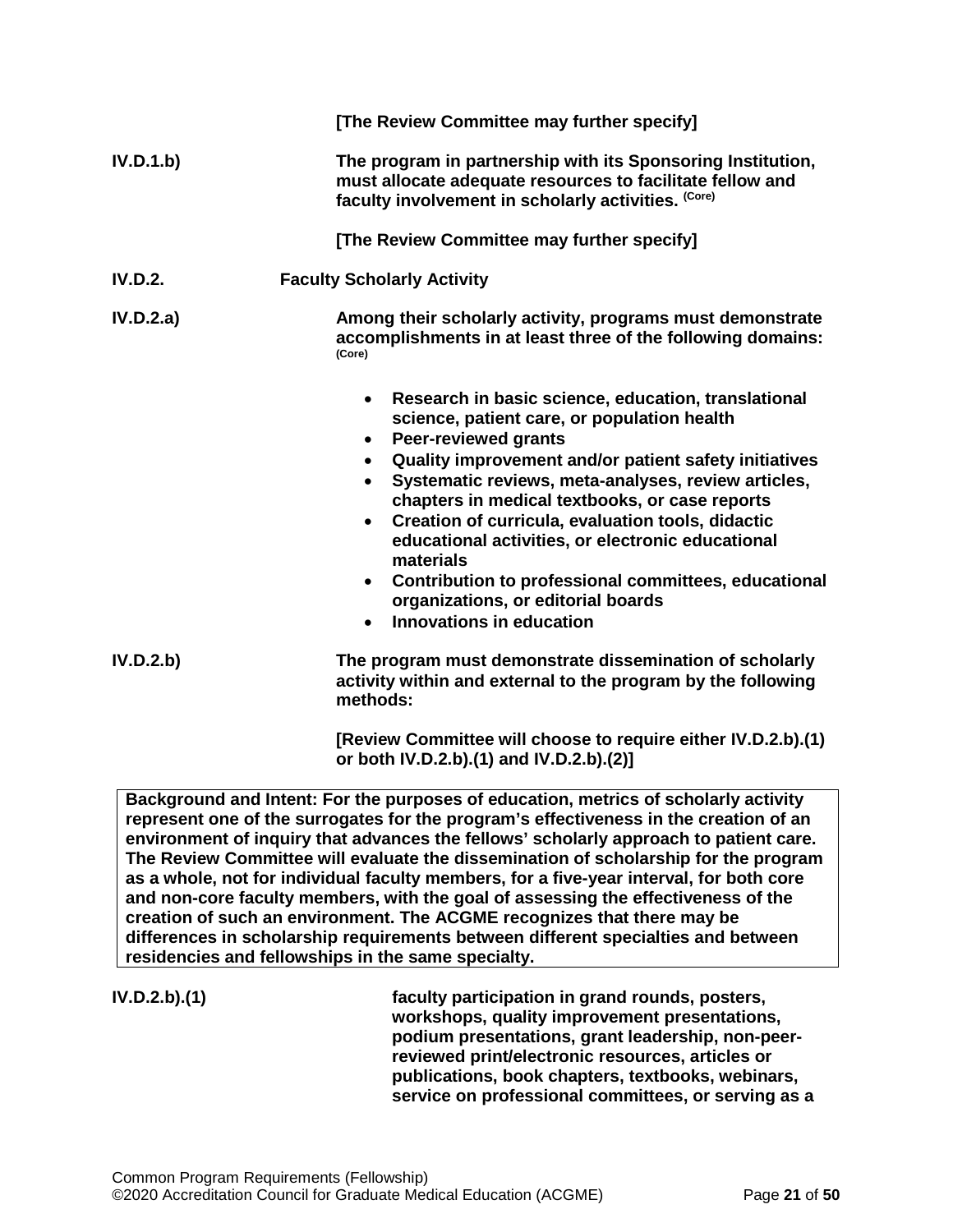|                | journal reviewer, journal editorial board member, or<br>editor; (Outcome)#                                                                                                      |
|----------------|---------------------------------------------------------------------------------------------------------------------------------------------------------------------------------|
|                | [The Review Committee may further specify]                                                                                                                                      |
| IV.D.2.b).(2)  | peer-reviewed publication. (Outcome)                                                                                                                                            |
|                | [The Review Committee may further specify]                                                                                                                                      |
| <b>IV.D.3.</b> | <b>Fellow Scholarly Activity</b>                                                                                                                                                |
|                | [The Review Committee may further specify]                                                                                                                                      |
| IV.E.          | Fellowship programs may assign fellows to engage in the independent<br>practice of their core specialty during their fellowship program.                                        |
| IV.E.1.        | If programs permit their fellows to utilize the independent practice<br>option, it must not exceed 20 percent of their time per week or 10<br>weeks of an academic year. (Core) |
|                | [This section will be deleted for those Review Committees that                                                                                                                  |

<span id="page-21-0"></span>**[This section will be deleted for those Review Committees that choose not to permit the independent practice option. For those that choose to permit this option, the Review Committee may further specify.]**

**Background and Intent: Fellows who have previously completed residency programs have demonstrated sufficient competence to enter autonomous practice within their core specialty. This option is designed to enhance fellows' maturation and competence in their core specialty. This enables fellows to occupy a dual role in the health system: as learners in their subspecialty, and as credentialed practitioners in their core specialty. Hours worked in independent practice during fellowship still fall under the clinical and educational work hour limits. See Program Director Guide for more details.**

- <span id="page-21-1"></span>**V. Evaluation**
- <span id="page-21-2"></span>**V.A. Fellow Evaluation**
- **V.A.1. Feedback and Evaluation**

**Background and Intent: Feedback is ongoing information provided regarding aspects of one's performance, knowledge, or understanding. The faculty empower fellows to provide much of that feedback themselves in a spirit of continuous learning and selfreflection. Feedback from faculty members in the context of routine clinical care should be frequent, and need not always be formally documented.**

**Formative and summative evaluation have distinct definitions. Formative evaluation is**  *monitoring fellow learning* **and providing ongoing feedback that can be used by fellows to improve their learning in the context of provision of patient care or other educational opportunities. More specifically, formative evaluations help:**

• **fellows identify their strengths and weaknesses and target areas that need work**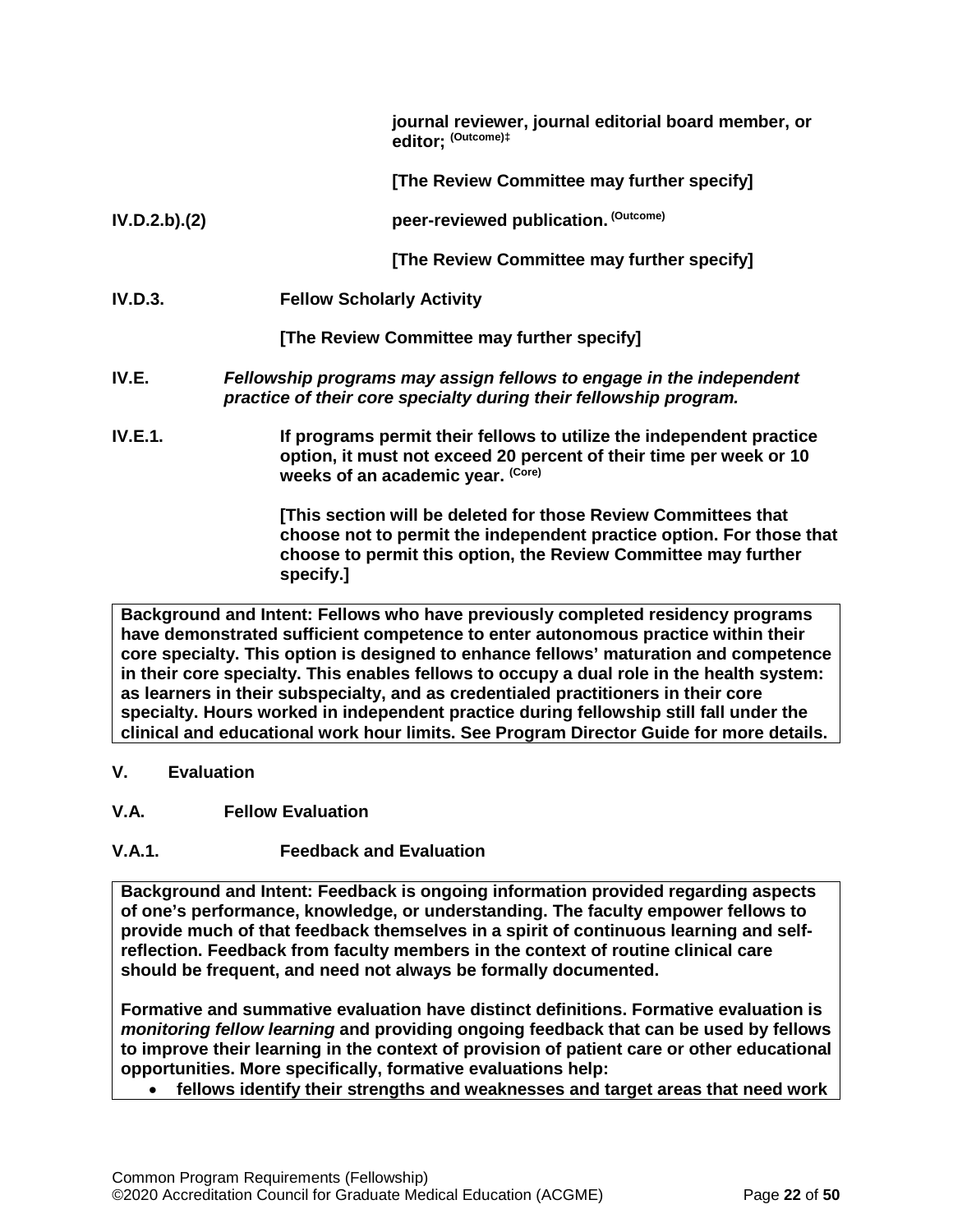• **program directors and faculty members recognize where fellows are struggling and address problems immediately**

**Summative evaluation is** *evaluating a fellow's learning* **by comparing the fellows against the goals and objectives of the rotation and program, respectively. Summative evaluation is utilized to make decisions about promotion to the next level of training, or program completion.**

**End-of-rotation and end-of-year evaluations have both summative and formative components. Information from a summative evaluation can be used formatively when fellows or faculty members use it to guide their efforts and activities in subsequent rotations and to successfully complete the fellowship program.**

**Feedback, formative evaluation, and summative evaluation compare intentions with accomplishments, enabling the transformation of a new specialist to one with growing subspecialty expertise.** 

| V.A.1.a) | Faculty members must directly observe, evaluate, and     |
|----------|----------------------------------------------------------|
|          | frequently provide feedback on fellow performance during |
|          | each rotation or similar educational assignment. (Core)  |

**[The Review Committee may further specify]**

**Background and Intent: Faculty members should provide feedback frequently throughout the course of each rotation. Fellows require feedback from faculty members to reinforce well-performed duties and tasks, as well as to correct deficiencies. This feedback will allow for the development of the learner as they strive to achieve the Milestones. More frequent feedback is strongly encouraged for fellows who have deficiencies that may result in a poor final rotation evaluation.**

| V.A.1.b)          | Evaluation must be documented at the completion of the<br>assignment. (Core)                                                                                                          |
|-------------------|---------------------------------------------------------------------------------------------------------------------------------------------------------------------------------------|
| V.A.1.b)(1)       | For block rotations of greater than three months in<br>duration, evaluation must be documented at least<br>every three months. (Core)                                                 |
| V.A.1.b)(2)       | Longitudinal experiences such as continuity clinic in<br>the context of other clinical responsibilities must be<br>evaluated at least every three months and at<br>completion. (Core) |
| V.A.1.c)          | The program must provide an objective performance<br>evaluation based on the Competencies and the subspecialty-<br>specific Milestones, and must: (Core)                              |
| $V.A.1.c$ . $(1)$ | use multiple evaluators (e.g., faculty members, peers,<br>patients, self, and other professional staff members);<br>and, (Core)                                                       |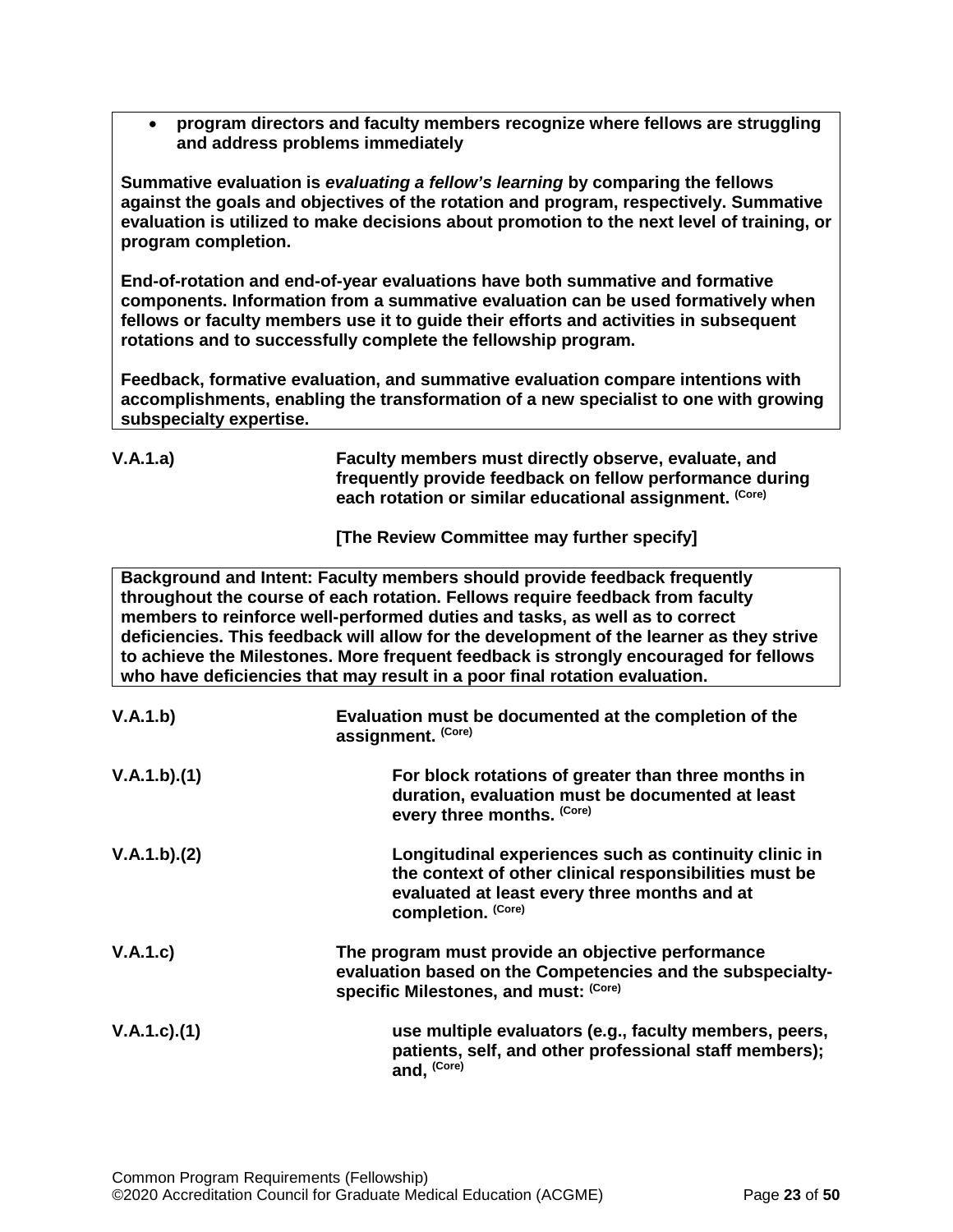| $V.A.1.c$ ). $(2)$ | provide that information to the Clinical Competency                 |
|--------------------|---------------------------------------------------------------------|
|                    | Committee for its synthesis of progressive fellow                   |
|                    | performance and improvement toward unsupervised<br>practice. (Core) |
|                    |                                                                     |

**Background and Intent: The trajectory to autonomous practice in a subspecialty is documented by the subspecialty-specific Milestones evaluation during fellowship. These Milestones detail the progress of a fellow in attaining skill in each competency domain. It is expected that the most growth in fellowship education occurs in patient care and medical knowledge, while the other four domains of competency must be ensured in the context of the subspecialty. They are developed by a subspecialty group and allow evaluation based on observable behaviors. The Milestones are considered formative and should be used to identify learning needs. This may lead to focused or general curricular revision in any given program or to individualized learning plans for any specific fellow.**

| V.A.1.d)          | The program director or their designee, with input from the<br><b>Clinical Competency Committee, must:</b>                                                                   |
|-------------------|------------------------------------------------------------------------------------------------------------------------------------------------------------------------------|
| V.A.1.d)(1)       | meet with and review with each fellow their<br>documented semi-annual evaluation of performance,<br>including progress along the subspecialty-specific<br>Milestones. (Core) |
| $V.A.1.d$ . $(2)$ | assist fellows in developing individualized learning<br>plans to capitalize on their strengths and identify areas<br>for growth; and, (Core)                                 |
| V.A.1.d)(3)       | develop plans for fellows failing to progress, following<br>institutional policies and procedures. (Core)                                                                    |

**Background and Intent: Learning is an active process that requires effort from the teacher and the learner. Faculty members evaluate a fellow's performance at least at the end of each rotation. The program director or their designee will review those evaluations, including their progress on the Milestones, at a minimum of every six months. Fellows should be encouraged to reflect upon the evaluation, using the information to reinforce well-performed tasks or knowledge or to modify deficiencies in knowledge or practice. Working together with the faculty members, fellows should develop an individualized learning plan.**

**Fellows who are experiencing difficulties with achieving progress along the Milestones may require intervention to address specific deficiencies. Such intervention, documented in an individual remediation plan developed by the program director or a faculty mentor and the fellow, will take a variety of forms based on the specific learning needs of the fellow. However, the ACGME recognizes that there are situations which require more significant intervention that may alter the time course of fellow progression. To ensure due process, it is essential that the program director follow institutional policies and procedures.**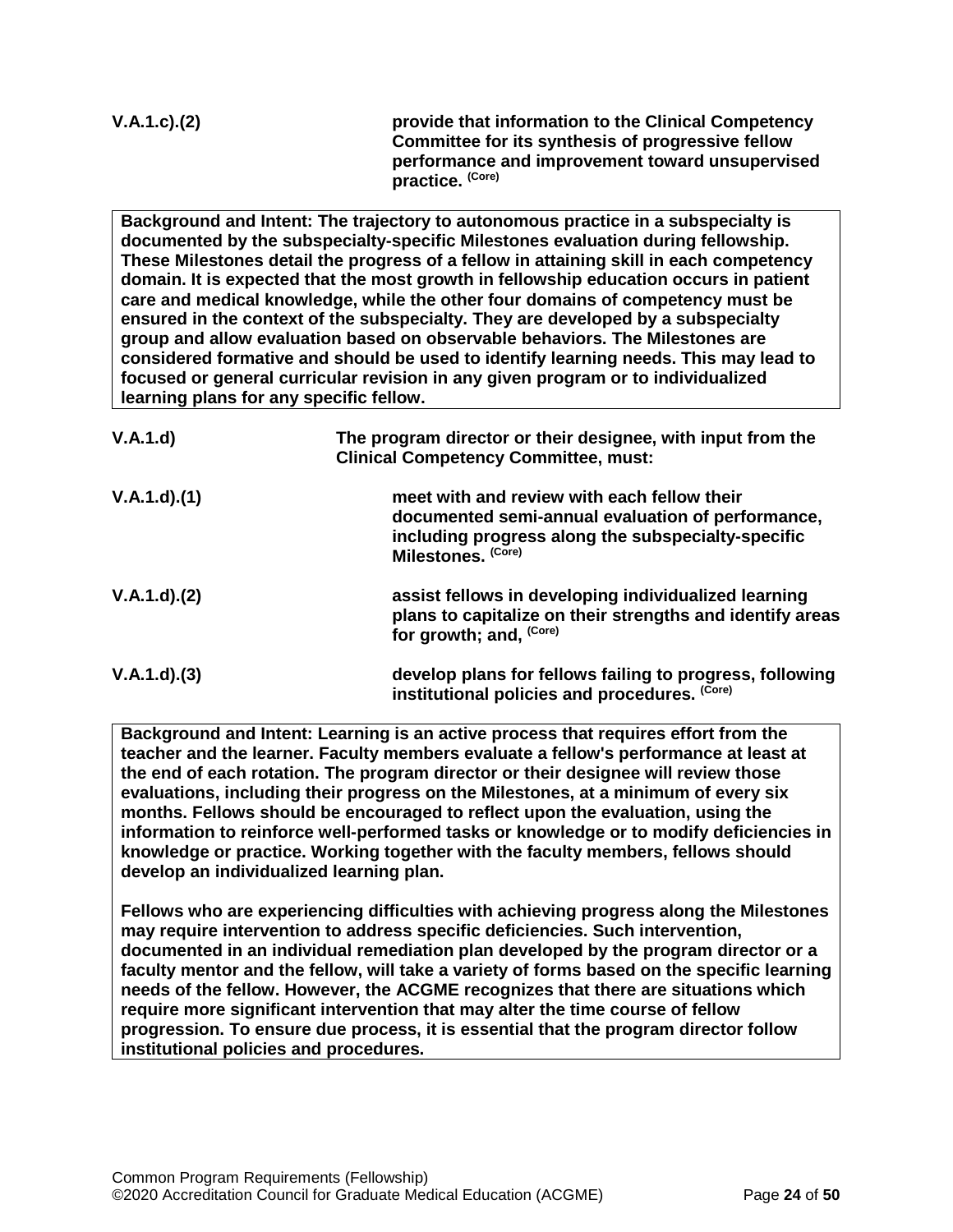| V.A.1.e)        | At least annually, there must be a summative evaluation of<br>each fellow that includes their readiness to progress to the<br>next year of the program, if applicable. (Core)                                                                                                                                                |
|-----------------|------------------------------------------------------------------------------------------------------------------------------------------------------------------------------------------------------------------------------------------------------------------------------------------------------------------------------|
| V.A.1.f)        | The evaluations of a fellow's performance must be accessible<br>for review by the fellow. (Core)                                                                                                                                                                                                                             |
| V.A.2.          | <b>Final Evaluation</b>                                                                                                                                                                                                                                                                                                      |
| V.A.2.a)        | The program director must provide a final evaluation for each<br>fellow upon completion of the program. (Core)                                                                                                                                                                                                               |
| V.A.2.a)(1)     | The subspecialty-specific Milestones, and when<br>applicable the subspecialty-specific Case Logs, must<br>be used as tools to ensure fellows are able to engage<br>in autonomous practice upon completion of the<br>program. (Core)                                                                                          |
| V.A.2.a)(2)     | The final evaluation must:                                                                                                                                                                                                                                                                                                   |
| V.A.2.a)(2).(a) | become part of the fellow's permanent record<br>maintained by the institution, and must be<br>accessible for review by the fellow in<br>accordance with institutional policy; (Core)                                                                                                                                         |
| V.A.2.a)(2).(b) | verify that the fellow has demonstrated the<br>knowledge, skills, and behaviors necessary to<br>enter autonomous practice; (Core)                                                                                                                                                                                            |
| V.A.2.a)(2).(c) | consider recommendations from the Clinical<br>Competency Committee; and, (Core)                                                                                                                                                                                                                                              |
| V.A.2.a)(2).(d) | be shared with the fellow upon completion of<br>the program. (Core)                                                                                                                                                                                                                                                          |
| V.A.3.          | A Clinical Competency Committee must be appointed by the<br>program director. (Core)                                                                                                                                                                                                                                         |
| V.A.3.a)        | At a minimum the Clinical Competency Committee must<br>include three members, at least one of whom is a core faculty<br>member. Members must be faculty members from the same<br>program or other programs, or other health professionals<br>who have extensive contact and experience with the<br>program's fellows. (Core) |
| V.A.3.b)        | The Clinical Competency Committee must:                                                                                                                                                                                                                                                                                      |
| V.A.3.b)(1)     | review all fellow evaluations at least semi-annually;<br>(Core)                                                                                                                                                                                                                                                              |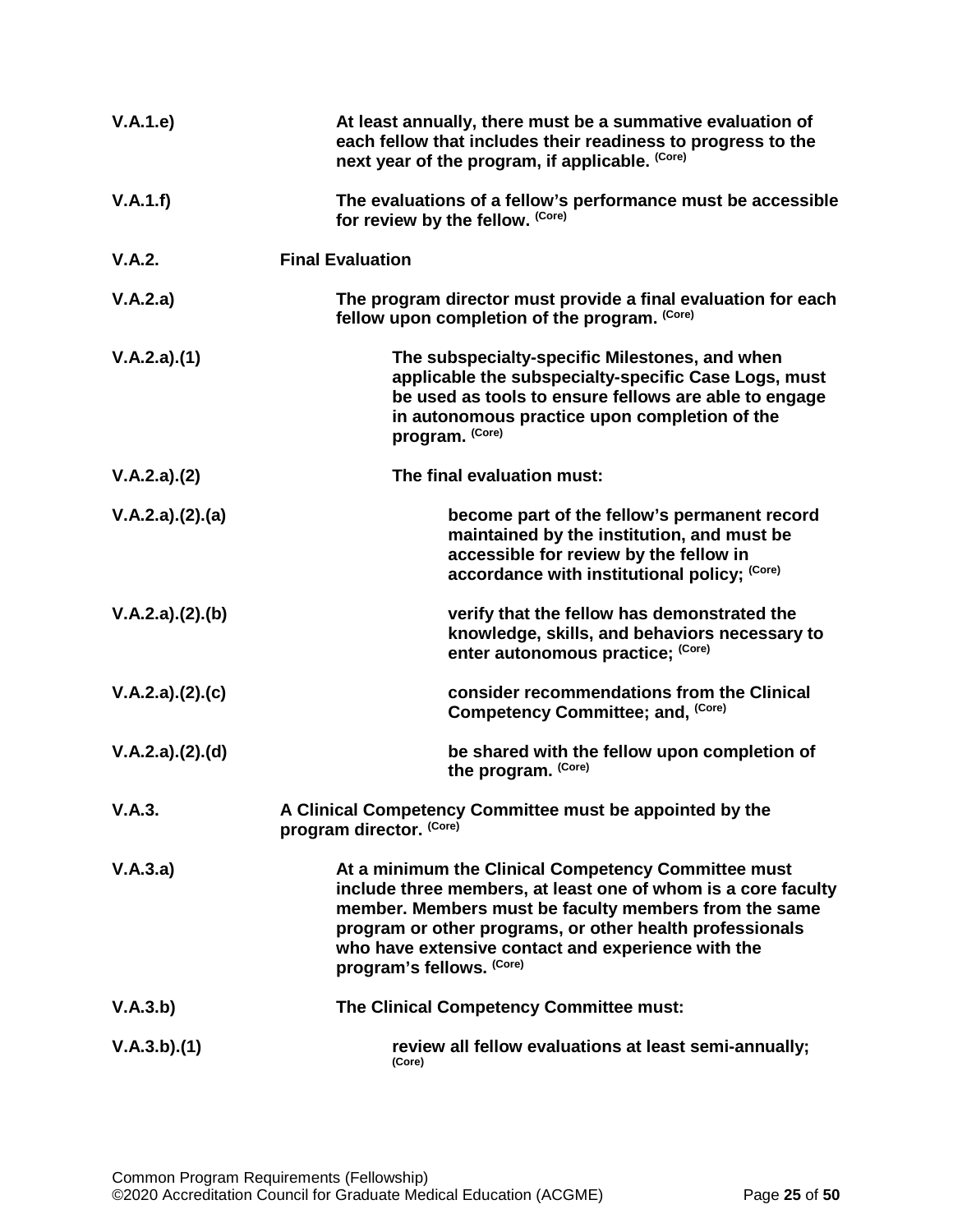| V.A.3.b)(2) |                           | determine each fellow's progress on achievement of<br>the subspecialty-specific Milestones; and, (Core)                           |
|-------------|---------------------------|-----------------------------------------------------------------------------------------------------------------------------------|
| V.A.3.b)(3) |                           | meet prior to the fellows' semi-annual evaluations and<br>advise the program director regarding each fellow's<br>progress. (Core) |
| V.B.        | <b>Faculty Evaluation</b> |                                                                                                                                   |

<span id="page-25-0"></span>**V.B.1. The program must have a process to evaluate each faculty member's performance as it relates to the educational program at least annually. (Core)**

**Background and Intent: The program director is responsible for the education program and for whom delivers it. While the term faculty may be applied to physicians within a given institution for other reasons, it is applied to fellowship program faculty members only through approval by a program director. The development of the faculty improves the education, clinical, and research aspects of a program. Faculty members have a strong commitment to the fellow and desire to provide optimal education and work opportunities. Faculty members must be provided feedback on their contribution to the mission of the program. All faculty members who interact with fellows desire feedback on their education, clinical care, and research. If a faculty member does not interact with fellows, feedback is not required. With regard to the diverse operating environments and configurations, the fellowship program director may need to work with others to determine the effectiveness of the program's faculty performance with regard to their role in the educational program. All teaching faculty members should have their educational efforts evaluated by the fellows in a confidential and anonymous manner. Other aspects for the feedback may include research or clinical productivity, review of patient outcomes, or peer review of scholarly activity. The process should reflect the local environment and identify the necessary information. The feedback from the various sources should be summarized and provided to the faculty on an annual basis by a member of the leadership team of the program.**

| V.B.1.a) | This evaluation must include a review of the faculty member's<br>clinical teaching abilities, engagement with the educational<br>program, participation in faculty development related to their<br>skills as an educator, clinical performance, professionalism,<br>and scholarly activities. (Core) |
|----------|------------------------------------------------------------------------------------------------------------------------------------------------------------------------------------------------------------------------------------------------------------------------------------------------------|
| V.B.1.b) | This evaluation must include written, confidential evaluations<br>by the fellows. (Core)                                                                                                                                                                                                             |
| V.B.2.   | Faculty members must receive feedback on their evaluations at least<br>annually. (Core)                                                                                                                                                                                                              |
| V.B.3.   | Results of the faculty educational evaluations should be<br>incorporated into program-wide faculty development plans. (Core)                                                                                                                                                                         |
|          | Dealer real and latent. The modifical the feasibile teaching and albeiral again. In                                                                                                                                                                                                                  |

**Background and Intent: The quality of the faculty's teaching and clinical care is a determinant of the quality of the program and the quality of the fellows' future clinical care. Therefore, the program has the responsibility to evaluate and improve the**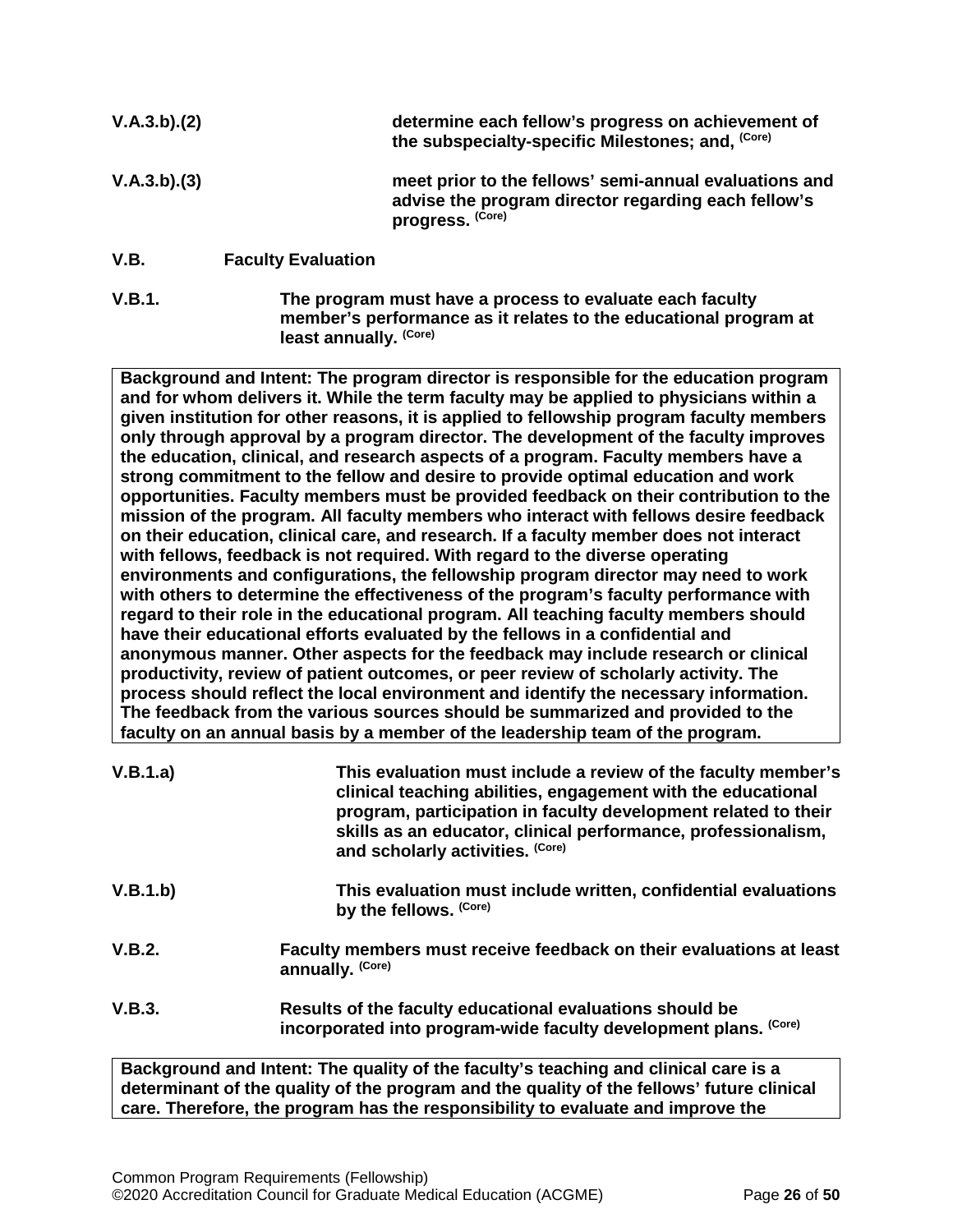**program faculty members' teaching, scholarship, professionalism, and quality care. This section mandates annual review of the program's faculty members for this purpose, and can be used as input into the Annual Program Evaluation.**

<span id="page-26-0"></span>

| V.C.          | <b>Program Evaluation and Improvement</b>                                                                                                                                                                |
|---------------|----------------------------------------------------------------------------------------------------------------------------------------------------------------------------------------------------------|
| <b>V.C.1.</b> | The program director must appoint the Program Evaluation<br><b>Committee to conduct and document the Annual Program</b><br>Evaluation as part of the program's continuous improvement<br>process. (Core) |
| V.C.1.a)      | The Program Evaluation Committee must be composed of at<br>least two program faculty members, at least one of whom is a<br>core faculty member, and at least one fellow. (Core)                          |
| V.C.1.b)      | Program Evaluation Committee responsibilities must include:                                                                                                                                              |
| V.C.1.b)(1)   | acting as an advisor to the program director, through<br>program oversight; (Core)                                                                                                                       |
| V.C.1.b)(2)   | review of the program's self-determined goals and<br>progress toward meeting them; (Core)                                                                                                                |
| V.C.1.b)(3)   | guiding ongoing program improvement, including<br>development of new goals, based upon outcomes;<br>and, (Core)                                                                                          |
| V.C.1.b)(4)   | review of the current operating environment to identify<br>strengths, challenges, opportunities, and threats as<br>related to the program's mission and aims. (Core)                                     |

**Background and Intent: In order to achieve its mission and train quality physicians, a program must evaluate its performance and plan for improvement in the Annual Program Evaluation. Performance of fellows and faculty members is a reflection of program quality, and can use metrics that reflect the goals that a program has set for itself. The Program Evaluation Committee utilizes outcome parameters and other data to assess the program's progress toward achievement of its goals and aims.**

| V.C.1.c)           | The Program Evaluation Committee should consider the<br>following elements in its assessment of the program: |
|--------------------|--------------------------------------------------------------------------------------------------------------|
| V.C.1.c).(1)       | curriculum; (Core)                                                                                           |
| V.C.1.c.2)         | outcomes from prior Annual Program Evaluation(s);<br>(Core)                                                  |
| $V.C.1.c).$ (3)    | ACGME letters of notification, including citations,<br>Areas for Improvement, and comments; (Core)           |
| $V.C.1.c$ ). $(4)$ | quality and safety of patient care; (Core)                                                                   |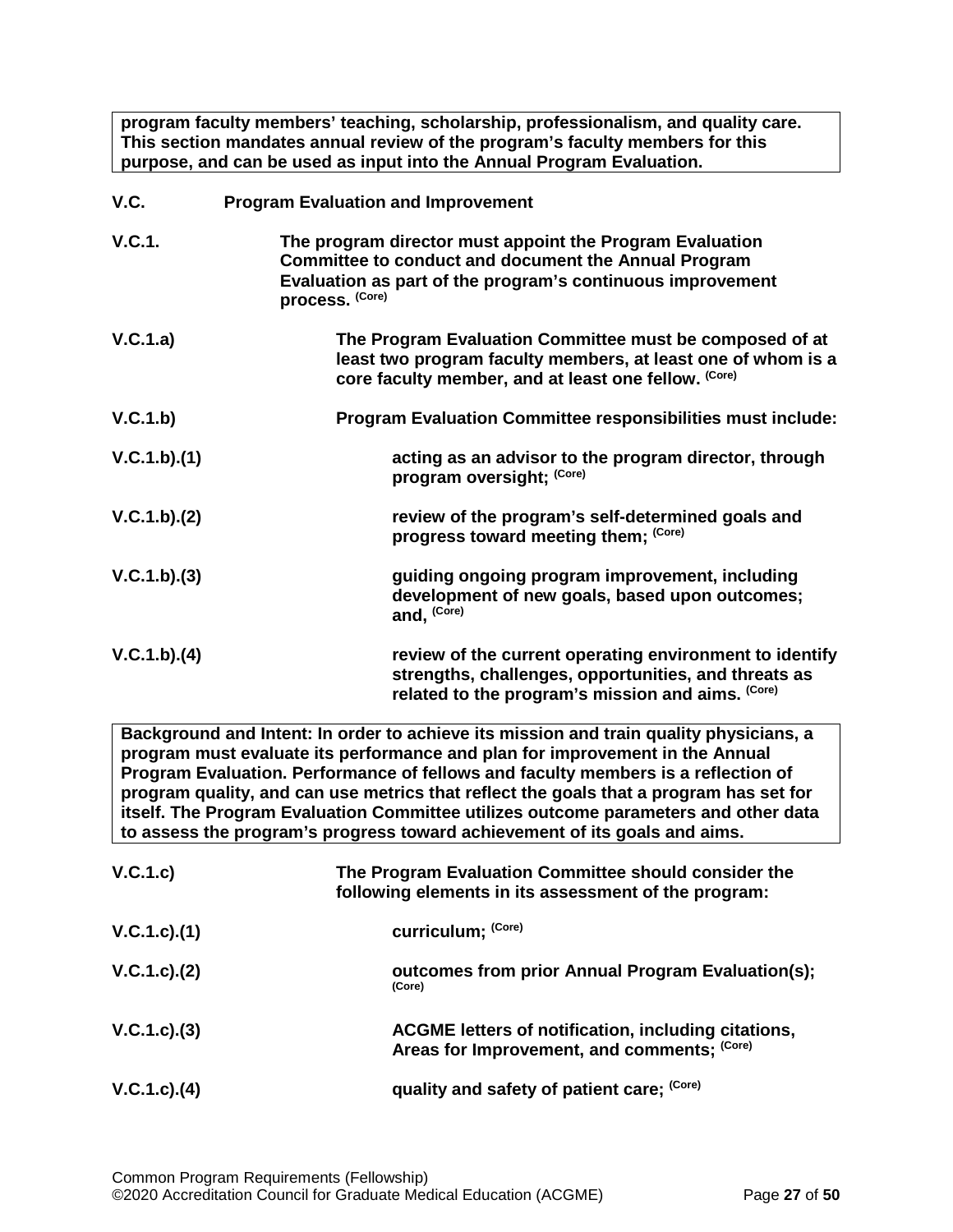| V.C.1.c.3(5)             | aggregate fellow and faculty:                                                                                                              |
|--------------------------|--------------------------------------------------------------------------------------------------------------------------------------------|
| $V.C.1.c).$ (5).(a)      | well-being; (Core)                                                                                                                         |
| V.C.1.c. (5). (b)        | recruitment and retention; (Core)                                                                                                          |
| V.C.1.c. (5). (c)        | workforce diversity; (Core)                                                                                                                |
| V.C.1.c. (5). (d)        | engagement in quality improvement and patient<br>safety; (Core)                                                                            |
| V.C.1.c. (5). (e)        | scholarly activity; (Core)                                                                                                                 |
| $V.C.1.c.$ (5) (f)       | <b>ACGME Resident/Fellow and Faculty Surveys</b><br>(where applicable); and, (Core)                                                        |
| V.C.1.c).(5).(g)         | written evaluations of the program. (Core)                                                                                                 |
| $V.C.1.c.$ (6)           | aggregate fellow:                                                                                                                          |
| $V.C.1.c).$ $(6).$ $(a)$ | achievement of the Milestones; (Core)                                                                                                      |
| $V.C.1.c).$ (6).(b)      | in-training examinations (where applicable);<br>(Core)                                                                                     |
| V.C.1.c).(6).(c)         | board pass and certification rates; and, (Core)                                                                                            |
| $V.C.1.c.$ (6).(d)       | graduate performance. (Core)                                                                                                               |
| V.C.1.c.7(7)             | aggregate faculty:                                                                                                                         |
| V.C.1.c).(7).(a)         | evaluation; and, <sup>(Core)</sup>                                                                                                         |
| V.C.1.c. (7). (b)        | professional development (Core)                                                                                                            |
| V.C.1.d)                 | The Program Evaluation Committee must evaluate the<br>program's mission and aims, strengths, areas for<br>improvement, and threats. (Core) |
| V.C.1.e)                 | The annual review, including the action plan, must:                                                                                        |
| V.C.1.e).(1)             | be distributed to and discussed with the members of<br>the teaching faculty and the fellows; and, (Core)                                   |
| V.C.1.e). (2)            | be submitted to the DIO. (Core)                                                                                                            |
| V.C.2.                   | The program must participate in a Self-Study prior to its 10-Year<br><b>Accreditation Site Visit. (Core)</b>                               |
| V.C.2.a)                 | A summary of the Self-Study must be submitted to the DIO.<br>(Core)                                                                        |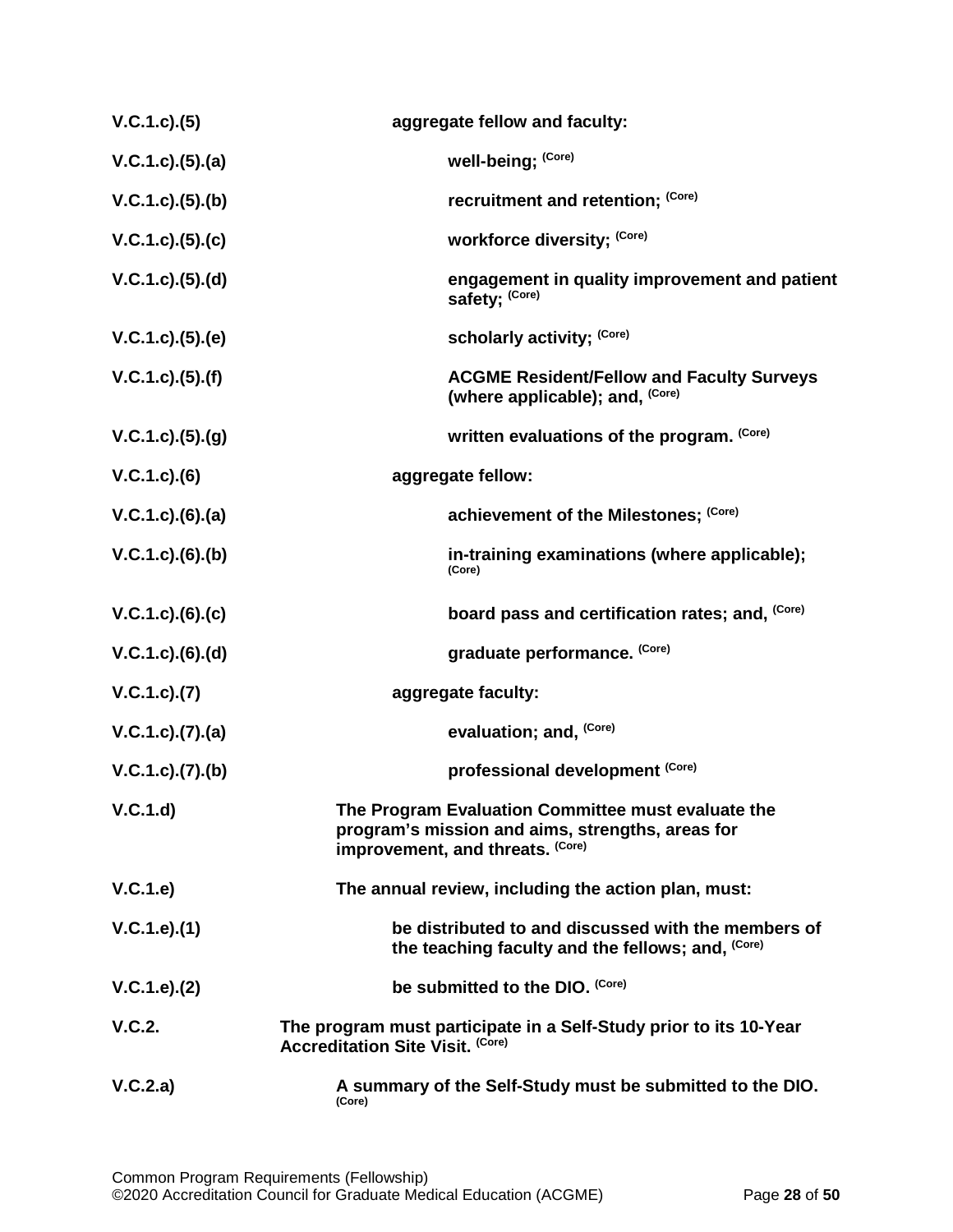**Background and Intent: Outcomes of the documented Annual Program Evaluation can be integrated into the 10-year Self-Study process. The Self-Study is an objective, comprehensive evaluation of the fellowship program, with the aim of improving it. Underlying the Self-Study is this longitudinal evaluation of the program and its learning environment, facilitated through sequential Annual Program Evaluations that focus on the required components, with an emphasis on program strengths and selfidentified areas for improvement. Details regarding the timing and expectations for the Self-Study and the 10-Year Accreditation Site Visit are provided in the** *ACGME Manual of Policies and Procedures***. Additionally, a description of the [Self-Study process,](http://acgme.org/What-We-Do/Accreditation/Self-Study) as well as information on how to prepare for the [10-Year Accreditation Site Visit,](http://www.acgme.org/What-We-Do/Accreditation/Site-Visit/Eight-Steps-to-Prepare-for-the-10-Year-Accreditation-Site-Visit) is available on the ACGME website.**

| V.C.3.   | One goal of ACGME-accredited education is to educate physicians<br>who seek and achieve board certification. One measure of the<br>effectiveness of the educational program is the ultimate pass rate.                                                                                                                                              |
|----------|-----------------------------------------------------------------------------------------------------------------------------------------------------------------------------------------------------------------------------------------------------------------------------------------------------------------------------------------------------|
|          | The program director should encourage all eligible program<br>graduates to take the certifying examination offered by the<br>applicable American Board of Medical Specialties (ABMS) member<br>board or American Osteopathic Association (AOA) certifying board.                                                                                    |
| V.C.3.a) | For subspecialties in which the ABMS member board and/or<br>AOA certifying board offer(s) an annual written exam, in the<br>preceding three years, the program's aggregate pass rate of<br>those taking the examination for the first time must be higher<br>than the bottom fifth percentile of programs in that<br><b>subspecialty. (Outcome)</b> |
| V.C.3.b) | For subspecialties in which the ABMS member board and/or<br>AOA certifying board offer(s) a biennial written exam, in the<br>preceding six years, the program's aggregate pass rate of<br>those taking the examination for the first time must be higher<br>than the bottom fifth percentile of programs in that<br><b>subspecialty. (Outcome)</b>  |
| V.C.3.c) | For subspecialties in which the ABMS member board and/or<br>AOA certifying board offer(s) an annual oral exam, in the<br>preceding three years, the program's aggregate pass rate of<br>those taking the examination for the first time must be higher<br>than the bottom fifth percentile of programs in that<br><b>subspecialty. (Outcome)</b>    |
| V.C.3.d  | For subspecialties in which the ABMS member board and/or<br>AOA certifying board offer(s) a biennial oral exam, in the<br>preceding six years, the program's aggregate pass rate of<br>those taking the examination for the first time must be higher<br>than the bottom fifth percentile of programs in that<br><b>subspecialty. (Outcome)</b>     |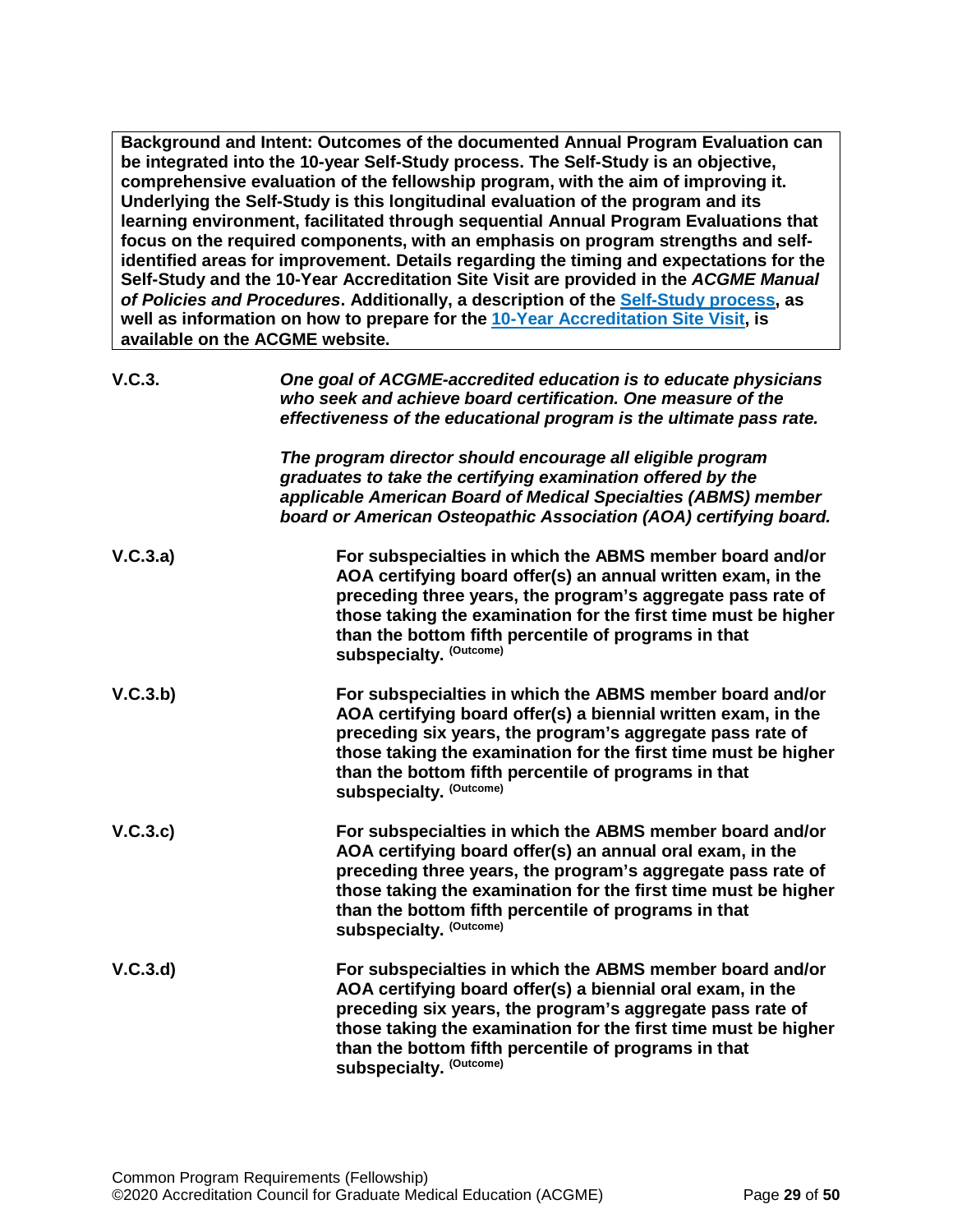**V.C.3.e) For each of the exams referenced in V.C.3.a)-d), any program whose graduates over the time period specified in the requirement have achieved an 80 percent pass rate will have met this requirement, no matter the percentile rank of the program for pass rate in that subspecialty. (Outcome)**

**Background and Intent: Setting a single standard for pass rate that works across subspecialties is not supportable based on the heterogeneity of the psychometrics of different examinations. By using a percentile rank, the performance of the lower five percent (fifth percentile) of programs can be identified and set on a path to curricular and test preparation reform.**

**There are subspecialties where there is a very high board pass rate that could leave successful programs in the bottom five percent (fifth percentile) despite admirable performance. These high-performing programs should not be cited, and V.C.3.e) is designed to address this.**

# **V.C.3.f) Programs must report, in ADS, board certification status annually for the cohort of board-eligible fellows that graduated seven years earlier. (Core)**

**Background and Intent: It is essential that fellowship programs demonstrate knowledge and skill transfer to their fellows. One measure of that is the qualifying or initial certification exam pass rate. Another important parameter of the success of the program is the ultimate board certification rate of its graduates. Graduates are eligible for up to seven years from fellowship graduation for initial certification. The ACGME will calculate a rolling three-year average of the ultimate board certification rate at seven years post-graduation, and the Review Committees will monitor it.**

**The Review Committees will track the rolling seven-year certification rate as an indicator of program quality. Programs are encouraged to monitor their graduates' performance on board certification examinations.**

**In the future, the ACGME may establish parameters related to ultimate board certification rates.**

<span id="page-29-0"></span>**VI. The Learning and Working Environment**

*Fellowship education must occur in the context of a learning and working environment that emphasizes the following principles:*

- *Excellence in the safety and quality of care rendered to patients by fellows today*
- *Excellence in the safety and quality of care rendered to patients by today's fellows in their future practice*
- *Excellence in professionalism through faculty modeling of:*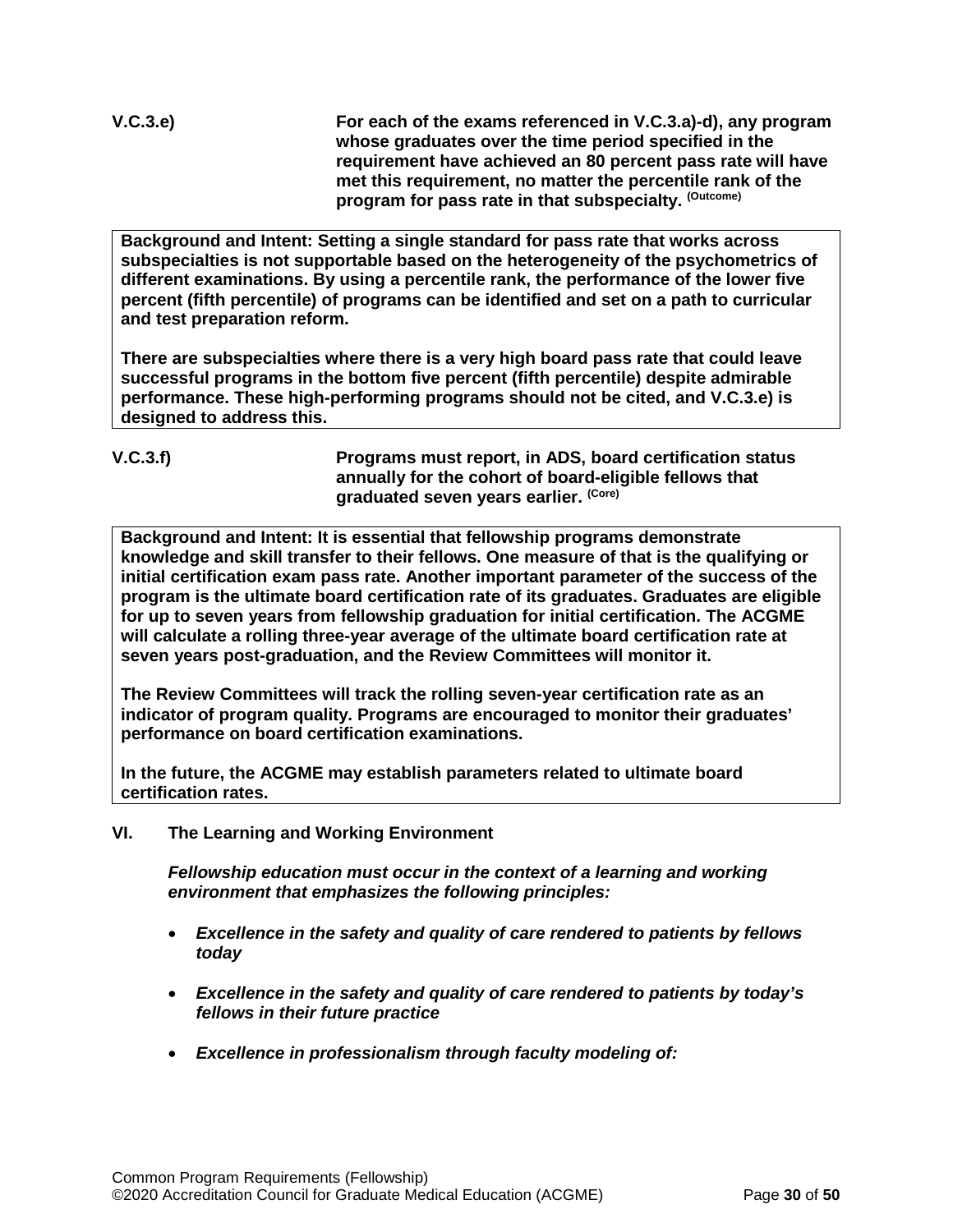- o *the effacement of self-interest in a humanistic environment that supports the professional development of physicians*
- o *the joy of curiosity, problem-solving, intellectual rigor, and discovery*
- *Commitment to the well-being of the students, residents, fellows, faculty members, and all members of the health care team*

**Background and Intent: The revised requirements are intended to provide greater flexibility within an established framework, allowing programs and fellows more discretion to structure clinical education in a way that best supports the above principles of professional development. With this increased flexibility comes the responsibility for programs and fellows to adhere to the 80-hour maximum weekly limit (unless a rotation-specific exception is granted by a Review Committee), and to utilize flexibility in a manner that optimizes patient safety, fellow education, and fellow wellbeing. The requirements are intended to support the development of a sense of professionalism by encouraging fellows to make decisions based on patient needs and their own well-being, without fear of jeopardizing their program's accreditation status. In addition, the proposed requirements eliminate the burdensome documentation requirement for fellows to justify clinical and educational work hour variations.**

**Clinical and educational work hours represent only one part of the larger issue of conditions of the learning and working environment, and Section VI has now been expanded to include greater attention to patient safety and fellow and faculty member well-being. The requirements are intended to support programs and fellows as they strive for excellence, while also ensuring ethical, humanistic training. Ensuring that flexibility is used in an appropriate manner is a shared responsibility of the program and fellows. With this flexibility comes a responsibility for fellows and faculty members to recognize the need to hand off care of a patient to another provider when a fellow is too fatigued to provide safe, high quality care and for programs to ensure that fellows remain within the 80-hour maximum weekly limit.**

- <span id="page-30-0"></span>**VI.A. Patient Safety, Quality Improvement, Supervision, and Accountability**
- **VI.A.1. Patient Safety and Quality Improvement**

*All physicians share responsibility for promoting patient safety and enhancing quality of patient care. Graduate medical education must prepare fellows to provide the highest level of clinical care with continuous focus on the safety, individual needs, and humanity of their patients. It is the right of each patient to be cared for by fellows who are appropriately supervised; possess the requisite knowledge, skills, and abilities; understand the limits of their knowledge and experience; and seek assistance as required to provide optimal patient care.*

*Fellows must demonstrate the ability to analyze the care they provide, understand their roles within health care teams, and play an active role in system improvement processes. Graduating fellows*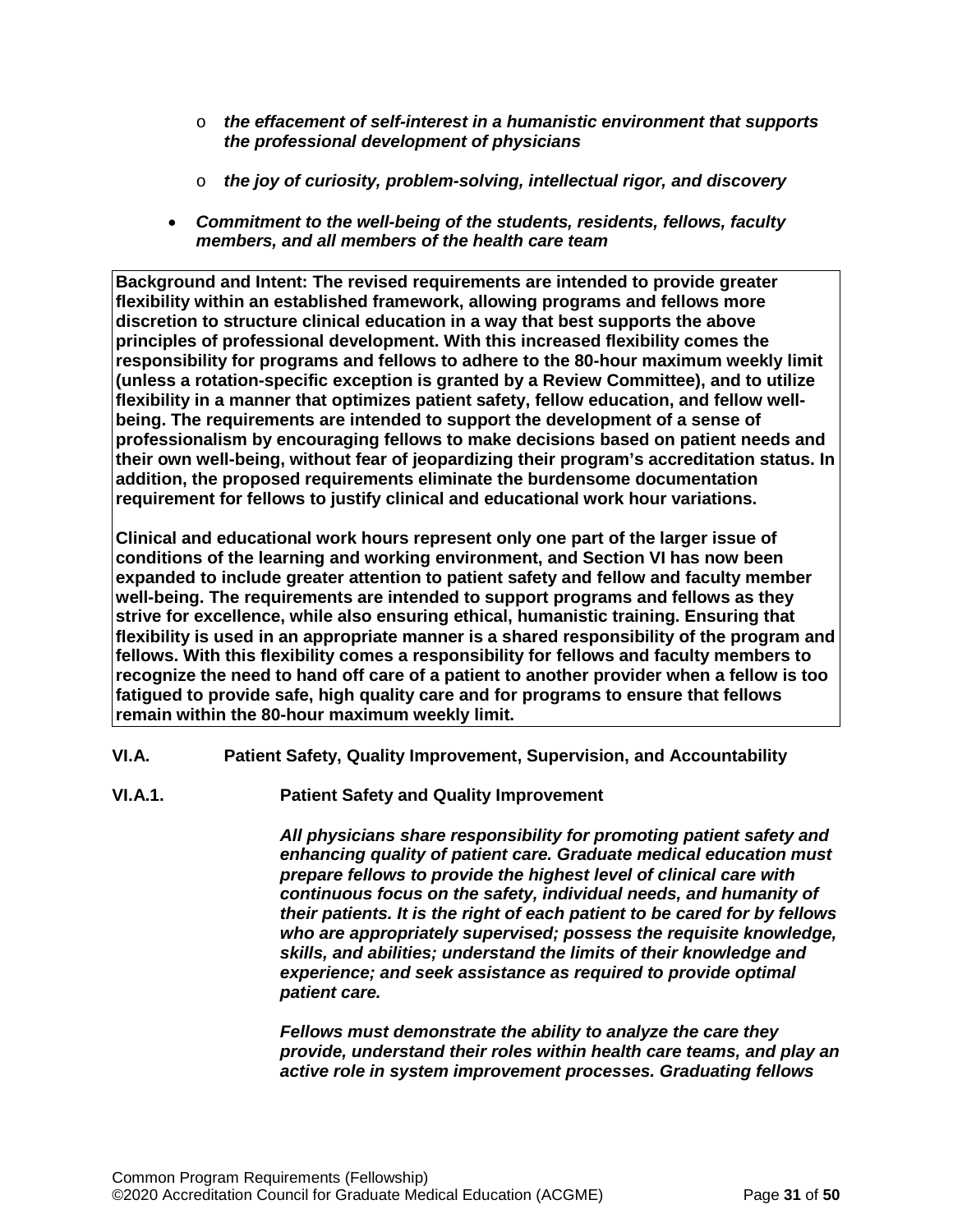|                 | will apply these skills to critique their future unsupervised practice<br>and effect quality improvement measures.                                                                                                                                                                                                                                                                                                                                          |
|-----------------|-------------------------------------------------------------------------------------------------------------------------------------------------------------------------------------------------------------------------------------------------------------------------------------------------------------------------------------------------------------------------------------------------------------------------------------------------------------|
|                 | It is necessary for fellows and faculty members to consistently work<br>in a well-coordinated manner with other health care professionals to<br>achieve organizational patient safety goals.                                                                                                                                                                                                                                                                |
| VI.A.1.a)       | <b>Patient Safety</b>                                                                                                                                                                                                                                                                                                                                                                                                                                       |
| VI.A.1.a)(1)    | <b>Culture of Safety</b>                                                                                                                                                                                                                                                                                                                                                                                                                                    |
|                 | A culture of safety requires continuous identification<br>of vulnerabilities and a willingness to transparently<br>deal with them. An effective organization has formal<br>mechanisms to assess the knowledge, skills, and<br>attitudes of its personnel toward safety in order to<br>identify areas for improvement.                                                                                                                                       |
| VI.A.1.a)(1)(a) | The program, its faculty, residents, and fellows<br>must actively participate in patient safety<br>systems and contribute to a culture of safety.<br>(Core)                                                                                                                                                                                                                                                                                                 |
| VI.A.1.a)(1)(b) | The program must have a structure that<br>promotes safe, interprofessional, team-based<br>care. (Core)                                                                                                                                                                                                                                                                                                                                                      |
| VI.A.1.a)(2)    | <b>Education on Patient Safety</b>                                                                                                                                                                                                                                                                                                                                                                                                                          |
|                 | Programs must provide formal educational activities<br>that promote patient safety-related goals, tools, and<br>techniques. (Core)                                                                                                                                                                                                                                                                                                                          |
|                 | Background and Intent: Optimal patient safety occurs in the setting of a coordinated<br>interprofessional learning and working environment.                                                                                                                                                                                                                                                                                                                 |
|                 | [The Review Committee may further specify]                                                                                                                                                                                                                                                                                                                                                                                                                  |
| VI.A.1.a)(3)    | <b>Patient Safety Events</b>                                                                                                                                                                                                                                                                                                                                                                                                                                |
|                 | Reporting, investigation, and follow-up of adverse<br>events, near misses, and unsafe conditions are pivotal<br>mechanisms for improving patient safety, and are<br>essential for the success of any patient safety<br>program. Feedback and experiential learning are<br>essential to developing true competence in the ability<br>to identify causes and institute sustainable systems-<br>based changes to ameliorate patient safety<br>vulnerabilities. |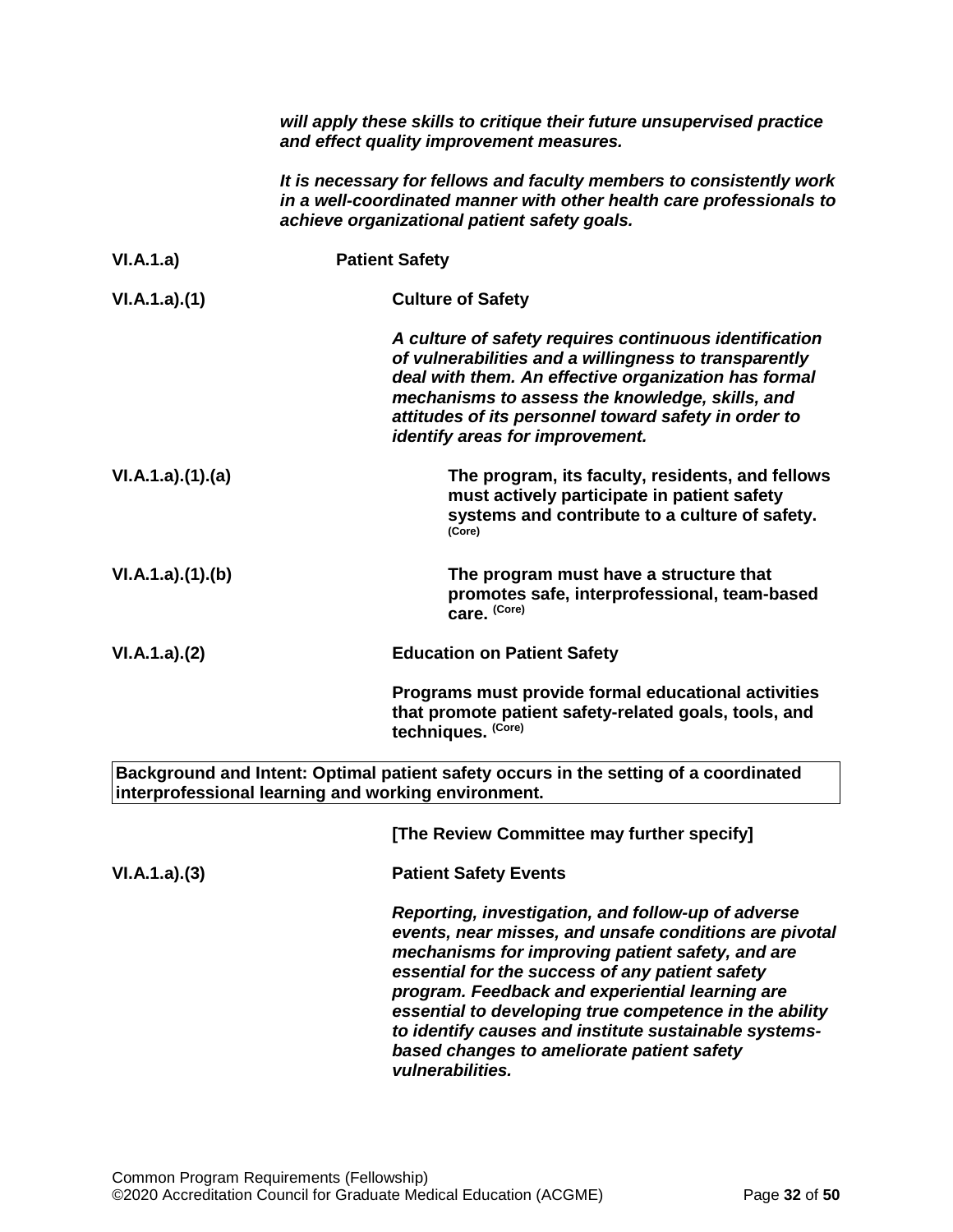| VI.A.1.a)(3).(a)       | Residents, fellows, faculty members, and other<br>clinical staff members must:                                                                                                                                                                                             |
|------------------------|----------------------------------------------------------------------------------------------------------------------------------------------------------------------------------------------------------------------------------------------------------------------------|
| VI.A.1.a)(3).(a).(i)   | know their responsibilities in reporting<br>patient safety events at the clinical site;<br>(Core)                                                                                                                                                                          |
| VI.A.1.a)(3).(a)(ii)   | know how to report patient safety<br>events, including near misses, at the<br>clinical site; and, (Core)                                                                                                                                                                   |
| VI.A.1.a)(3).(a).(iii) | be provided with summary information<br>of their institution's patient safety<br>reports. (Core)                                                                                                                                                                           |
| VI.A.1.a)(3)(b)        | Fellows must participate as team members in<br>real and/or simulated interprofessional clinical<br>patient safety activities, such as root cause<br>analyses or other activities that include<br>analysis, as well as formulation and<br>implementation of actions. (Core) |
| VI.A.1.a)(4)           | <b>Fellow Education and Experience in Disclosure of</b><br><b>Adverse Events</b>                                                                                                                                                                                           |
|                        | Patient-centered care requires patients, and when<br>appropriate families, to be apprised of clinical<br>situations that affect them, including adverse events.<br>This is an important skill for faculty physicians to<br>model, and for fellows to develop and apply.    |
| VI.A.1.a)(4)(a)        | All fellows must receive training in how to<br>disclose adverse events to patients and<br>families. (Core)                                                                                                                                                                 |
| VI.A.1.a)(4)(b)        | Fellows should have the opportunity to<br>participate in the disclosure of patient safety<br>events, real or simulated. (Detail)t                                                                                                                                          |
| VI.A.1.b)              | <b>Quality Improvement</b>                                                                                                                                                                                                                                                 |
| VI.A.1.b)(1)           | <b>Education in Quality Improvement</b>                                                                                                                                                                                                                                    |
|                        | A cohesive model of health care includes quality-<br>related goals, tools, and techniques that are necessary<br>in order for health care professionals to achieve<br>quality improvement goals.                                                                            |
| VI.A.1.b)(1)(a)        | Fellows must receive training and experience in<br>quality improvement processes, including an<br>understanding of health care disparities. (Core)                                                                                                                         |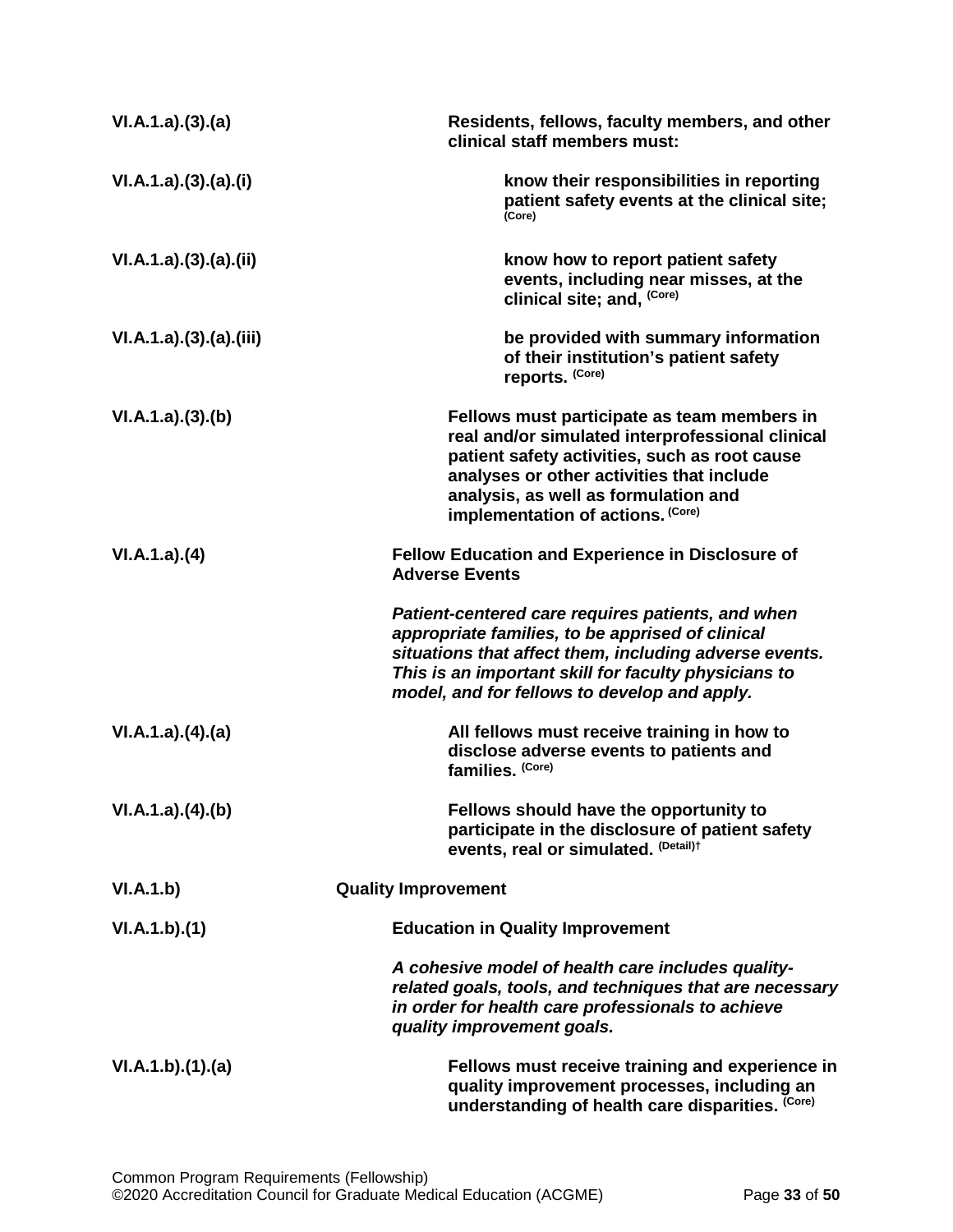| VI.A.1.b)(2)         | <b>Quality Metrics</b>                                                                                                                                                                                                                                                                                                                                                                                                                                |
|----------------------|-------------------------------------------------------------------------------------------------------------------------------------------------------------------------------------------------------------------------------------------------------------------------------------------------------------------------------------------------------------------------------------------------------------------------------------------------------|
|                      | Access to data is essential to prioritizing activities for<br>care improvement and evaluating success of<br>improvement efforts.                                                                                                                                                                                                                                                                                                                      |
| VI.A.1.b)(2).(a)     | Fellows and faculty members must receive data<br>on quality metrics and benchmarks related to<br>their patient populations. (Core)                                                                                                                                                                                                                                                                                                                    |
| VI.A.1.b)(3)         | <b>Engagement in Quality Improvement Activities</b>                                                                                                                                                                                                                                                                                                                                                                                                   |
|                      | <b>Experiential learning is essential to developing the</b><br>ability to identify and institute sustainable systems-<br>based changes to improve patient care.                                                                                                                                                                                                                                                                                       |
| VI.A.1.b)(3)(a)      | Fellows must have the opportunity to<br>participate in interprofessional quality<br>improvement activities. (Core)                                                                                                                                                                                                                                                                                                                                    |
| VI.A.1.b)(3).(a).(i) | This should include activities aimed at<br>reducing health care disparities. (Detail)                                                                                                                                                                                                                                                                                                                                                                 |
|                      | [The Review Committee may further specify under any<br>requirement in VI.A.1.b)-VI.A.1.b).(3).(a).(i)]                                                                                                                                                                                                                                                                                                                                                |
| VI.A.2.              | <b>Supervision and Accountability</b>                                                                                                                                                                                                                                                                                                                                                                                                                 |
| VI.A.2.a)            | Although the attending physician is ultimately responsible for<br>the care of the patient, every physician shares in the<br>responsibility and accountability for their efforts in the<br>provision of care. Effective programs, in partnership with<br>their Sponsoring Institutions, define, widely communicate,<br>and monitor a structured chain of responsibility and<br>accountability as it relates to the supervision of all patient<br>care. |
|                      | Supervision in the setting of graduate medical education<br>provides safe and effective care to patients; ensures each<br>fellow's development of the skills, knowledge, and attitudes<br>required to enter the unsupervised practice of medicine; and<br>establishes a foundation for continued professional growth.                                                                                                                                 |
| VI.A.2.a)(1)         | Each patient must have an identifiable and<br>appropriately-credentialed and privileged attending<br>physician (or licensed independent practitioner as<br>specified by the applicable Review Committee) who is<br>responsible and accountable for the patient's care.<br>(Core)                                                                                                                                                                      |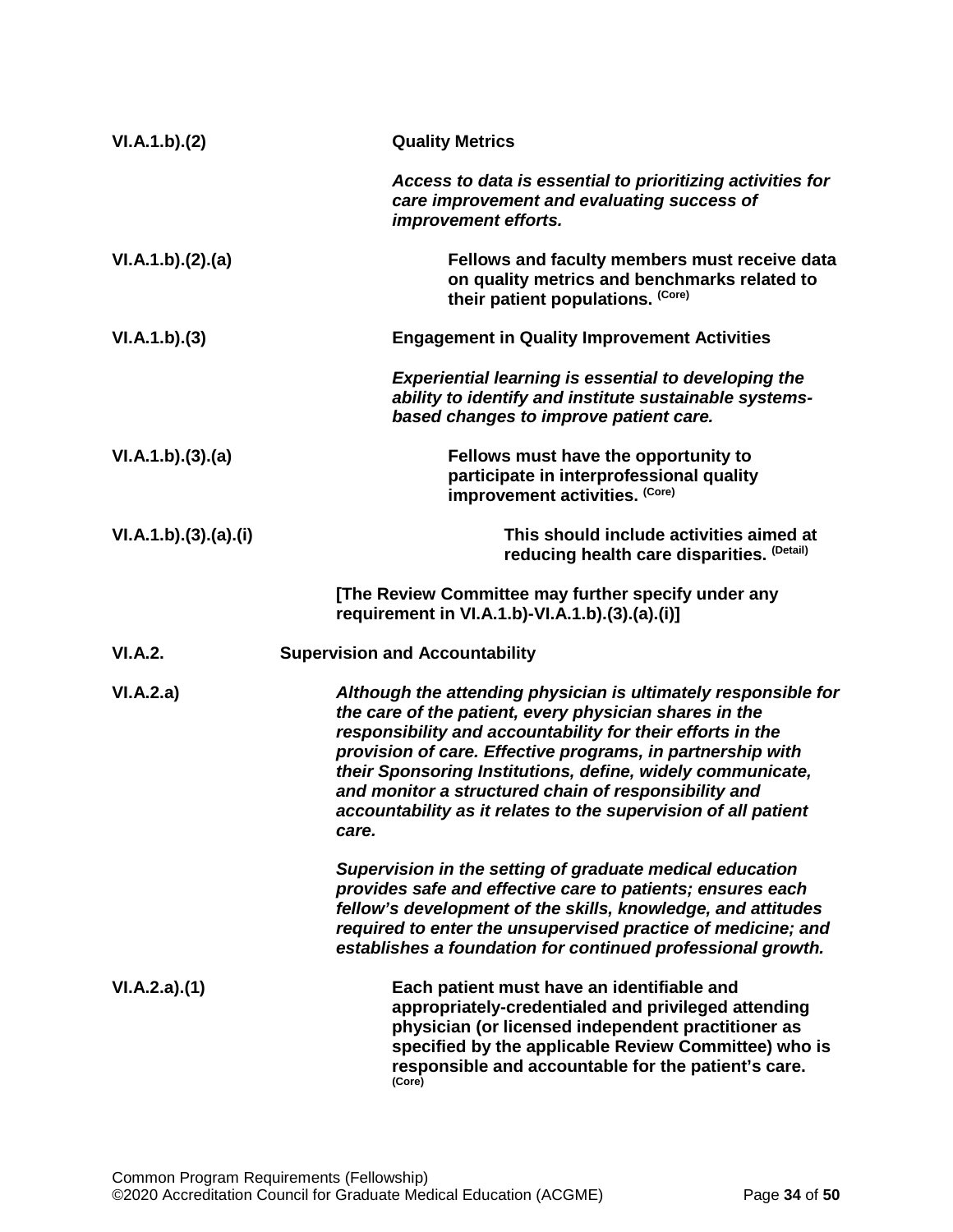| VI.A.2.a)(1).(a) | This information must be available to fellows,<br>faculty members, other members of the health<br>care team, and patients. (Core)                                                                                                                                                                                                                                                                                                                                                                                                                                                            |
|------------------|----------------------------------------------------------------------------------------------------------------------------------------------------------------------------------------------------------------------------------------------------------------------------------------------------------------------------------------------------------------------------------------------------------------------------------------------------------------------------------------------------------------------------------------------------------------------------------------------|
| VI.A.2.a)(1).(b) | Fellows and faculty members must inform each<br>patient of their respective roles in that patient's<br>care when providing direct patient care. (Core)                                                                                                                                                                                                                                                                                                                                                                                                                                       |
| VI.A.2.b)        | Supervision may be exercised through a variety of methods.<br>For many aspects of patient care, the supervising physician<br>may be a more advanced fellow. Other portions of care<br>provided by the fellow can be adequately supervised by the<br>appropriate availability of the supervising faculty member or<br>fellow, either on site or by means of telecommunication<br>technology. Some activities require the physical presence of<br>the supervising faculty member. In some circumstances,<br>supervision may include post-hoc review of fellow-delivered<br>care with feedback. |
|                  | Background and Intent: There are circumstances where direct supervision without<br>physical presence does not fulfill the requirements of the specific Review Committee.<br>Review Committees will further specify what is meant by direct supervision without<br>physical presence in specialties where allowed. "Physically present" is defined as<br>follows: The teaching physician is located in the same room (or partitioned or<br>curtained area, if the room is subdivided to accommodate multiple patients) as the<br>patient and/or performs a face-to-face service.              |
| VI.A.2.b)(1)     | The program must demonstrate that the appropriate<br>level of supervision in place for all fellows is based on<br>each fellow's level of training and ability, as well as<br>patient complexity and acuity. Supervision may be<br>exercised through a variety of methods, as appropriate<br>to the situation. (Core)                                                                                                                                                                                                                                                                         |
|                  | [The Review Committee may specify which<br>activities require different levels of<br>supervision.]                                                                                                                                                                                                                                                                                                                                                                                                                                                                                           |
| VI.A.2.b)(2)     | The program must define when physical presence of a<br>supervising physician is required. (Core)                                                                                                                                                                                                                                                                                                                                                                                                                                                                                             |
| VI.A.2.c)        | <b>Levels of Supervision</b>                                                                                                                                                                                                                                                                                                                                                                                                                                                                                                                                                                 |
|                  | To promote appropriate fellow supervision while providing<br>for graded authority and responsibility, the program must use                                                                                                                                                                                                                                                                                                                                                                                                                                                                   |

**the following classification of supervision: (Core)**

**VI.A.2.c).(1) Direct Supervision:**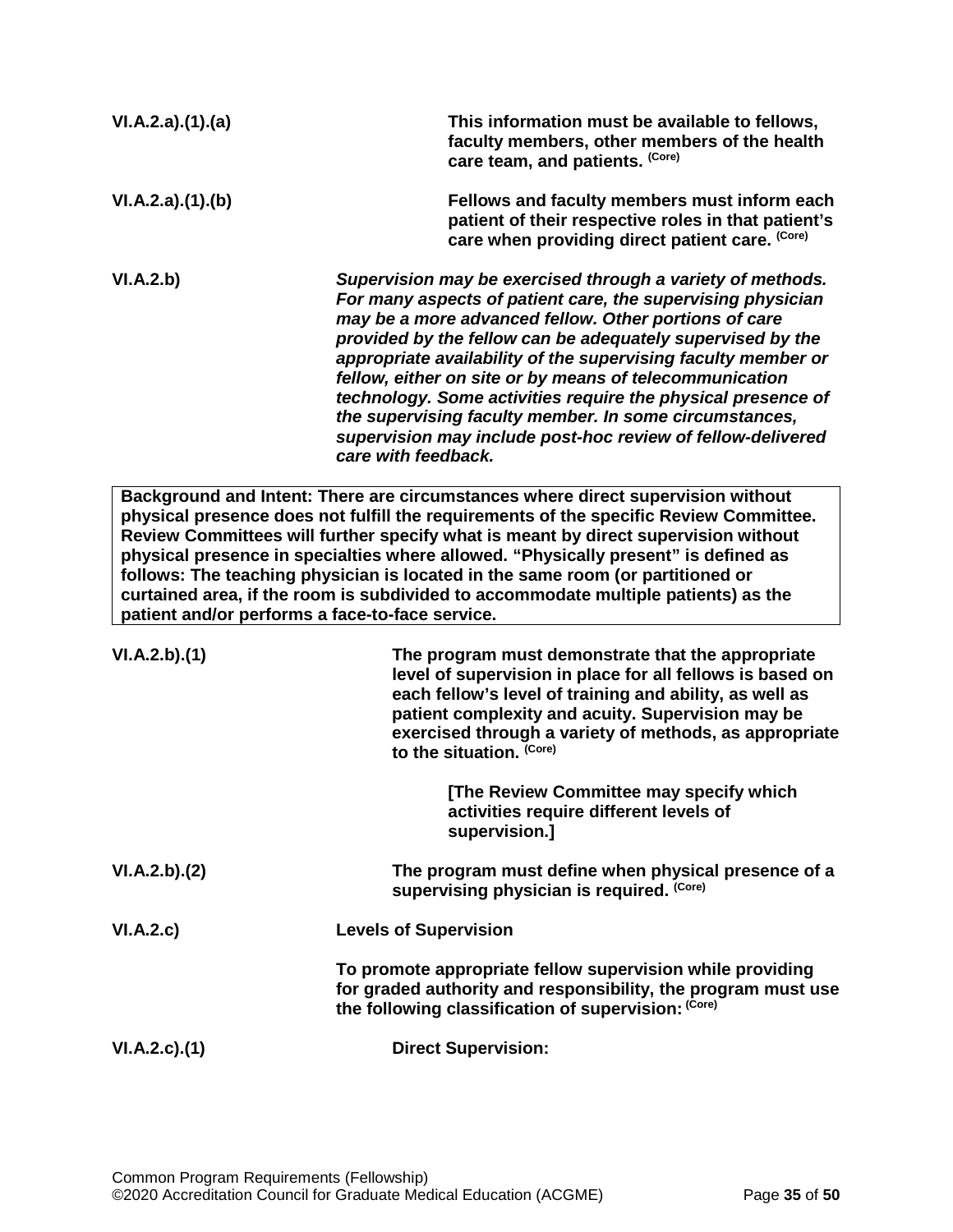| VI.A.2.c)(1).(a) | the supervising physician is physically present<br>with the fellow during the key portions of the<br>patient interaction; or, (Core)                                                                                                                       |
|------------------|------------------------------------------------------------------------------------------------------------------------------------------------------------------------------------------------------------------------------------------------------------|
|                  | [The Review Committee may further specify]                                                                                                                                                                                                                 |
| VI.A.2.c)(1)(b)  | the supervising physician and/or patient is not<br>physically present with the fellow and the<br>supervising physician is concurrently<br>monitoring the patient care through appropriate<br>telecommunication technology. (Core)                          |
|                  | [The Review Committee must further specify if<br>$VI.A.2.c$ . $(1).$ (b) is permitted]                                                                                                                                                                     |
|                  | [The Review Committee will choose to require<br>either VI.A.2.c).(1).(a), or both VI.A.2.c).(1).(a)<br>and VI.A.2.c).(1).(b)]                                                                                                                              |
| VI.A.2.c.2()     | Indirect Supervision: the supervising physician is not<br>providing physical or concurrent visual or audio<br>supervision but is immediately available to the fellow<br>for guidance and is available to provide appropriate<br>direct supervision. (Core) |
| VI.A.2.c.(3)     | Oversight - the supervising physician is available to<br>provide review of procedures/encounters with<br>feedback provided after care is delivered. (Core)                                                                                                 |
| VI.A.2.d         | The privilege of progressive authority and responsibility,<br>conditional independence, and a supervisory role in patient<br>care delegated to each fellow must be assigned by the<br>program director and faculty members. (Core)                         |
| VI.A.2.d)(1)     | The program director must evaluate each fellow's<br>abilities based on specific criteria, guided by the<br>Milestones. (Core)                                                                                                                              |
| VI.A.2.d)(2)     | <b>Faculty members functioning as supervising</b><br>physicians must delegate portions of care to fellows<br>based on the needs of the patient and the skills of<br>each fellow. (Core)                                                                    |
| VI.A.2.d)(3)     | Fellows should serve in a supervisory role to junior<br>fellows and residents in recognition of their progress<br>toward independence, based on the needs of each<br>patient and the skills of the individual resident or<br>fellow. (Detail)              |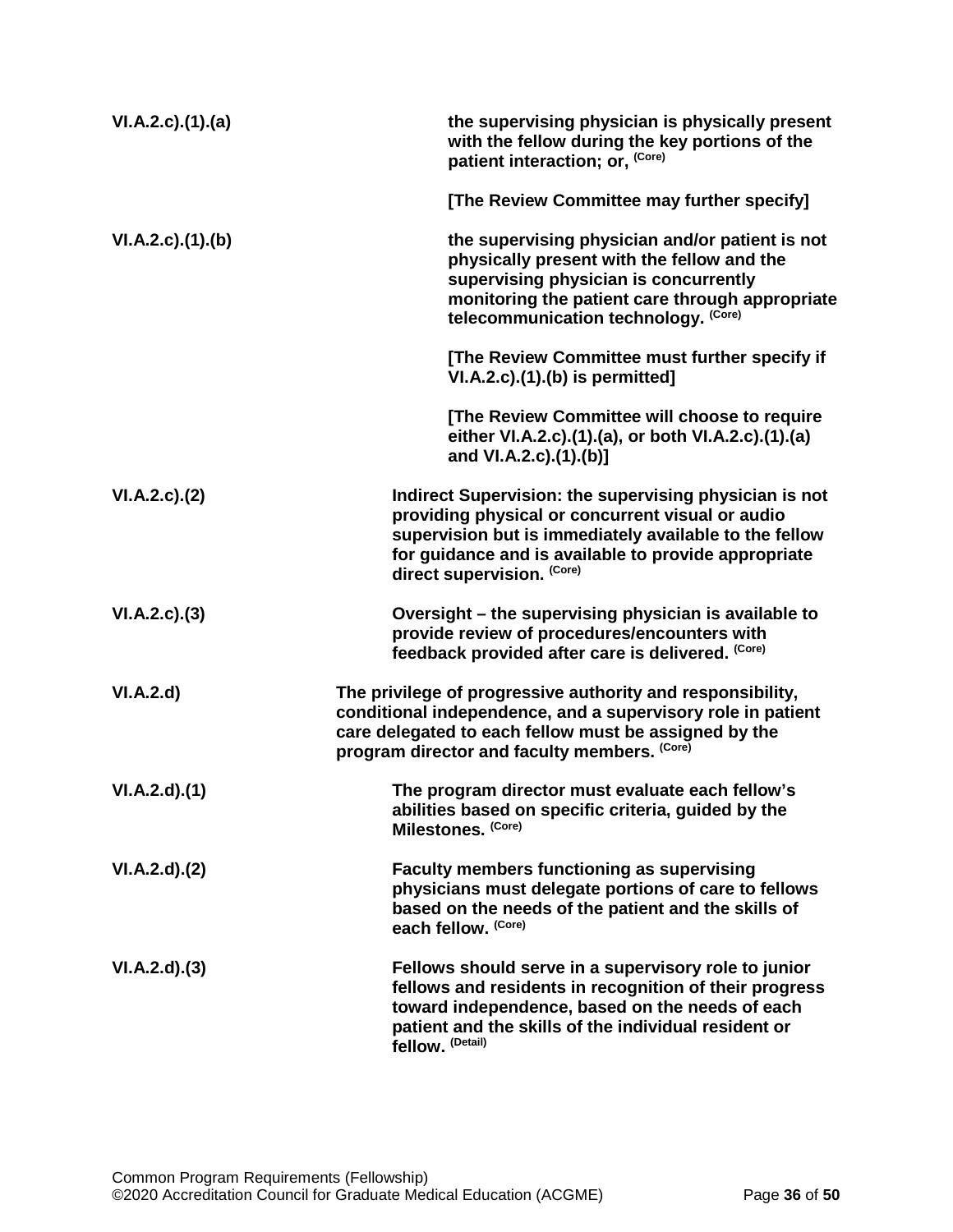| VI.A.2.e)      | Programs must set guidelines for circumstances and events<br>in which fellows must communicate with the supervising<br>faculty member(s). (Core)                                                                                                                                                   |
|----------------|----------------------------------------------------------------------------------------------------------------------------------------------------------------------------------------------------------------------------------------------------------------------------------------------------|
| VI.A.2.e.(1)   | Each fellow must know the limits of their scope of<br>authority, and the circumstances under which the<br>fellow is permitted to act with conditional<br>independence. (Outcome)                                                                                                                   |
| oversight.     | Background and Intent: The ACGME Glossary of Terms defines conditional<br>independence as: Graded, progressive responsibility for patient care with defined                                                                                                                                        |
| VI.A.2.f)      | Faculty supervision assignments must be of sufficient<br>duration to assess the knowledge and skills of each fellow<br>and to delegate to the fellow the appropriate level of patient<br>care authority and responsibility. (Core)                                                                 |
| VI.B.          | Professionalism                                                                                                                                                                                                                                                                                    |
| <b>VI.B.1.</b> | Programs, in partnership with their Sponsoring Institutions, must<br>educate fellows and faculty members concerning the professional<br>responsibilities of physicians, including their obligation to be<br>appropriately rested and fit to provide the care required by their<br>patients. (Core) |
| <b>VI.B.2.</b> | The learning objectives of the program must:                                                                                                                                                                                                                                                       |
| VI.B.2.a)      | be accomplished through an appropriate blend of supervised<br>patient care responsibilities, clinical teaching, and didactic<br>educational events; (Core)                                                                                                                                         |
| VI.B.2.b)      | be accomplished without excessive reliance on fellows to<br>fulfill non-physician obligations; and, (Core)                                                                                                                                                                                         |
| lm.            | .<br>Listo de la facto de la<br>والمتفاويات<br>.<br>a dia 14.0000 metat<br>والأفاد<br>a 1.<br>.<br>والمترافق المناور<br>в.                                                                                                                                                                         |

<span id="page-36-0"></span>**Background and Intent: Routine reliance on fellows to fulfill non-physician obligations increases work compression for fellows and does not provide an optimal educational experience. Non-physician obligations are those duties which in most institutions are performed by nursing and allied health professionals, transport services, or clerical staff. Examples of such obligations include transport of patients from the wards or units for procedures elsewhere in the hospital; routine blood drawing for laboratory tests; routine monitoring of patients when off the ward; and clerical duties, such as scheduling. While it is understood that fellows may be expected to do any of these things on occasion when the need arises, these activities should not be performed by fellows routinely and must be kept to a minimum to optimize fellow education.**

VI.B.2.c) *ensure manageable patient care responsibilities.* **(Core)** 

**[The Review Committee may further specify]**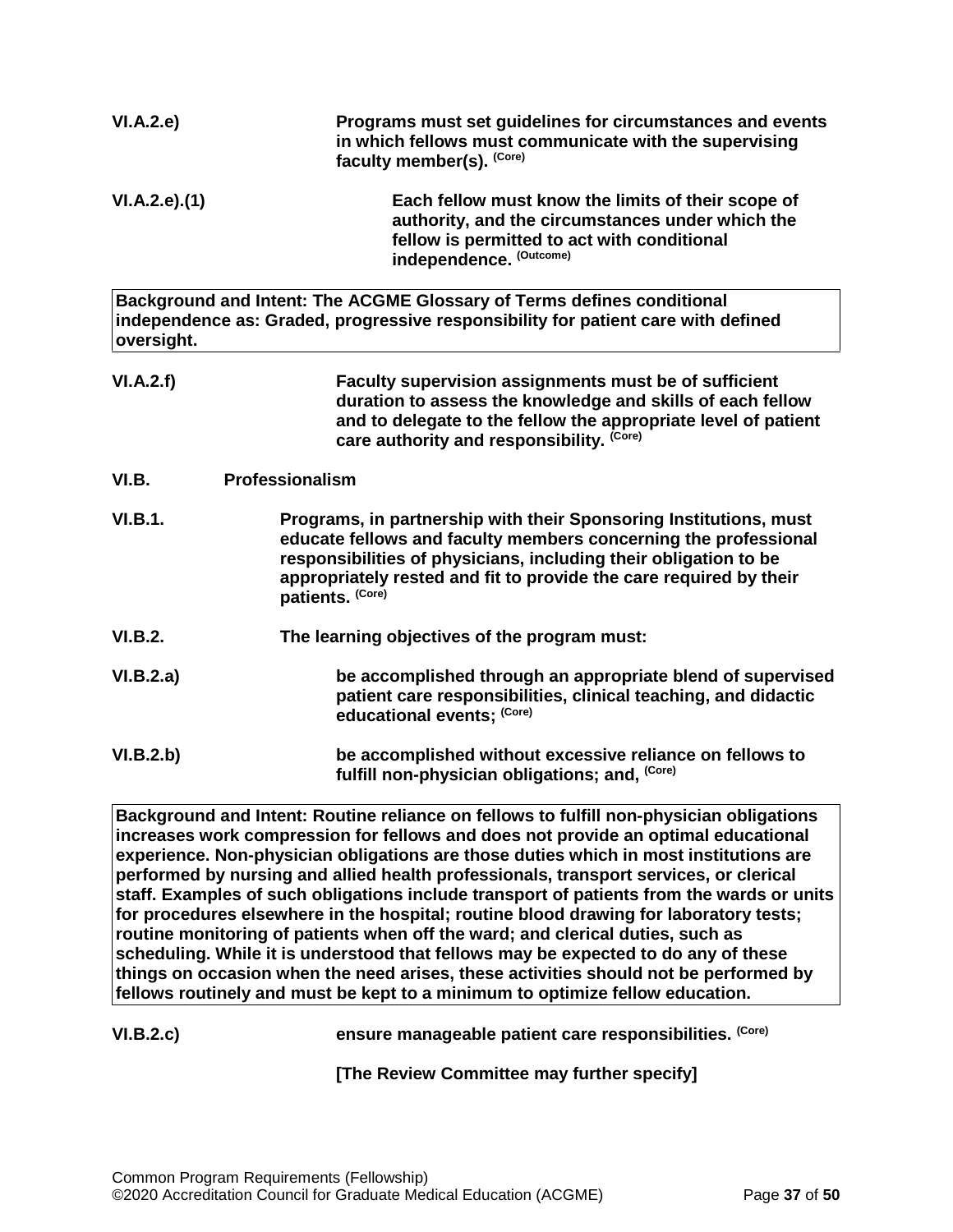**Background and Intent: The Common Program Requirements do not define "manageable patient care responsibilities" as this is variable by specialty and PGY level. Review Committees will provide further detail regarding patient care responsibilities in the applicable specialty-specific Program Requirements and accompanying FAQs. However, all programs, regardless of specialty, should carefully assess how the assignment of patient care responsibilities can affect work compression.**

| VI.B.3.        | The program director, in partnership with the Sponsoring Institution,<br>must provide a culture of professionalism that supports patient<br>safety and personal responsibility. (Core) |
|----------------|----------------------------------------------------------------------------------------------------------------------------------------------------------------------------------------|
| <b>VI.B.4.</b> | Fellows and faculty members must demonstrate an understanding<br>of their personal role in the:                                                                                        |
| VI.B.4.a)      | provision of patient- and family-centered care; (Outcome)                                                                                                                              |
| VI.B.4.b)      | safety and welfare of patients entrusted to their care,<br>including the ability to report unsafe conditions and adverse<br>events; (Outcome)                                          |

**Background and Intent: This requirement emphasizes that responsibility for reporting unsafe conditions and adverse events is shared by all members of the team and is not solely the responsibility of the fellow.**

| <b>VI.B.4.c)</b> | assurance of their fitness for work, including: (Outcome) |
|------------------|-----------------------------------------------------------|
|------------------|-----------------------------------------------------------|

**Background and Intent: This requirement emphasizes the professional responsibility of faculty members and fellows to arrive for work adequately rested and ready to care for patients. It is also the responsibility of faculty members, fellows, and other members of the care team to be observant, to intervene, and/or to escalate their concern about fellow and faculty member fitness for work, depending on the situation, and in accordance with institutional policies.**

| $VI.B.4.c$ ). $(1)$ | management of their time before, during, and after<br>clinical assignments; and, (Outcome)                                                                            |
|---------------------|-----------------------------------------------------------------------------------------------------------------------------------------------------------------------|
| $VI.B.4.c$ ). $(2)$ | recognition of impairment, including from illness,<br>fatigue, and substance use, in themselves, their peers,<br>and other members of the health care team. (Outcome) |
| VI.B.4.d)           | commitment to lifelong learning; (Outcome)                                                                                                                            |
| VI.B.4.e            | monitoring of their patient care performance improvement<br>indicators; and, (Outcome)                                                                                |
| VI.B.4.f)           | accurate reporting of clinical and educational work hours,<br>patient outcomes, and clinical experience data. (Outcome)                                               |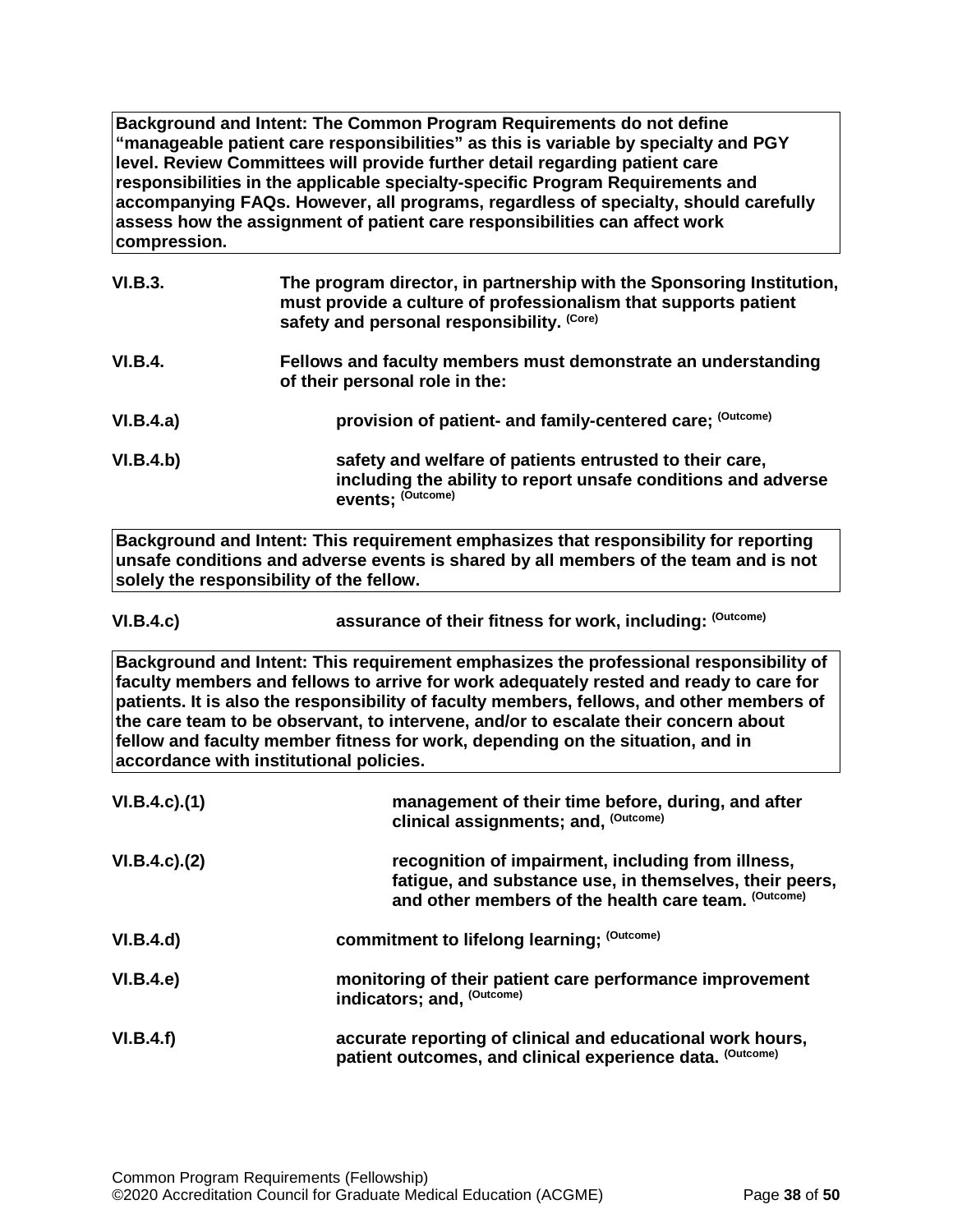- **VI.B.5. All fellows and faculty members must demonstrate responsiveness to patient needs that supersedes self-interest. This includes the recognition that under certain circumstances, the best interests of the patient may be served by transitioning that patient's care to another qualified and rested provider. (Outcome)**
- **VI.B.6. Programs, in partnership with their Sponsoring Institutions, must provide a professional, equitable, respectful, and civil environment that is free from discrimination, sexual and other forms of harassment, mistreatment, abuse, or coercion of students, fellows, faculty, and staff. (Core)**
- **VI.B.7. Programs, in partnership with their Sponsoring Institutions, should have a process for education of fellows and faculty regarding unprofessional behavior and a confidential process for reporting, investigating, and addressing such concerns. (Core)**

# <span id="page-38-0"></span>**VI.C. Well-Being**

*Psychological, emotional, and physical well-being are critical in the development of the competent, caring, and resilient physician and require proactive attention to life inside and outside of medicine. Well-being requires that physicians retain the joy in medicine while managing their own real life stresses. Self-care and responsibility to support other members of the health care team are important components of professionalism; they are also skills that must be modeled, learned, and nurtured in the context of other aspects of fellowship training.*

*Fellows and faculty members are at risk for burnout and depression. Programs, in partnership with their Sponsoring Institutions, have the same responsibility to address well-being as other aspects of resident competence. Physicians and all members of the health care team share responsibility for the well-being of each other. For example, a culture which encourages covering for colleagues after an illness without the expectation of reciprocity reflects the ideal of professionalism. A positive culture in a clinical learning environment models constructive behaviors, and prepares fellows with the skills and attitudes needed to thrive throughout their careers.*

**Background and Intent: The ACGME is committed to addressing physician well-being for individuals and as it relates to the learning and working environment. The creation of a learning and working environment with a culture of respect and accountability for physician well-being is crucial to physicians' ability to deliver the safest, best possible care to patients. The ACGME is leveraging its resources in four key areas to support the ongoing focus on physician well-being: education, influence, research, and collaboration. Information regarding the ACGME's ongoing efforts in this area is available on the ACGME website.**

**As these efforts evolve, information will be shared with programs seeking to develop and/or strengthen their own well-being initiatives. In addition, there are many activities that programs can utilize now to assess and support physician well-being. These**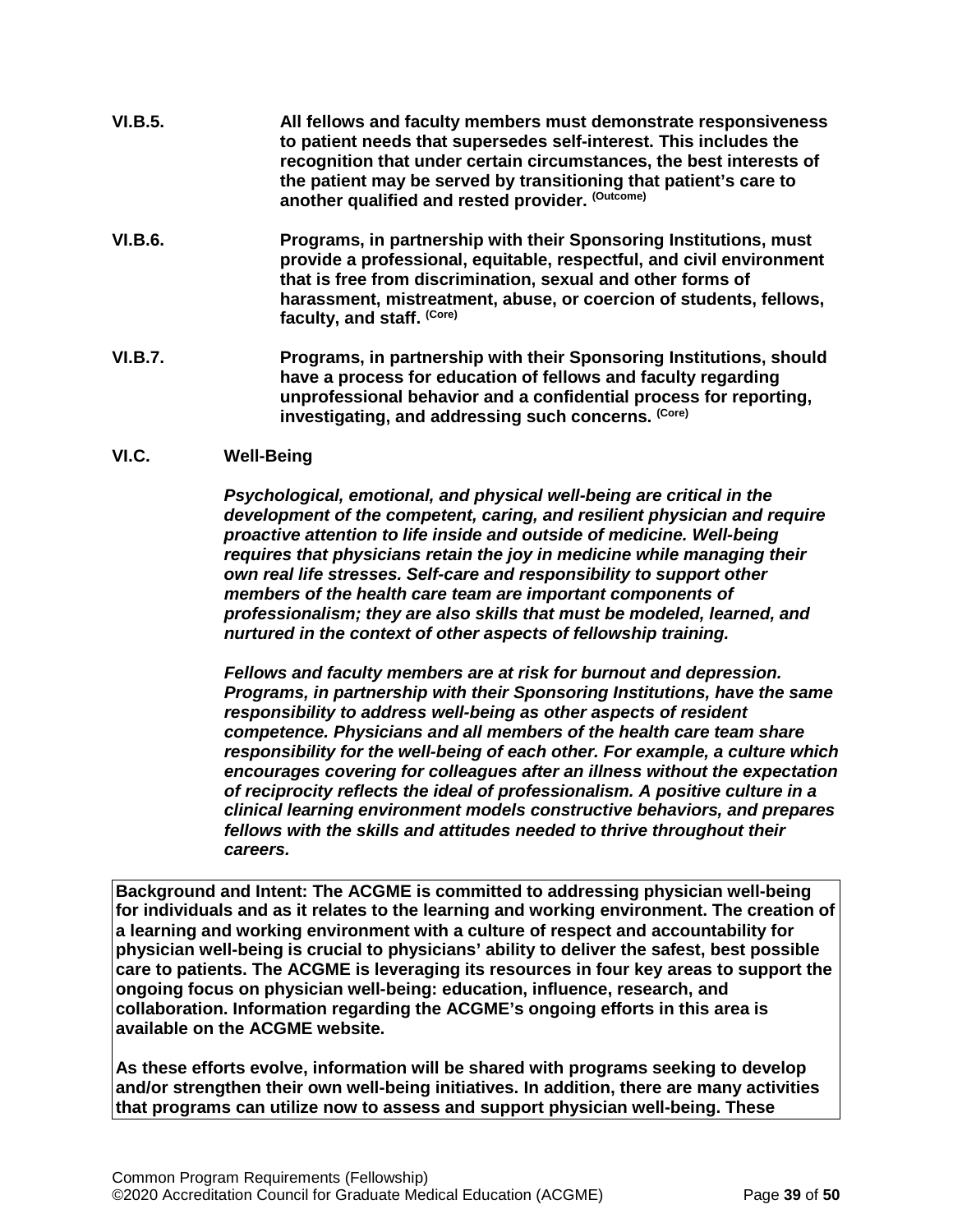**include culture of safety surveys, ensuring the availability of counseling services, and attention to the safety of the entire health care team.**

| <b>VI.C.1.</b> | The responsibility of the program, in partnership with the<br>Sponsoring Institution, to address well-being must include:                                                                                                                                                                                                      |
|----------------|--------------------------------------------------------------------------------------------------------------------------------------------------------------------------------------------------------------------------------------------------------------------------------------------------------------------------------|
| VI.C.1.a)      | efforts to enhance the meaning that each fellow finds in the<br>experience of being a physician, including protecting time<br>with patients, minimizing non-physician obligations,<br>providing administrative support, promoting progressive<br>autonomy and flexibility, and enhancing professional<br>relationships; (Core) |
| VI.C.1.b)      | attention to scheduling, work intensity, and work<br>compression that impacts fellow well-being; (Core)                                                                                                                                                                                                                        |
| VI.C.1.c)      | evaluating workplace safety data and addressing the safety of<br>fellows and faculty members; (Core)                                                                                                                                                                                                                           |

**Background and Intent: This requirement emphasizes the responsibility shared by the Sponsoring Institution and its programs to gather information and utilize systems that monitor and enhance fellow and faculty member safety, including physical safety. Issues to be addressed include, but are not limited to, monitoring of workplace injuries, physical or emotional violence, vehicle collisions, and emotional well-being after adverse events.**

**VI.C.1.d) policies and programs that encourage optimal fellow and faculty member well-being; and, (Core)**

**Background and Intent: Well-being includes having time away from work to engage with family and friends, as well as to attend to personal needs and to one's own health, including adequate rest, healthy diet, and regular exercise.**

**VI.C.1.d).(1) Fellows must be given the opportunity to attend medical, mental health, and dental care appointments, including those scheduled during their working hours. (Core)**

**Background and Intent: The intent of this requirement is to ensure that fellows have the opportunity to access medical and dental care, including mental health care, at times that are appropriate to their individual circumstances. Fellows must be provided with time away from the program as needed to access care, including appointments scheduled during their working hours.**

**VI.C.1.e) attention to fellow and faculty member burnout, depression, and substance abuse. The program, in partnership with its Sponsoring Institution, must educate faculty members and fellows in identification of the symptoms of burnout, depression, and substance abuse, including means to assist those who experience these conditions. Fellows and faculty**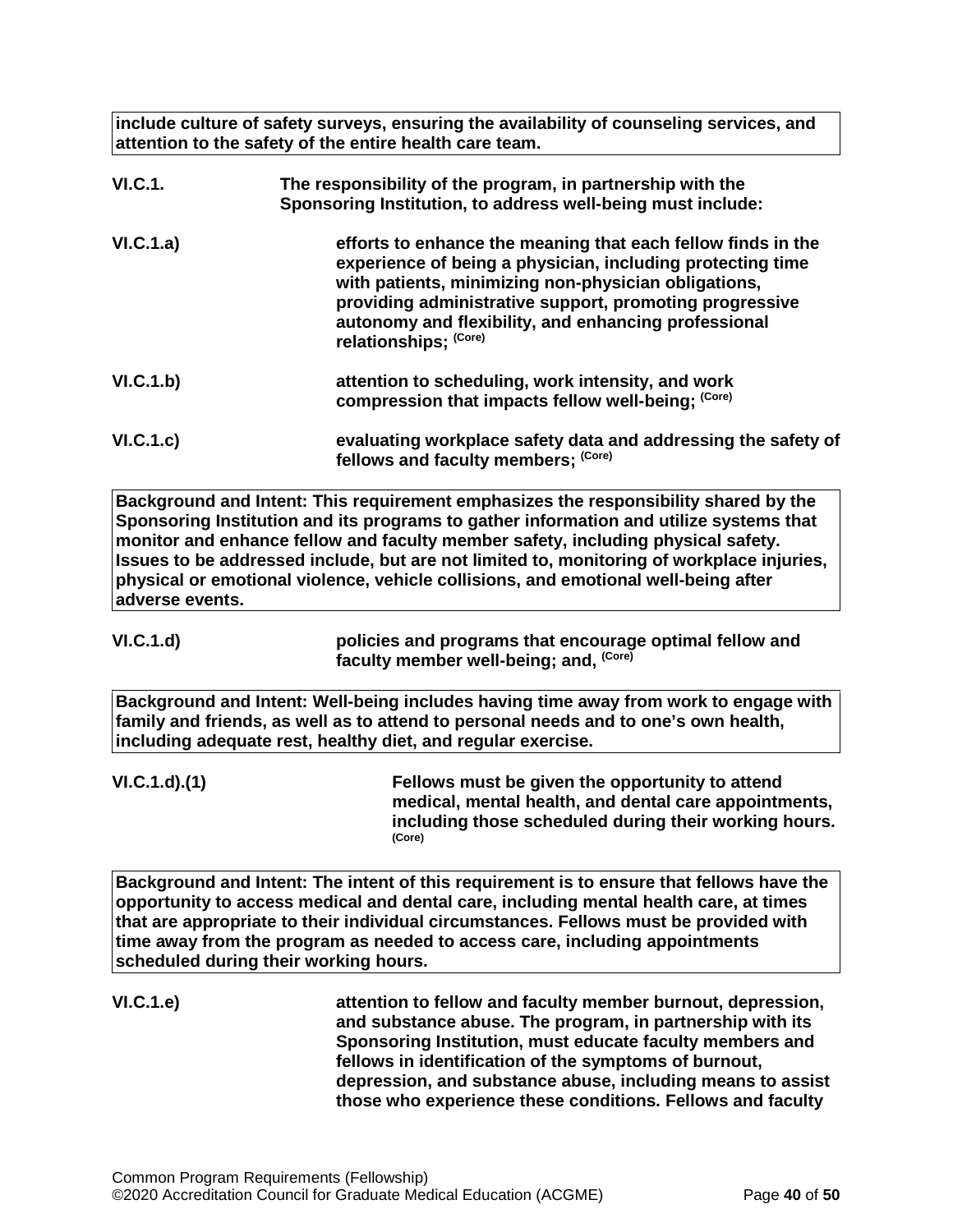**members must also be educated to recognize those symptoms in themselves and how to seek appropriate care. The program, in partnership with its Sponsoring Institution, must: (Core)**

**Background and Intent: Programs and Sponsoring Institutions are encouraged to review materials in order to create systems for identification of burnout, depression, and substance abuse. Materials and more information are available on the Physician Wellbeing section of the ACGME website [\(http://www.acgme.org/What-We-](http://www.acgme.org/What-We-Do/Initiatives/Physician-Well-Being)[Do/Initiatives/Physician-Well-Being\)](http://www.acgme.org/What-We-Do/Initiatives/Physician-Well-Being).**

**VI.C.1.e).(1) encourage fellows and faculty members to alert the program director or other designated personnel or programs when they are concerned that another fellow, resident, or faculty member may be displaying signs of burnout, depression, substance abuse, suicidal ideation, or potential for violence; (Core)**

**Background and Intent: Individuals experiencing burnout, depression, substance abuse, and/or suicidal ideation are often reluctant to reach out for help due to the stigma associated with these conditions, and are concerned that seeking help may have a negative impact on their career. Recognizing that physicians are at increased risk in these areas, it is essential that fellows and faculty members are able to report their concerns when another fellow or faculty member displays signs of any of these conditions, so that the program director or other designated personnel, such as the department chair, may assess the situation and intervene as necessary to facilitate access to appropriate care. Fellows and faculty members must know which personnel, in addition to the program director, have been designated with this responsibility; those personnel and the program director should be familiar with the institution's impaired physician policy and any employee health, employee assistance, and/or wellness programs within the institution. In cases of physician impairment, the program director or designated personnel should follow the policies of their institution for reporting.**

| VI.C.1.e). (2) | provide access to appropriate tools for self-screening;<br>and, (Core)                                                                                                                          |
|----------------|-------------------------------------------------------------------------------------------------------------------------------------------------------------------------------------------------|
| VI.C.1.e). (3) | provide access to confidential, affordable mental<br>health assessment, counseling, and treatment,<br>including access to urgent and emergent care 24<br>hours a day, seven days a week. (Core) |

**Background and Intent: The intent of this requirement is to ensure that fellows have immediate access at all times to a mental health professional (psychiatrist, psychologist, Licensed Clinical Social Worker, Primary Mental Health Nurse Practitioner, or Licensed Professional Counselor) for urgent or emergent mental health issues. In-person, telemedicine, or telephonic means may be utilized to satisfy this requirement. Care in the Emergency Department may be necessary in some cases, but not as the primary or sole means to meet the requirement.**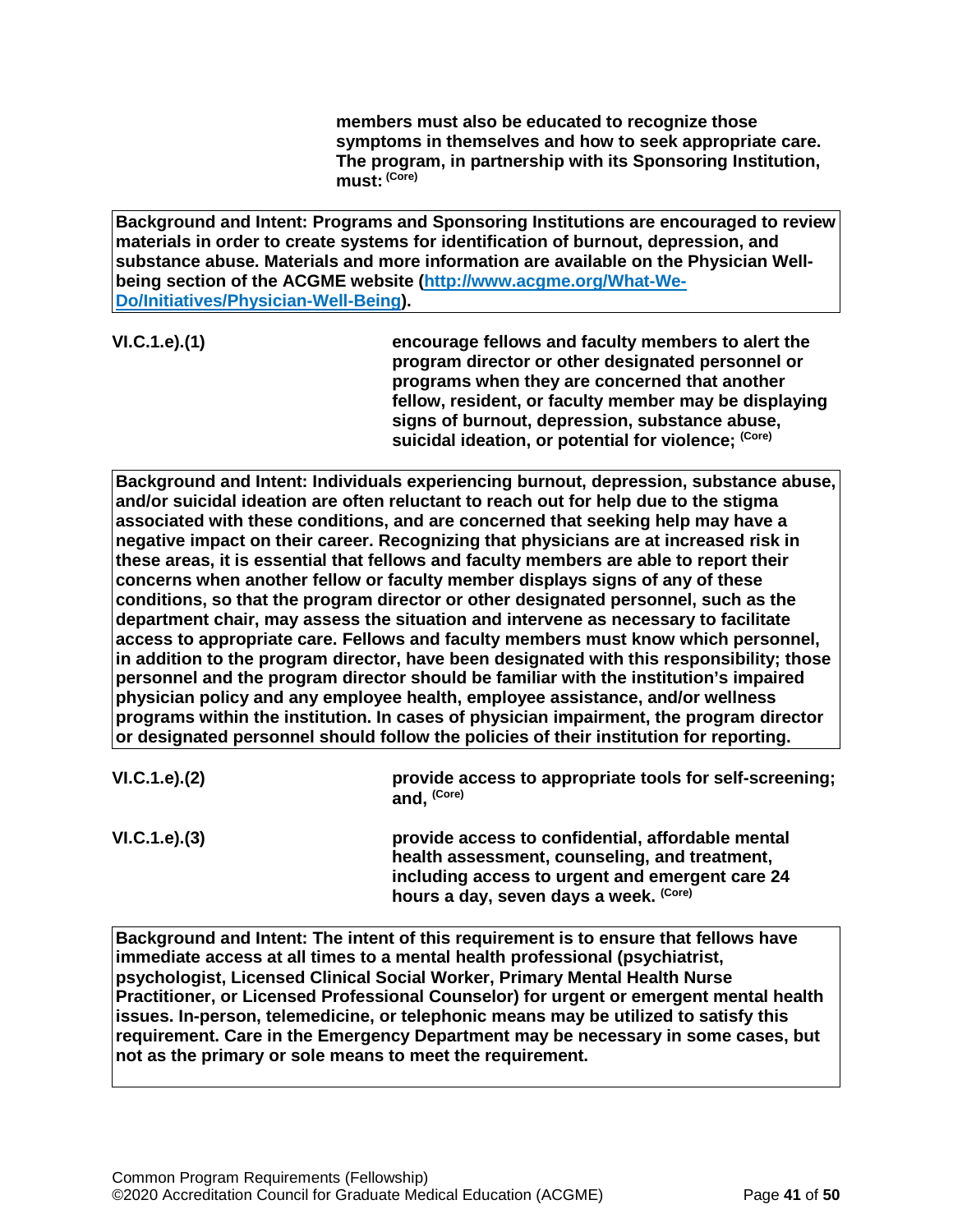**The reference to affordable counseling is intended to require that financial cost not be a barrier to obtaining care.**

| <b>VI.C.2.</b> | There are circumstances in which fellows may be unable to attend<br>work, including but not limited to fatigue, illness, family<br>emergencies, and parental leave. Each program must allow an<br>appropriate length of absence for fellows unable to perform their<br>patient care responsibilities. (Core) |
|----------------|--------------------------------------------------------------------------------------------------------------------------------------------------------------------------------------------------------------------------------------------------------------------------------------------------------------|
| VI.C.2.a)      | The program must have policies and procedures in place to<br>ensure coverage of patient care. (Core)                                                                                                                                                                                                         |
| VI.C.2.b)      | These policies must be implemented without fear of negative<br>consequences for the fellow who is or was unable to provide<br>the clinical work. (Core)                                                                                                                                                      |

**Background and Intent: Fellows may need to extend their length of training depending on length of absence and specialty board eligibility requirements. Teammates should assist colleagues in need and equitably reintegrate them upon return.**

<span id="page-41-0"></span>

| VI.D.     | <b>Fatigue Mitigation</b>                                                                                                                              |
|-----------|--------------------------------------------------------------------------------------------------------------------------------------------------------|
| VI.D.1.   | <b>Programs must:</b>                                                                                                                                  |
| VI.D.1.a) | educate all faculty members and fellows to recognize the<br>signs of fatigue and sleep deprivation; (Core)                                             |
| VI.D.1.b) | educate all faculty members and fellows in alertness<br>management and fatigue mitigation processes; and, (Core)                                       |
| VI.D.1.c  | encourage fellows to use fatigue mitigation processes to<br>manage the potential negative effects of fatigue on patient<br>care and learning. (Detail) |

**Background and Intent: Providing medical care to patients is physically and mentally demanding. Night shifts, even for those who have had enough rest, cause fatigue. Experiencing fatigue in a supervised environment during training prepares fellows for managing fatigue in practice. It is expected that programs adopt fatigue mitigation processes and ensure that there are no negative consequences and/or stigma for using fatigue mitigation strategies.**

**This requirement emphasizes the importance of adequate rest before and after clinical responsibilities. Strategies that may be used include, but are not limited to, strategic napping; the judicious use of caffeine; availability of other caregivers; time management to maximize sleep off-duty; learning to recognize the signs of fatigue, and selfmonitoring performance and/or asking others to monitor performance; remaining active to promote alertness; maintaining a healthy diet; using relaxation techniques to fall asleep; maintaining a consistent sleep routine; exercising regularly; increasing sleep time before and after call; and ensuring sufficient sleep recovery periods.**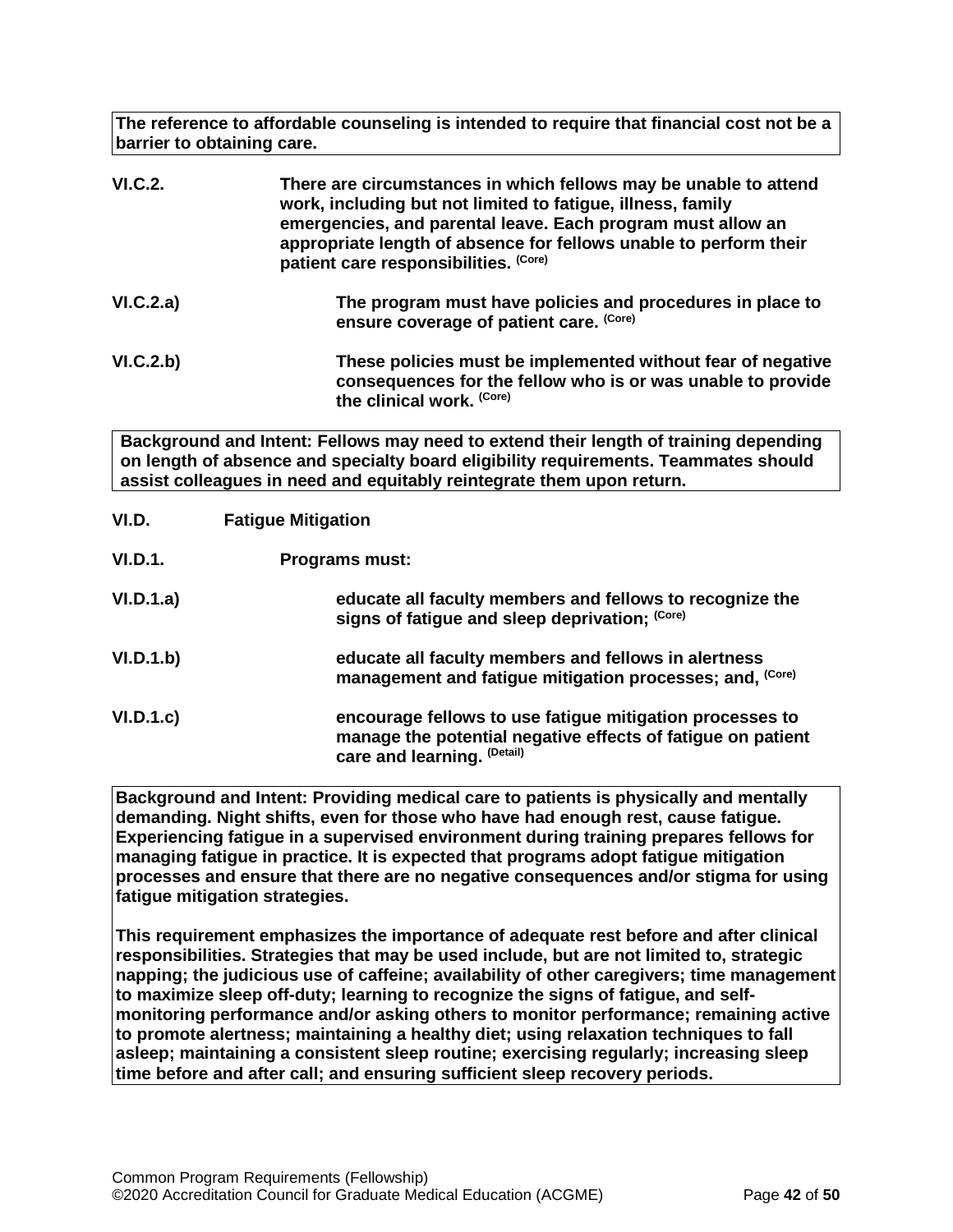| <b>VI.D.2.</b> | Each program must ensure continuity of patient care, consistent<br>with the program's policies and procedures referenced in VI.C.2–<br>VI.C.2.b), in the event that a fellow may be unable to perform their |
|----------------|-------------------------------------------------------------------------------------------------------------------------------------------------------------------------------------------------------------|
|                | patient care responsibilities due to excessive fatigue. (Core)                                                                                                                                              |

- **VI.D.3. The program, in partnership with its Sponsoring Institution, must ensure adequate sleep facilities and safe transportation options for fellows who may be too fatigued to safely return home. (Core)**
- <span id="page-42-0"></span>**VI.E. Clinical Responsibilities, Teamwork, and Transitions of Care**
- **VI.E.1. Clinical Responsibilities**

**The clinical responsibilities for each fellow must be based on PGY level, patient safety, fellow ability, severity and complexity of patient illness/condition, and available support services. (Core)**

**[Optimal clinical workload may be further specified by each Review Committee]**

**Background and Intent: The changing clinical care environment of medicine has meant that work compression due to high complexity has increased stress on fellows. Faculty members and program directors need to make sure fellows function in an environment that has safe patient care and a sense of fellow well-being. Some Review Committees have addressed this by setting limits on patient admissions, and it is an essential responsibility of the program director to monitor fellow workload. Workload should be distributed among the fellow team and interdisciplinary teams to minimize work compression.**

# **VI.E.2. Teamwork**

|                  | Fellows must care for patients in an environment that maximizes<br>communication. This must include the opportunity to work as a<br>member of effective interprofessional teams that are appropriate to<br>the delivery of care in the subspecialty and larger health system.<br>(Core) |
|------------------|-----------------------------------------------------------------------------------------------------------------------------------------------------------------------------------------------------------------------------------------------------------------------------------------|
|                  | [The Review Committee may further specify]                                                                                                                                                                                                                                              |
| <b>VI.E.3.</b>   | <b>Transitions of Care</b>                                                                                                                                                                                                                                                              |
| <b>VI.E.3.a)</b> | Programs must design clinical assignments to optimize<br>transitions in patient care, including their safety, frequency,<br>and structure. (Core)                                                                                                                                       |
| <b>VI.E.3.b)</b> | Programs, in partnership with their Sponsoring Institutions,<br>must ensure and monitor effective, structured hand-over<br>processes to facilitate both continuity of care and patient<br>safety. (Core)                                                                                |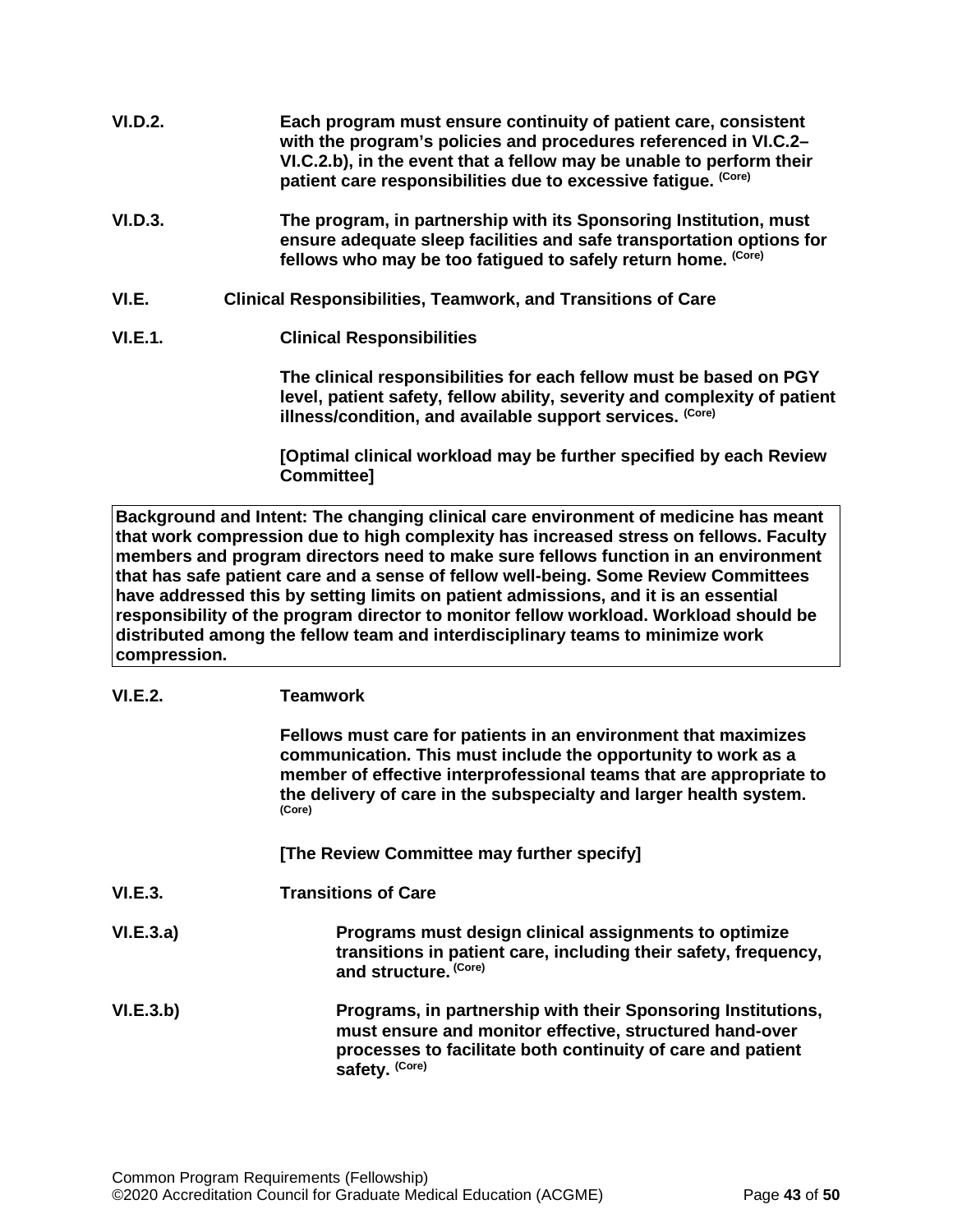| VI.E.3.c) | Programs must ensure that fellows are competent in<br>communicating with team members in the hand-over process.<br>(Outcome)                                                                                                                                                                                    |
|-----------|-----------------------------------------------------------------------------------------------------------------------------------------------------------------------------------------------------------------------------------------------------------------------------------------------------------------|
| VI.E.3.d) | Programs and clinical sites must maintain and communicate<br>schedules of attending physicians and fellows currently<br>responsible for care. (Core)                                                                                                                                                            |
| VI.E.3.e) | Each program must ensure continuity of patient care,<br>consistent with the program's policies and procedures<br>referenced in VI.C.2-VI.C.2.b), in the event that a fellow may<br>be unable to perform their patient care responsibilities due to<br>excessive fatigue or illness, or family emergency. (Core) |

<span id="page-43-0"></span>**VI.F. Clinical Experience and Education**

*Programs, in partnership with their Sponsoring Institutions, must design an effective program structure that is configured to provide fellows with educational and clinical experience opportunities, as well as reasonable opportunities for rest and personal activities.*

**Background and Intent: In the new requirements, the terms "clinical experience and education," "clinical and educational work," and "clinical and educational work hours" replace the terms "duty hours," "duty periods," and "duty." These changes have been made in response to concerns that the previous use of the term "duty" in reference to number of hours worked may have led some to conclude that fellows' duty to "clock out" on time superseded their duty to their patients.**

**VI.F.1. Maximum Hours of Clinical and Educational Work per Week**

**Clinical and educational work hours must be limited to no more than 80 hours per week, averaged over a four-week period, inclusive of all in-house clinical and educational activities, clinical work done from home, and all moonlighting. (Core)**

**Background and Intent: Programs and fellows have a shared responsibility to ensure that the 80-hour maximum weekly limit is not exceeded. While the requirement has been written with the intent of allowing fellows to remain beyond their scheduled work periods to care for a patient or participate in an educational activity, these additional hours must be accounted for in the allocated 80 hours when averaged over four weeks.**

# *Scheduling*

**While the ACGME acknowledges that, on rare occasions, a fellow may work in excess of 80 hours in a given week, all programs and fellows utilizing this flexibility will be required to adhere to the 80-hour maximum weekly limit when averaged over a fourweek period. Programs that regularly schedule fellows to work 80 hours per week and still permit fellows to remain beyond their scheduled work period are likely to exceed the 80-hour maximum, which would not be in substantial compliance with the requirement. These programs should adjust schedules so that fellows are scheduled to work fewer than 80 hours per week, which would allow fellows to remain beyond their**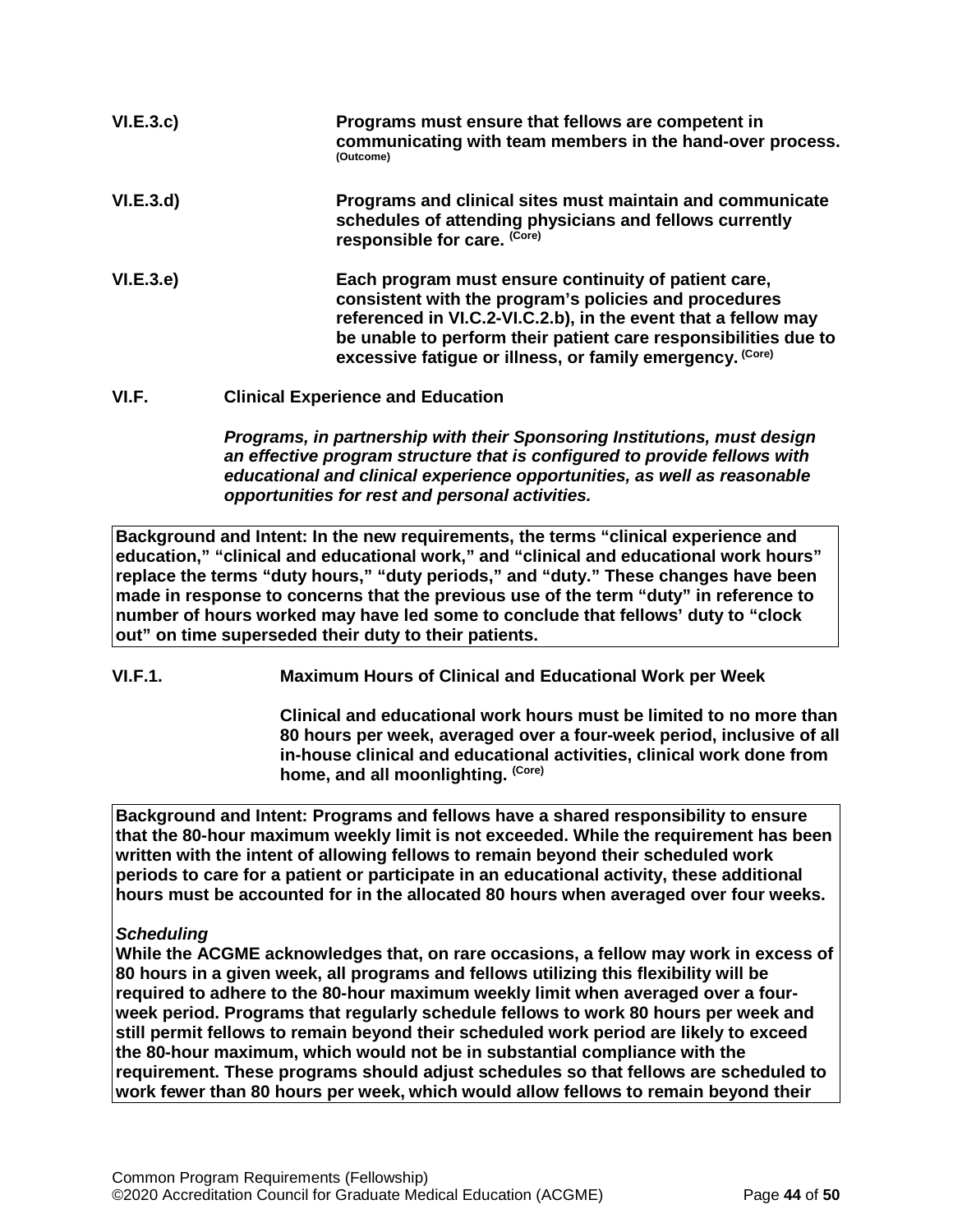**scheduled work period when needed without violating the 80-hour requirement. Programs may wish to consider using night float and/or making adjustments to the frequency of in-house call to ensure compliance with the 80-hour maximum weekly limit.**

#### *Oversight*

**With increased flexibility introduced into the Requirements, programs permitting this flexibility will need to account for the potential for fellows to remain beyond their assigned work periods when developing schedules, to avoid exceeding the 80-hour maximum weekly limit, averaged over four weeks. The ACGME Review Committees will strictly monitor and enforce compliance with the 80-hour requirement. Where violations of the 80-hour requirement are identified, programs will be subject to citation and at risk for an adverse accreditation action.**

#### *Work from Home*

**While the requirement specifies that clinical work done from home must be counted toward the 80-hour maximum weekly limit, the expectation remains that scheduling be structured so that fellows are able to complete most work on site during scheduled clinical work hours without requiring them to take work home. The new requirements acknowledge the changing landscape of medicine, including electronic health records, and the resulting increase in the amount of work fellows choose to do from home. The requirement provides flexibility for fellows to do this while ensuring that the time spent by fellows completing clinical work from home is accomplished within the 80-hour weekly maximum. Types of work from home that must be counted include using an electronic health record and taking calls from home. Reading done in preparation for the following day's cases, studying, and research done from home do not count toward the 80 hours. Fellow decisions to leave the hospital before their clinical work has been completed and to finish that work later from home should be made in consultation with the fellow's supervisor. In such circumstances, fellows should be mindful of their professional responsibility to complete work in a timely manner and to maintain patient confidentiality.**

**During the public comment period many individuals raised questions and concerns related to this change. Some questioned whether minute by minute tracking would be required; in other words, if a fellow spends three minutes on a phone call and then a few hours later spends two minutes on another call, will the fellow need to report that time. Others raised concerns related to the ability of programs and institutions to verify the accuracy of the information reported by fellows. The new requirements are not an attempt to micromanage this process. Fellows are to track the time they spend on clinical work from home and to report that time to the program. Decisions regarding whether to report infrequent phone calls of very short duration will be left to the individual fellow. Programs will need to factor in time fellows are spending on clinical work at home when schedules are developed to ensure that fellows are not working in excess of 80 hours per week, averaged over four weeks. There is no requirement that programs assume responsibility for documenting this time. Rather, the program's responsibility is ensuring that fellows report their time from home and that schedules are structured to ensure that fellows are not working in excess of 80 hours per week, averaged over four weeks.**

**VI.F.2. Mandatory Time Free of Clinical Work and Education**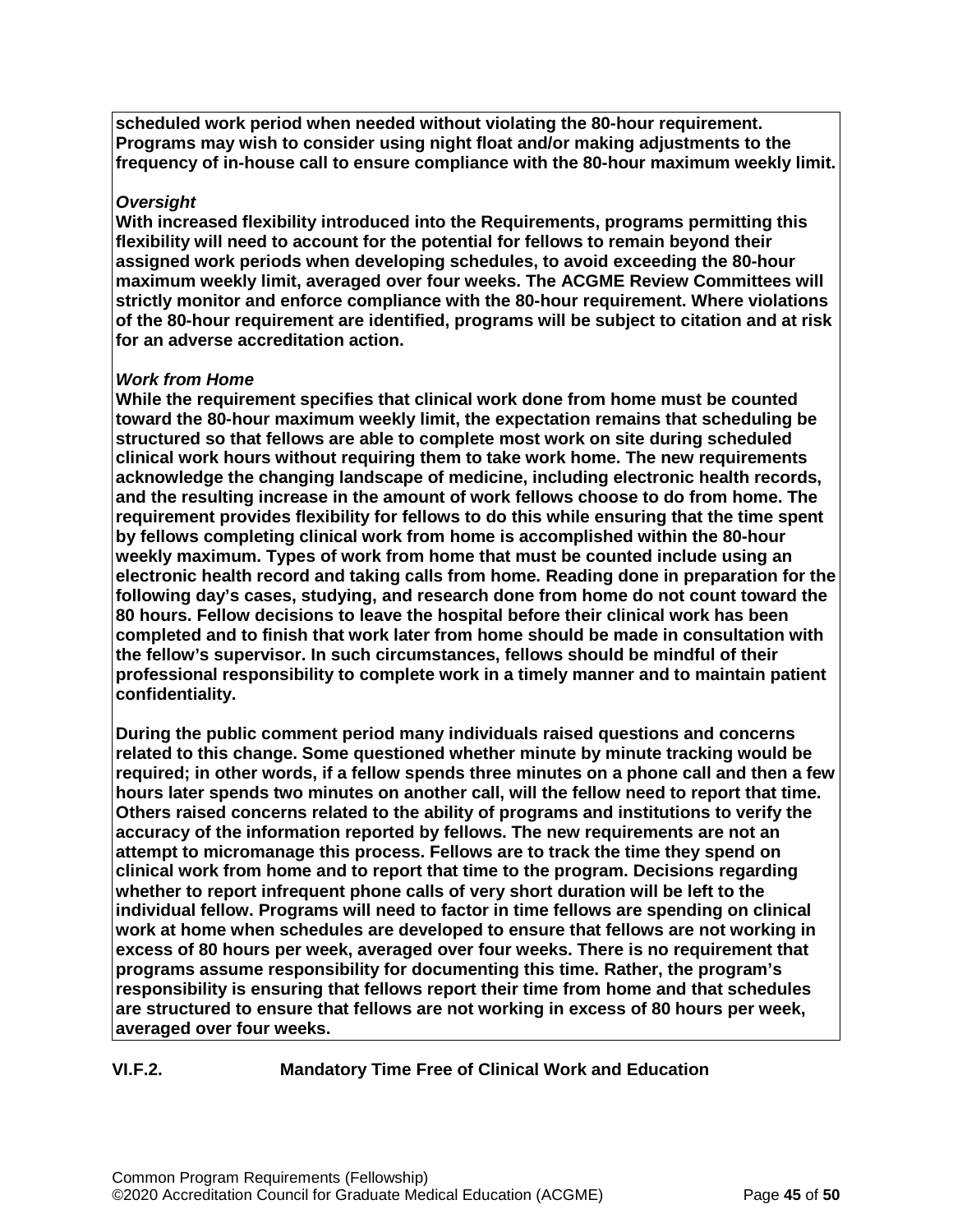| VI.F.2.a)    | The program must design an effective program structure that<br>is configured to provide fellows with educational<br>opportunities, as well as reasonable opportunities for rest<br>and personal well-being. (Core)                                                                                      |
|--------------|---------------------------------------------------------------------------------------------------------------------------------------------------------------------------------------------------------------------------------------------------------------------------------------------------------|
| VI.F.2.b)    | Fellows should have eight hours off between scheduled<br>clinical work and education periods. (Detail)                                                                                                                                                                                                  |
| VI.F.2.b)(1) | There may be circumstances when fellows choose to<br>stay to care for their patients or return to the hospital<br>with fewer than eight hours free of clinical experience<br>and education. This must occur within the context of<br>the 80-hour and the one-day-off-in-seven<br>requirements. (Detail) |

**Background and Intent: While it is expected that fellow schedules will be structured to ensure that fellows are provided with a minimum of eight hours off between scheduled work periods, it is recognized that fellows may choose to remain beyond their scheduled time, or return to the clinical site during this time-off period, to care for a patient. The requirement preserves the flexibility for fellows to make those choices. It is also noted that the 80-hour weekly limit (averaged over four weeks) is a deterrent for scheduling fewer than eight hours off between clinical and education work periods, as it would be difficult for a program to design a schedule that provides fewer than eight hours off without violating the 80-hour rule.**

**VI.F.2.c) Fellows must have at least 14 hours free of clinical work and education after 24 hours of in-house call. (Core)**

**Background and Intent: Fellows have a responsibility to return to work rested, and thus are expected to use this time away from work to get adequate rest. In support of this goal, fellows are encouraged to prioritize sleep over other discretionary activities.**

**VI.F.2.d) Fellows must be scheduled for a minimum of one day in seven free of clinical work and required education (when averaged over four weeks). At-home call cannot be assigned on these free days. (Core)**

**Background and Intent: The requirement provides flexibility for programs to distribute days off in a manner that meets program and fellow needs. It is strongly recommended that fellows' preference regarding how their days off are distributed be considered as schedules are developed. It is desirable that days off be distributed throughout the month, but some fellows may prefer to group their days off to have a "golden weekend, " meaning a consecutive Saturday and Sunday free from work. The requirement for one free day in seven should not be interpreted as precluding a golden weekend. Where feasible, schedules may be designed to provide fellows with a weekend, or two consecutive days, free of work. The applicable Review Committee will evaluate the number of consecutive days of work and determine whether they meet educational objectives. Programs are encouraged to distribute days off in a fashion that optimizes fellow well-being, and educational and personal goals. It is noted that a day off is**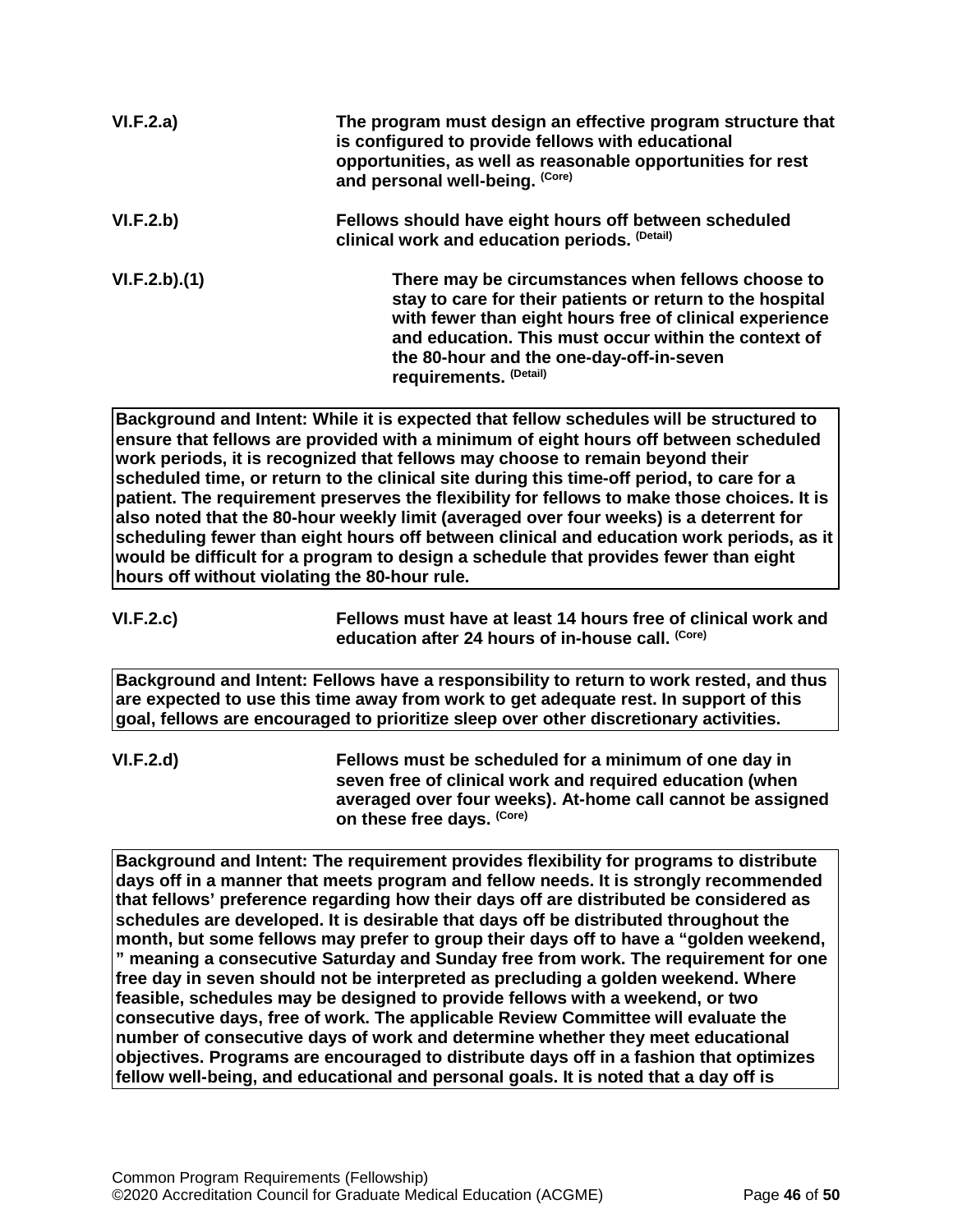**defined in the ACGME Glossary of Terms as "one (1) continuous 24-hour period free from all administrative, clinical, and educational activities."**

| <b>VI.F.3.</b>                              | <b>Maximum Clinical Work and Education Period Length</b>                                                                                                                                                                                                                                                                                                                                                                                                      |
|---------------------------------------------|---------------------------------------------------------------------------------------------------------------------------------------------------------------------------------------------------------------------------------------------------------------------------------------------------------------------------------------------------------------------------------------------------------------------------------------------------------------|
| VI.F.3.a)                                   | Clinical and educational work periods for fellows must not<br>exceed 24 hours of continuous scheduled clinical<br>assignments. (Core)                                                                                                                                                                                                                                                                                                                         |
| VI.F.3.a)(1)                                | Up to four hours of additional time may be used for<br>activities related to patient safety, such as providing<br>effective transitions of care, and/or fellow education.<br>(Core)                                                                                                                                                                                                                                                                           |
| VI.F.3.a)(1)(a)                             | Additional patient care responsibilities must not<br>be assigned to a fellow during this time. (Core)                                                                                                                                                                                                                                                                                                                                                         |
| averaged over four weeks.<br><b>VI.F.4.</b> | Background and Intent: The additional time referenced in VI.F.3.a).(1) should not be<br>used for the care of new patients. It is essential that the fellow continue to function as a<br>member of the team in an environment where other members of the team can assess<br>fellow fatigue, and that supervision for post-call fellows is provided. This 24 hours and<br>up to an additional four hours must occur within the context of 80-hour weekly limit, |
|                                             | <b>Clinical and Educational Work Hour Exceptions</b>                                                                                                                                                                                                                                                                                                                                                                                                          |
| VI.F.4.a)                                   | In rare circumstances, after handing off all other<br>responsibilities, a fellow, on their own initiative, may elect to<br>remain or return to the clinical site in the following<br>circumstances:                                                                                                                                                                                                                                                           |
| VI.F.4.a)(1)                                | to continue to provide care to a single severely ill or<br>unstable patient; (Detail)                                                                                                                                                                                                                                                                                                                                                                         |
| VI.F.4.a)(2)                                | humanistic attention to the needs of a patient or<br>family; or, (Detail)                                                                                                                                                                                                                                                                                                                                                                                     |
| VI.F.4.a)(3)                                | to attend unique educational events. (Detail)                                                                                                                                                                                                                                                                                                                                                                                                                 |
| VI.F.4.b)                                   | These additional hours of care or education will be counted<br>toward the 80-hour weekly limit. (Detail)                                                                                                                                                                                                                                                                                                                                                      |

**Background and Intent: This requirement is intended to provide fellows with some control over their schedules by providing the flexibility to voluntarily remain beyond the scheduled responsibilities under the circumstances described above. It is important to note that a fellow may remain to attend a conference, or return for a conference later in the day, only if the decision is made voluntarily. Fellows must not be required to stay. Programs allowing fellows to remain or return beyond the scheduled work and clinical education period must ensure that the decision to remain is initiated by the fellow and**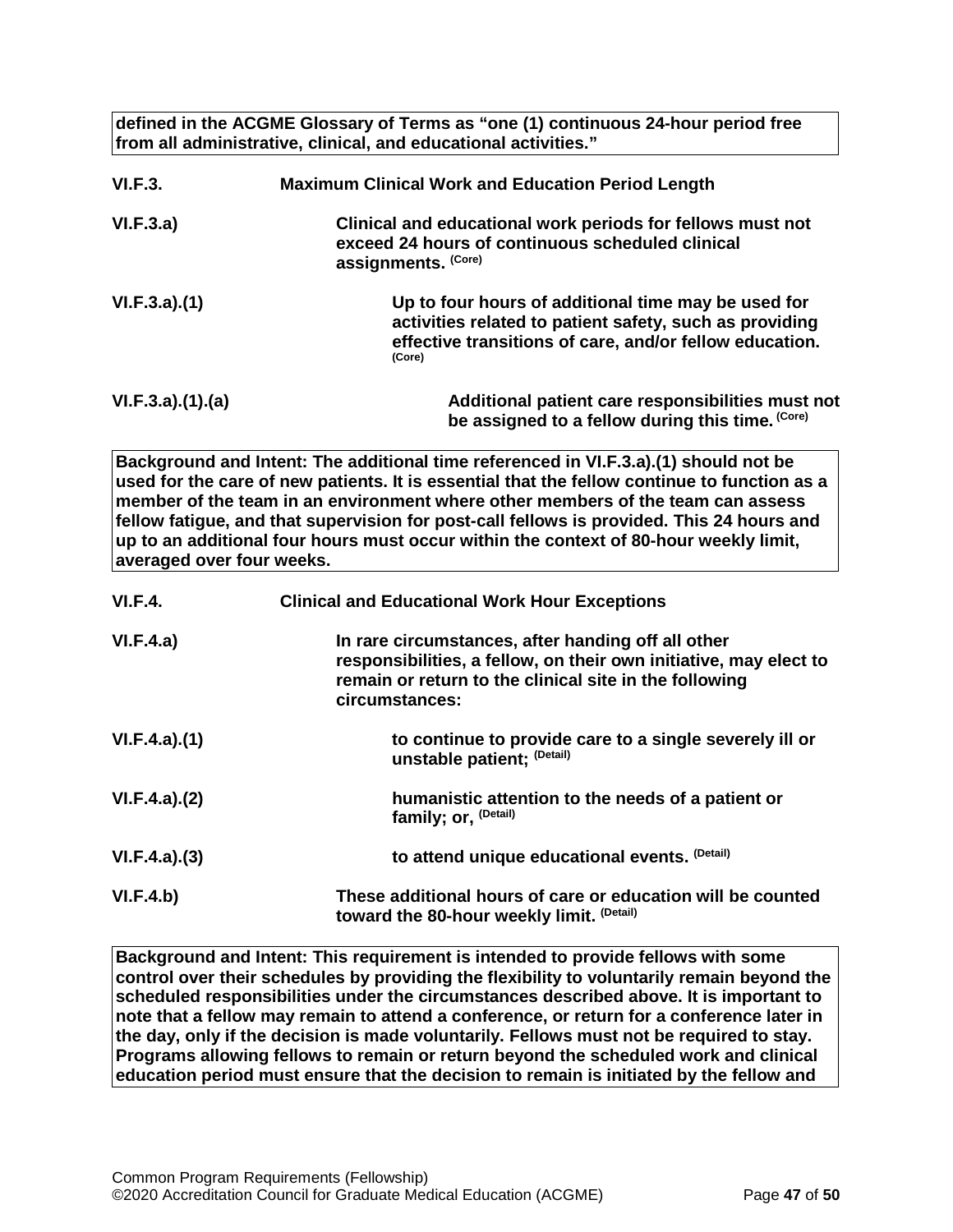**that fellows are not coerced. This additional time must be counted toward the 80-hour maximum weekly limit.**

| VI.F.4.c)           | A Review Committee may grant rotation-specific exceptions<br>for up to 10 percent or a maximum of 88 clinical and<br>educational work hours to individual programs based on a<br>sound educational rationale. |
|---------------------|---------------------------------------------------------------------------------------------------------------------------------------------------------------------------------------------------------------|
| $VI.F.4.c$ . $(1)$  | In preparing a request for an exception, the program<br>director must follow the clinical and educational work<br>hour exception policy from the ACGME Manual of<br>Policies and Procedures. (Core)           |
| $VI.F.4.c$ ). $(2)$ | Prior to submitting the request to the Review<br>Committee, the program director must obtain approval<br>from the Sponsoring Institution's GMEC and DIO. (Core)                                               |

**Background and Intent: The provision for exceptions for up to 88 hours per week has been modified to specify that exceptions may be granted for specific rotations if the program can justify the increase based on criteria specified by the Review Committee. As in the past, Review Committees may opt not to permit exceptions. The underlying philosophy for this requirement is that while it is expected that all fellows should be able to train within an 80-hour work week, it is recognized that some programs may include rotations with alternate structures based on the nature of the specialty. DIO/GMEC approval is required before the request will be considered by the Review Committee.**

- **VI.F.5. Moonlighting**
- **VI.F.5.a) Moonlighting must not interfere with the ability of the fellow to achieve the goals and objectives of the educational program, and must not interfere with the fellow's fitness for work nor compromise patient safety. (Core)**
- **VI.F.5.b) Time spent by fellows in internal and external moonlighting (as defined in the ACGME Glossary of Terms) must be**  counted toward the 80-hour maximum weekly limit. (Core)

**Background and Intent: For additional clarification of the expectations related to moonlighting, please refer to the Common Program Requirement FAQs (available at [http://www.acgme.org/What-We-Do/Accreditation/Common-Program-Requirements\)](http://www.acgme.org/What-We-Do/Accreditation/Common-Program-Requirements).**

# **VI.F.6. In-House Night Float**

**Night float must occur within the context of the 80-hour and oneday-off-in-seven requirements. (Core)**

**[The maximum number of consecutive weeks of night float, and maximum number of months of night float per year may be further specified by the Review Committee.]**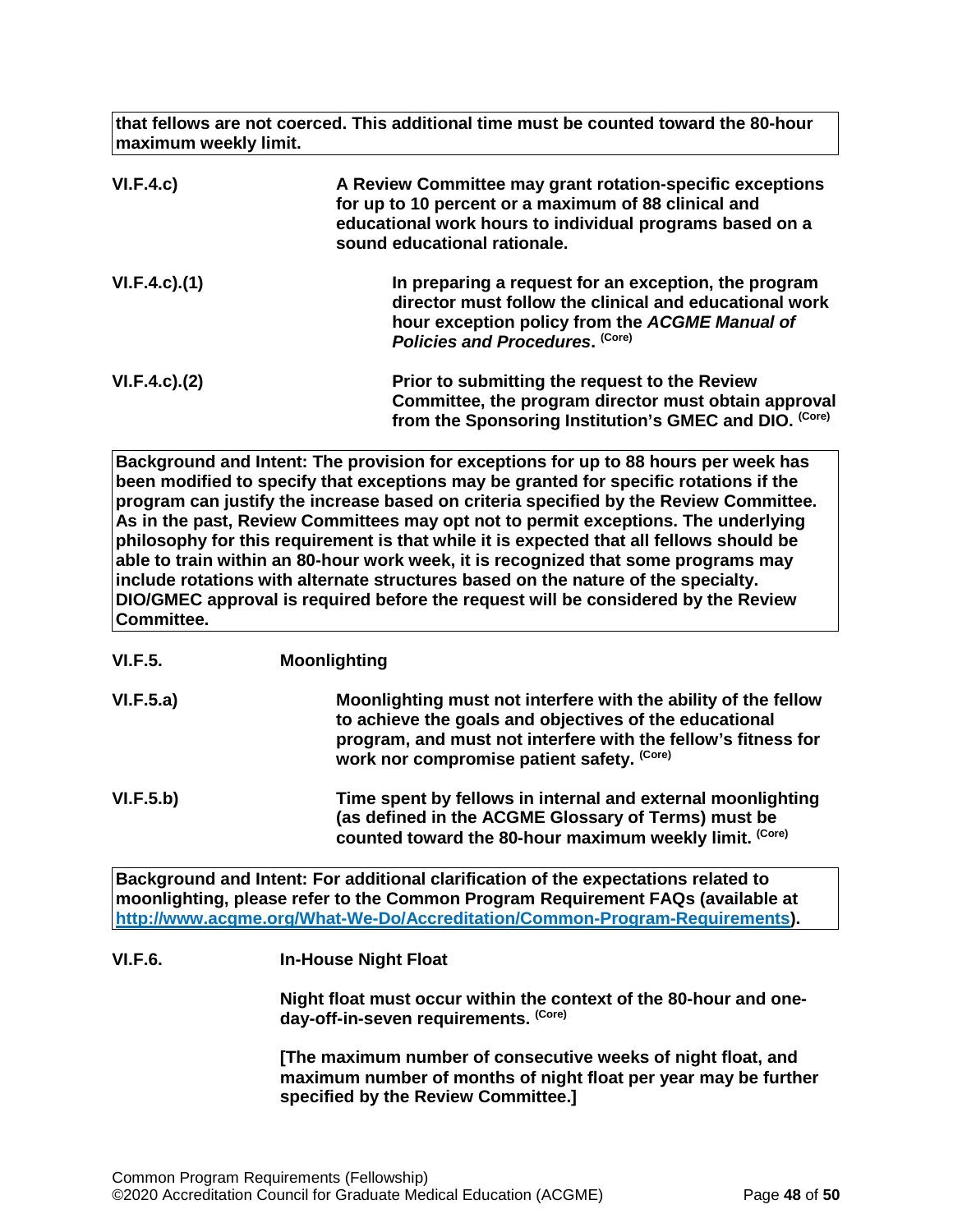**Background and Intent: The requirement for no more than six consecutive nights of night float was removed to provide programs with increased flexibility in scheduling.**

| <b>VI.F.7.</b> | <b>Maximum In-House On-Call Frequency</b>                                                                                                                                                                                                                                                                                                               |
|----------------|---------------------------------------------------------------------------------------------------------------------------------------------------------------------------------------------------------------------------------------------------------------------------------------------------------------------------------------------------------|
|                | Fellows must be scheduled for in-house call no more frequently than<br>every third night (when averaged over a four-week period). (Core)                                                                                                                                                                                                                |
| <b>VI.F.8.</b> | <b>At-Home Call</b>                                                                                                                                                                                                                                                                                                                                     |
| VI.F.8.a)      | Time spent on patient care activities by fellows on at-home<br>call must count toward the 80-hour maximum weekly limit.<br>The frequency of at-home call is not subject to the every-<br>third-night limitation, but must satisfy the requirement for one<br>day in seven free of clinical work and education, when<br>averaged over four weeks. (Core) |
| VI.F.8.a)(1)   | At-home call must not be so frequent or taxing as to<br>preclude rest or reasonable personal time for each<br>fellow. (Core)                                                                                                                                                                                                                            |
| VI.F.8.b)      | Fellows are permitted to return to the hospital while on at-<br>home call to provide direct care for new or established<br>patients. These hours of inpatient patient care must be<br>included in the 80-hour maximum weekly limit. (Detail)                                                                                                            |

**[The Review Committee may further specify under any requirement in VI.F.- VI.F.8.b)]**

**Background and Intent: This requirement has been modified to specify that clinical work done from home when a fellow is taking at-home call must count toward the 80-hour maximum weekly limit. This change acknowledges the often significant amount of time fellows devote to clinical activities when taking at-home call, and ensures that taking athome call does not result in fellows routinely working more than 80 hours per week. Athome call activities that must be counted include responding to phone calls and other forms of communication, as well as documentation, such as entering notes in an electronic health record. Activities such as reading about the next day's case, studying, or research activities do not count toward the 80-hour weekly limit.**

**In their evaluation of fellowship programs, Review Committees will look at the overall impact of at-home call on fellow rest and personal time.**

**\*\*\***

**\*Core Requirements:** Statements that define structure, resource, or process elements essential to every graduate medical educational program.

**† Detail Requirements:** Statements that describe a specific structure, resource, or process, for achieving compliance with a Core Requirement. Programs and sponsoring institutions in